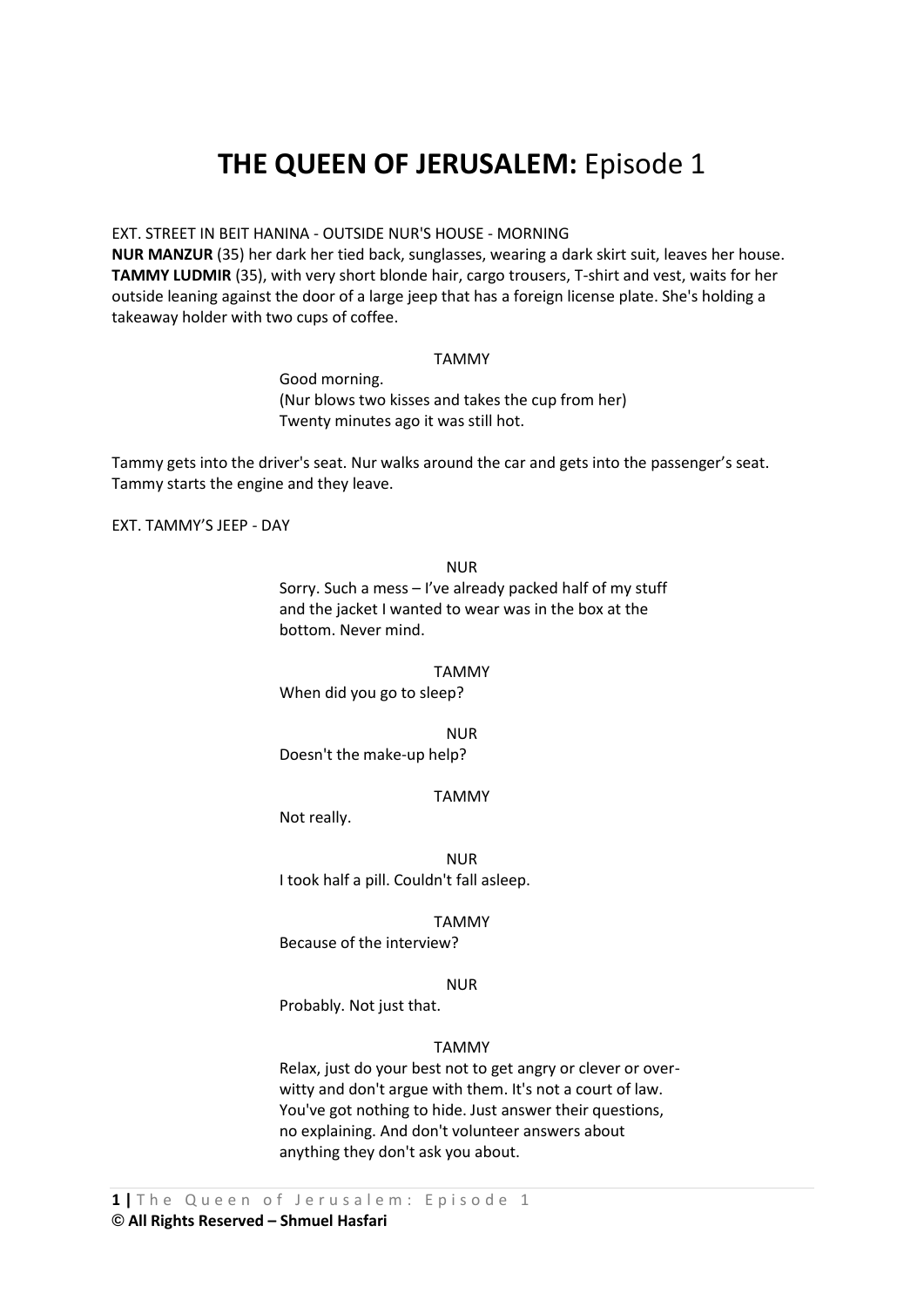#### NUR

I'll try.

TAMMY They're clerks. It's their job to ask questions.

#### NUR

Okay.

### TAMMY

Be nice and pleasant and look them straight in the eye. No sunglasses.

#### NUR

Got it. What are they so worried about? What can I possibly do to them?

#### TAMMY

You want a visa to enter the USA - they want to see who you are. Everyone has to go through it. It's a technical thing. Nothing more.

#### NUR

Okay.

#### TAMMY

So I'll drop you off at the consulate and then we'll meet up at the town hall ceremony.

(seeing that Nur looks disappointed) What?

# NUR

Nothing. I just thought you'd be there with me.

#### TAMMY

They won't let me in with you anyhow. And I've got to stop by at the news desk before the ceremony.

#### NUR

You can't come to the ceremony.

### TAMMY

I can and I will and I'll bring the camera. You're wasting your breath – I got permission from the spokesperson to video the ceremony.

### NUR

I don't want you to come.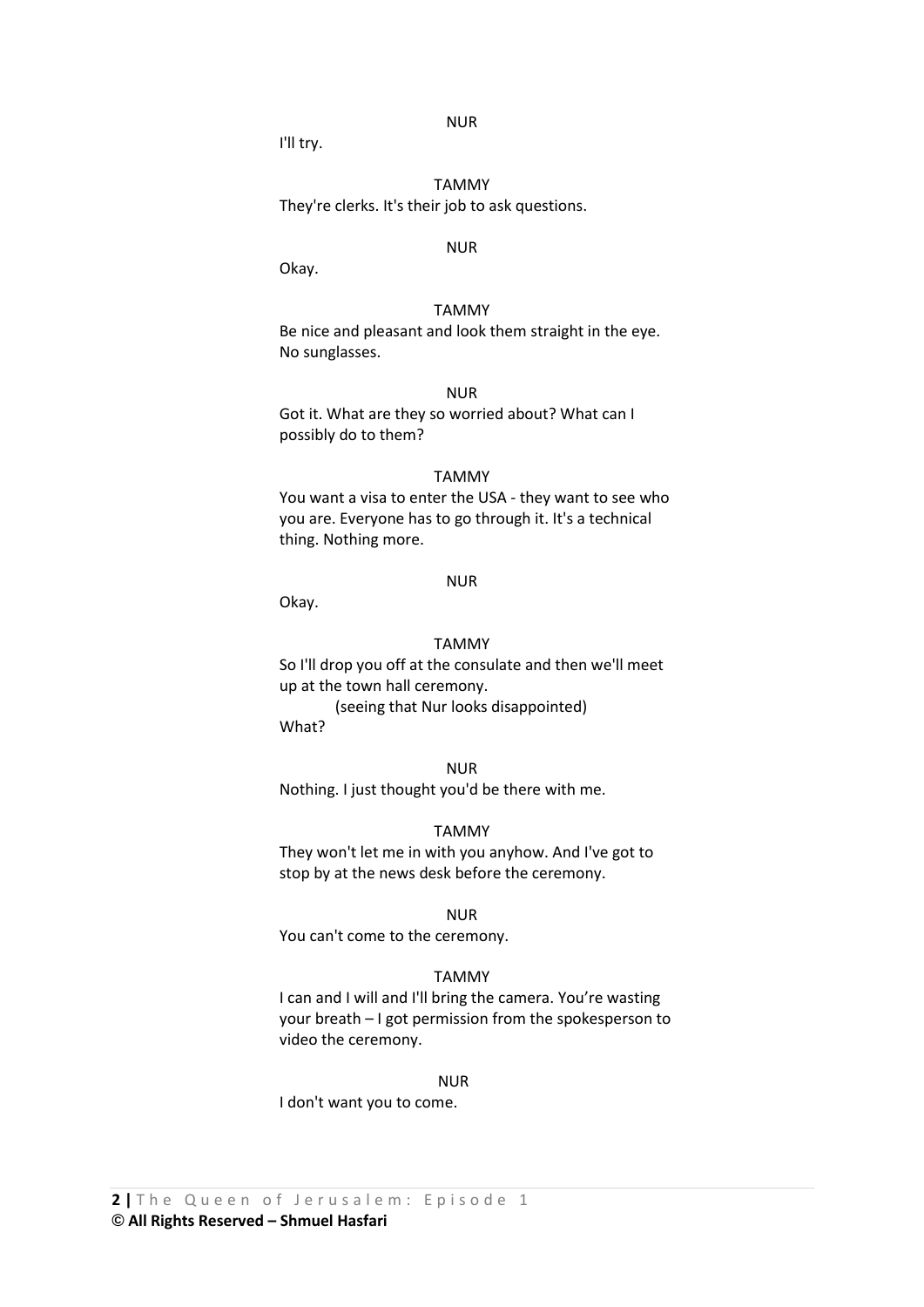TAMMY I'll open the door by mistake. Oops, sorry, where can I find the municipal tax department?

NUR

Stop it, please...

Tammy softens her attitude.

TAMMY

Nur -

NUR

What?

TAMMY Everything is going to be okay. We're leaving in a week.

#### NUR

Okay.

INT. SHARIF'S STUDIO - BEIT SAFAFA – DAY

*Sharif Manzur, Architecture & Building Projects* is a light, pleasant and spacious studio. On the walls, photographs of previous projects built by the office owner and founder Sharif Manzur (Abu Ramsi). There are sketching tables, computers and a large photocopy machine. In the center of the room, a model of the new "Almond Hill" residential building project in Jabel Mukaber. Two young apprentices, **AKRAM** and **ZIYA** are working at the sketching tables. **SHARIF MANSUR** (42) with smooth brown hair, tall and handsome, describes the project to **ABU NABIL**, a short man with a moustache in a leather jacket, and **HASSAN**, a large bald guy. Sharif is uptight and worried.

SHARIF

It's simple math, Abu Nabil: 63 apartments, half a million each. A penthouse - one million. 7 penthouses altogether. The whole project is worth 40 million.

ABU NABIL How much have you sold so far?

### SHARIF

Everything. It's a buying group. It's all been sold out already – the minute we get the permit they transfer the first payment and you get your money.

ABU NABIL

When is the permit coming through?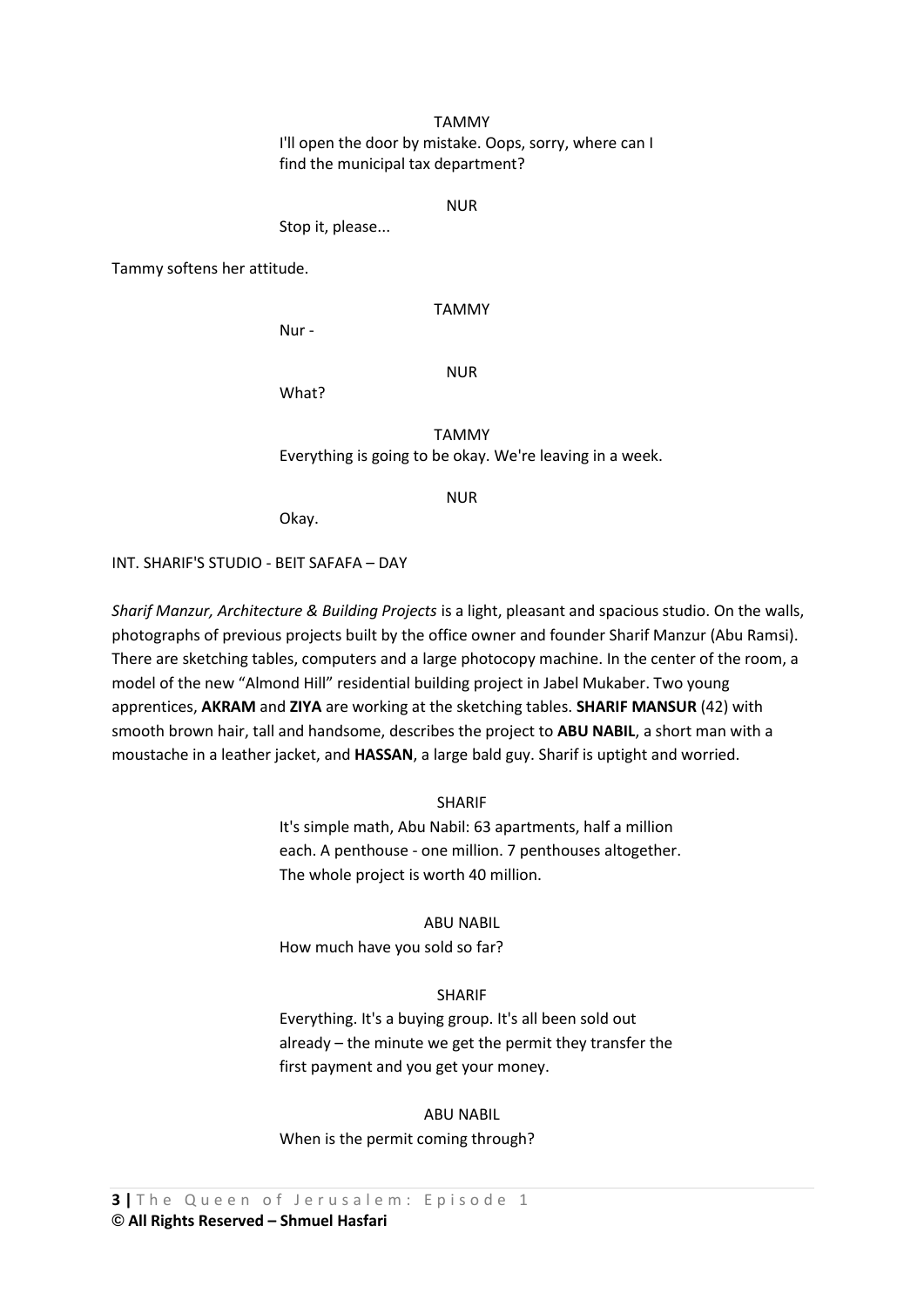### SHARIF

Today at town hall. Here, I'm on my way there right now to collect the written permit myself. In the evening, we're holding the buyers meeting, having a raffle to see who gets which apartment, people are coming with checks ready.

(to the apprentice) Akram, take the plans and put them in my briefcase -

Abu Nabil signals to Hassan and he pulls a large computer screen off the table and it shatters on the floor.

#### SHARIF

What are you doing? Are you crazy? What is he doing? Abu Nabil!

Hassan picks the computer up and smashes it on the floor then turns to the second table and turns it over with everything on it. Ziya screams, Akram is numb with fear. Sharif charges Hassan and tries to get his hands on him, but Abu Nabil himself stops him on the way and bends his arm behind his back. Now Hassan turns to smash the family photographs on Sharif's desk.

> SHARIF Abu Nabil, why? Abu Nabil?! What good will this do?!

The employees freeze.

### ABU NABIL

Listen well, you son of a bitch, I'm not your friend or your employee, and you're one year late with your debt. One year. No other son of a bitch has ever gotten so many postponements. A different story each time...

### SHARIF

It's no story - today I get my permit. I paid a shitload of money in bribes! Why break? Why destroy? For God's sake, the children's photographs? Is there no God in your heart?

At the entrance to the studio appears **YUSRA** (42), Sharif's wife, a full-bodied, blonde accountant. She is carrying a tray with dozens of *ma'amuls* (round date pastries) stacked in a fine pyramidshaped pile. She looks at the devastation with eyes open wide with fear.

### ABU NABIL

Thanks, Um Ramsi. You shouldn't have...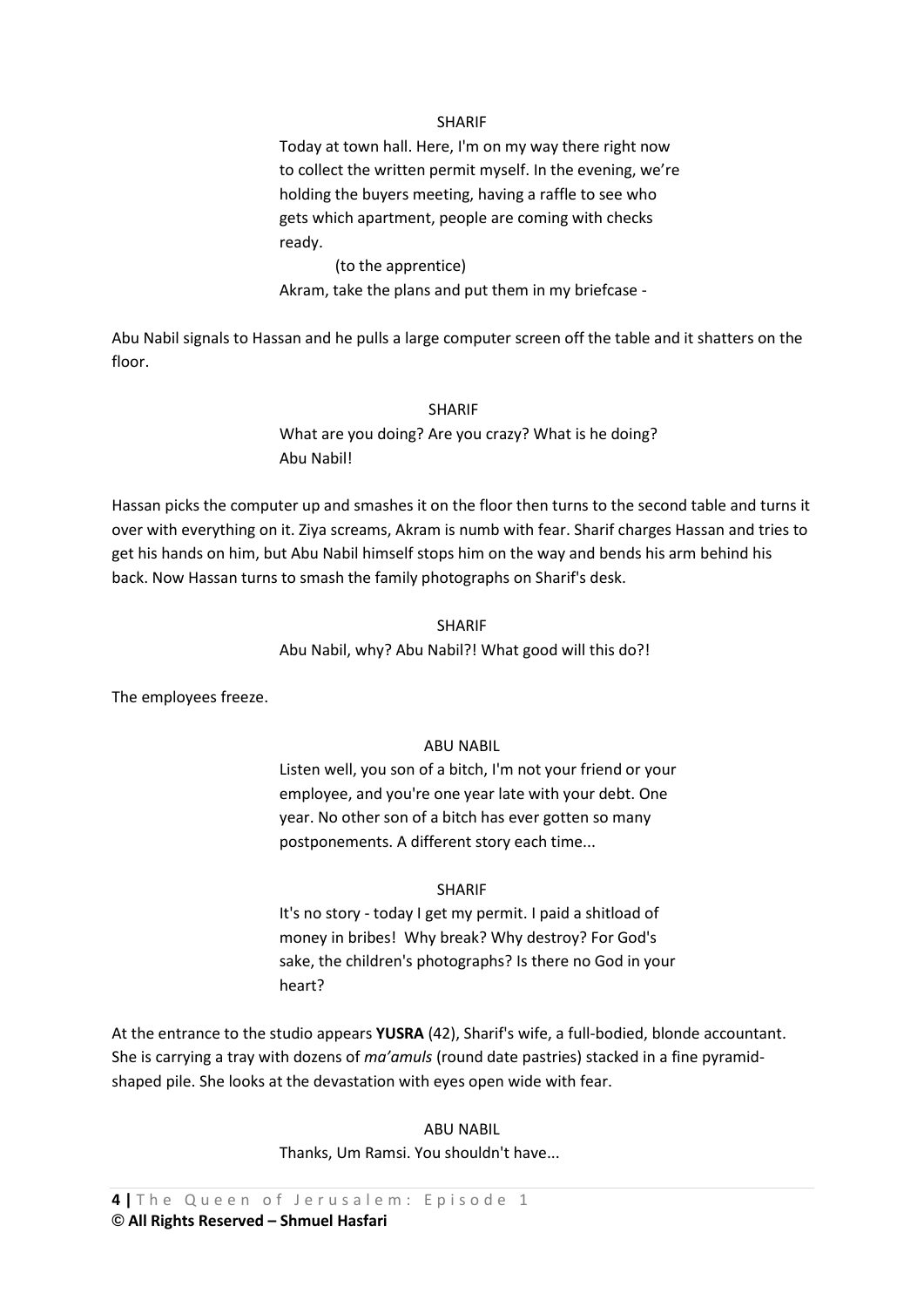The bald Hassan walks up to take a pastry. Yusra cringes.

### YUSRA

No… It's...

SHARIF Sorry, it's for today, for the apartment raffle.

### ABU NABIL

The ma'amul?

### SHARIF

There are notes in the ma'amul with the apartment numbers. If he takes one, we have to start over.

### ABU NABIL

You've got one week. All the money with interest. How much is it now, Hassan? How much has his debt come to?

HASSAN One million two hundred.

### ABU NABIL

Was one million two hundred. Now it's one million three. A week from now. Excuse us for the mess, ma'am.

Hassan pulls two buildings off the modal and smashes them together.

### ABU NABIL

 (to Hassan) Enough, he got it. (to Sharif) He's angry – you offended him with the ma'amul.

The two leave and pick up two pastries on their way out. Sharif tries to keep his cool.

### YUSRA

I'll make a new batch.

### SHARIF

Everything will be okay. Don't worry. Akram, you and Ziya, like we said - the Ambassador Hotel, 6 o'clock. Set the table nicely: a tablecloth, flowers, this sign hanging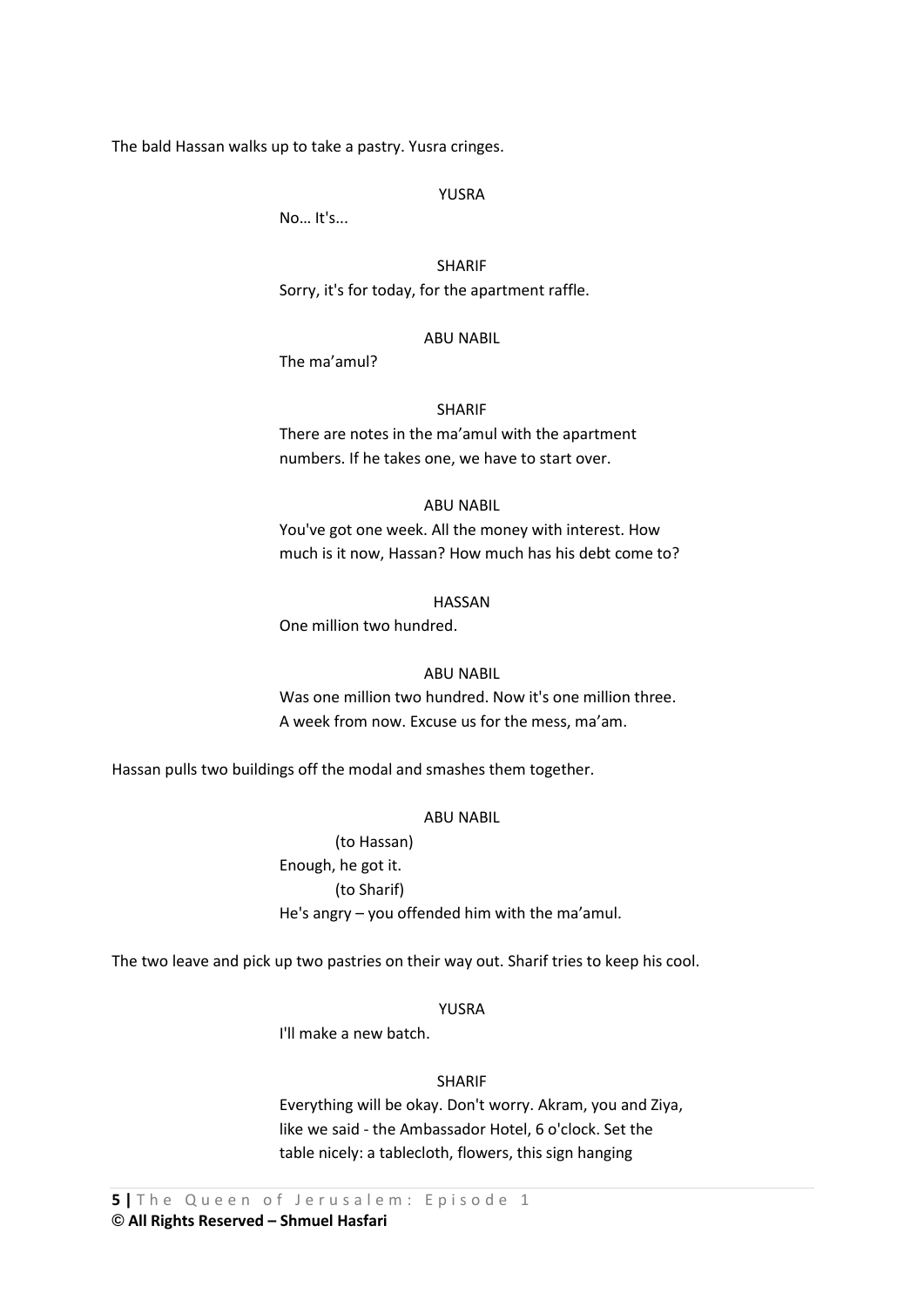behind the stage while I'm speaking. Ziya, do what you can to fix everything he wrecked and bring the whole model over there.

AKRAM How will we get everything done in time?

# SHARIF

You're good - you'll manage.

He puts his jacket on and leaves.

EXT. PARKING OUTSIDE SHARIF'S HOUSE - DAY

Sharif walks toward his car carrying a big bag. The windscreen is shattered. The two date pastries are on the engine hood, bitten and empty. He gets in and drives off.

INT. AMERICAN CONSULATE IN JERUSALEM - VISA DEPARTMENT - DAY

An immigration clerk is sitting behind a glass partition and asking Nur questions. Hanging on the wall behind the clerk are various symbols of the American government and the US flag. It looks as if the clerk might pull a muscle if she tried smiling.

| Nur Manzur.      | <b>CLERK</b> |
|------------------|--------------|
| Yes.             | <b>NUR</b>   |
| You're a lawyer. | <b>CLERK</b> |
| Yes.             | <b>NUR</b>   |
| You're a Muslim. | <b>CLERK</b> |
| What? Yes.       | <b>NUR</b>   |
|                  | <b>CLERK</b> |

You're requesting a student visa.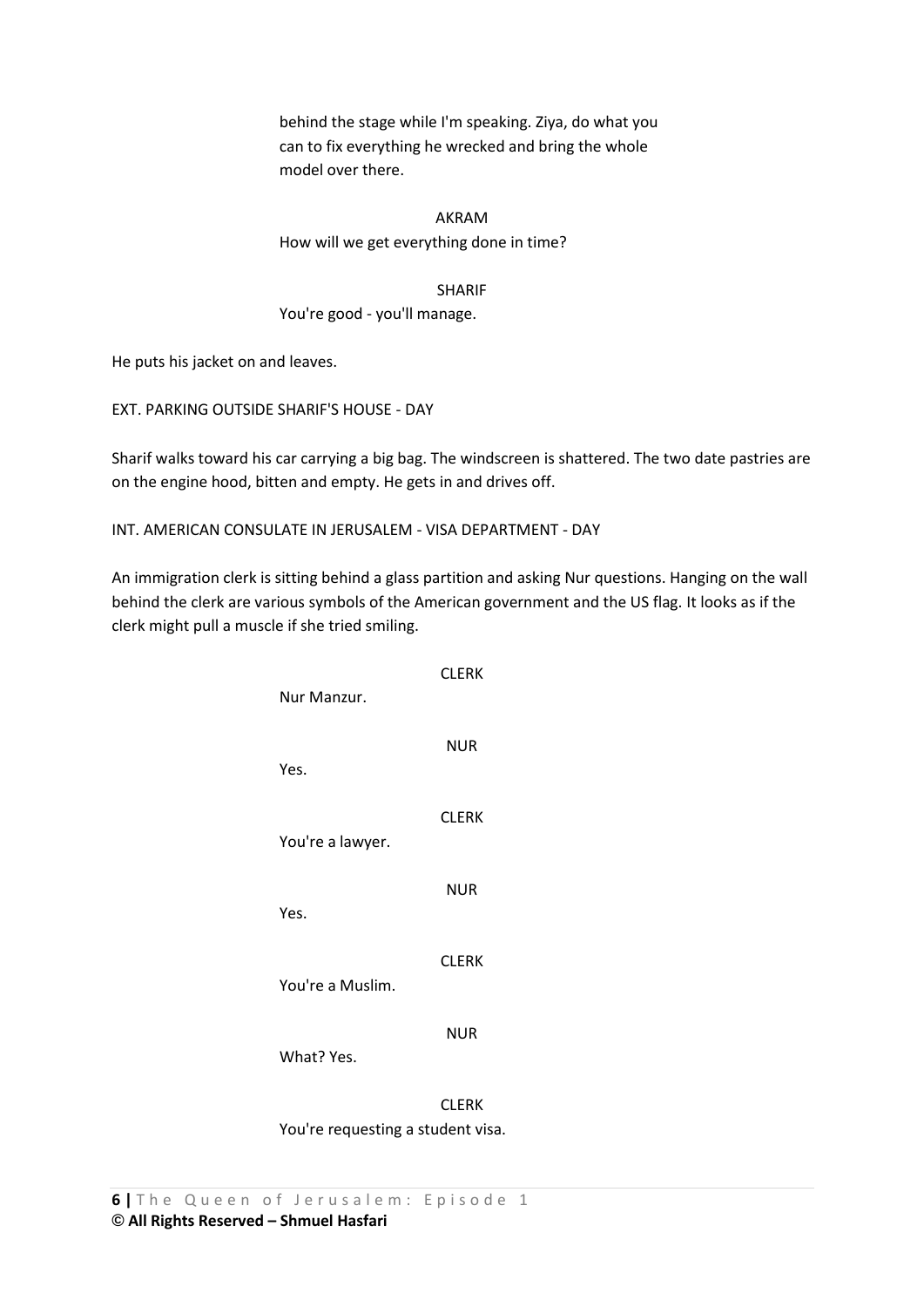### NUR

 Yes. I'm doing my MA in Law at NYU. At the Center for Human Rights and Global Justice.

CLERK That will take two years, at least.

NUR

Yes.

# CLERK

And then a PHD?

#### NUR

 No. Back home. To Jerusalem. I live here. I work here. I'm the head of a large women's organization.

### CLERK

Muslim women.

NUR Not only. But mostly women from East Jerusalem.

#### CLERK

But now you're leaving.

#### NUR

Temporarily. To study.

CLERK

Where will you live in New York?

#### NUR

 With a friend. She has an apartment in New York. Her parents have an apartment, to be exact.

### CLERK

Muslim?

#### NUR

 Muslim? She's... Israeli. Tammy Ludmir. She has American citizenship. I've written down all the details.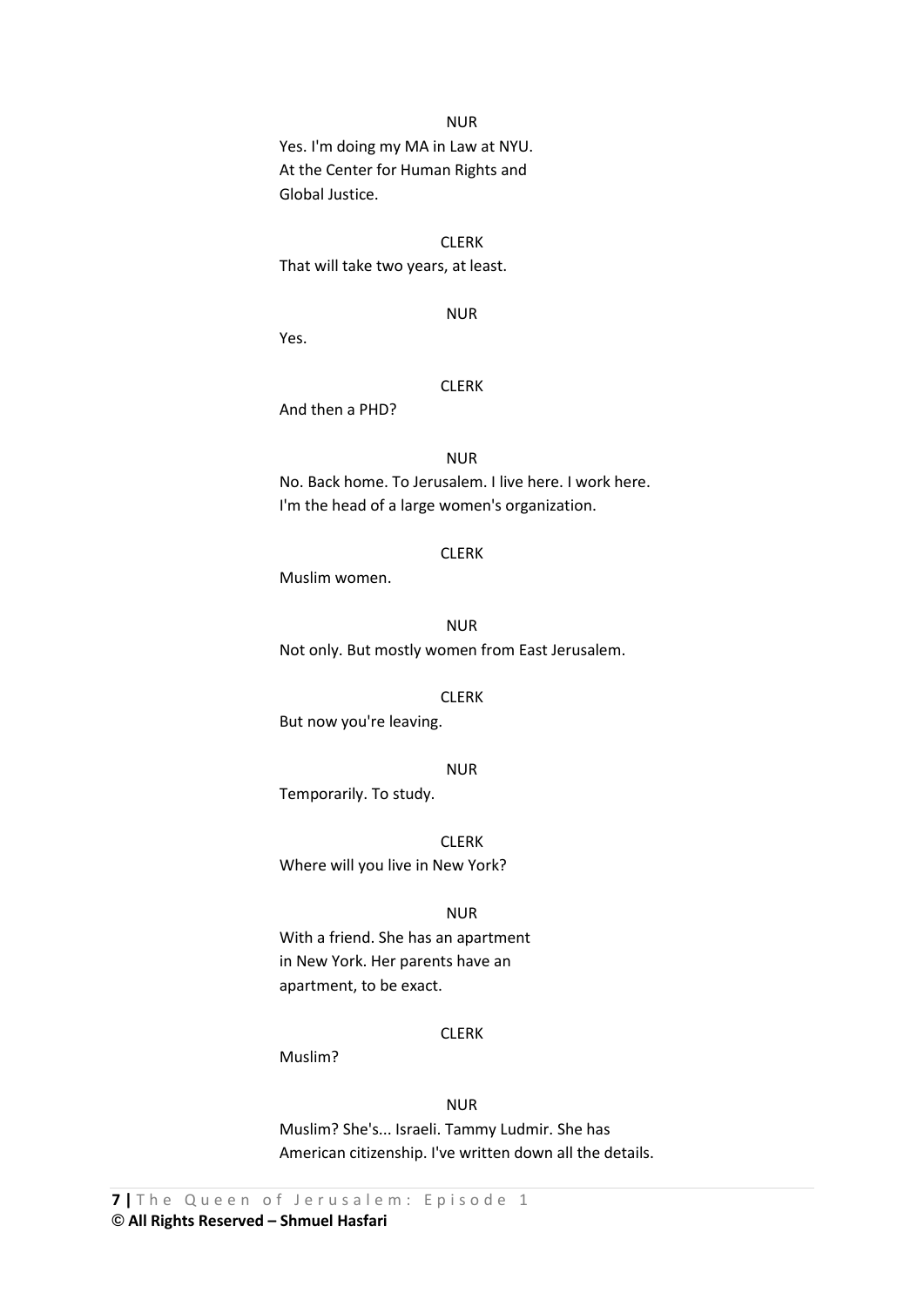### CLERK

Just answer the question, please. What kind of a friend?

### NUR

Excuse me?

### CLERK

Are you a couple?

### NUR

What? No.

# CLERK

Why is Mrs. Ludmir willing to let you stay at her apartment for two years?

### NUR

Stay? I'll pay her. We'll be splitting the costs. Excuse me, is this an interview or an interrogation?

CLERK Ma'am, please just answer the question.

### NUR

We're friends. Just friends.

### CLERK

Your friend is an Israeli-Jew, an ex-army officer, a local producer for an American news channel, why would she have anything to do with a Muslim woman who is a human rights activist in East Jerusalem?

### EXT. AMERICAN CONSULATE IN JERUSALEM - STREET - DAY

Nur quickly leaves the consulate and is about to stop a taxi. She hears a whistle. Tammy waves to her from the jeep. Nur gets into the car.

EXT. TAMMY'S JEEP (STREETS OF JERUSALEM) - DAY

NUR

They're totally crazy. I wanted to get up and leave.

### TAMMY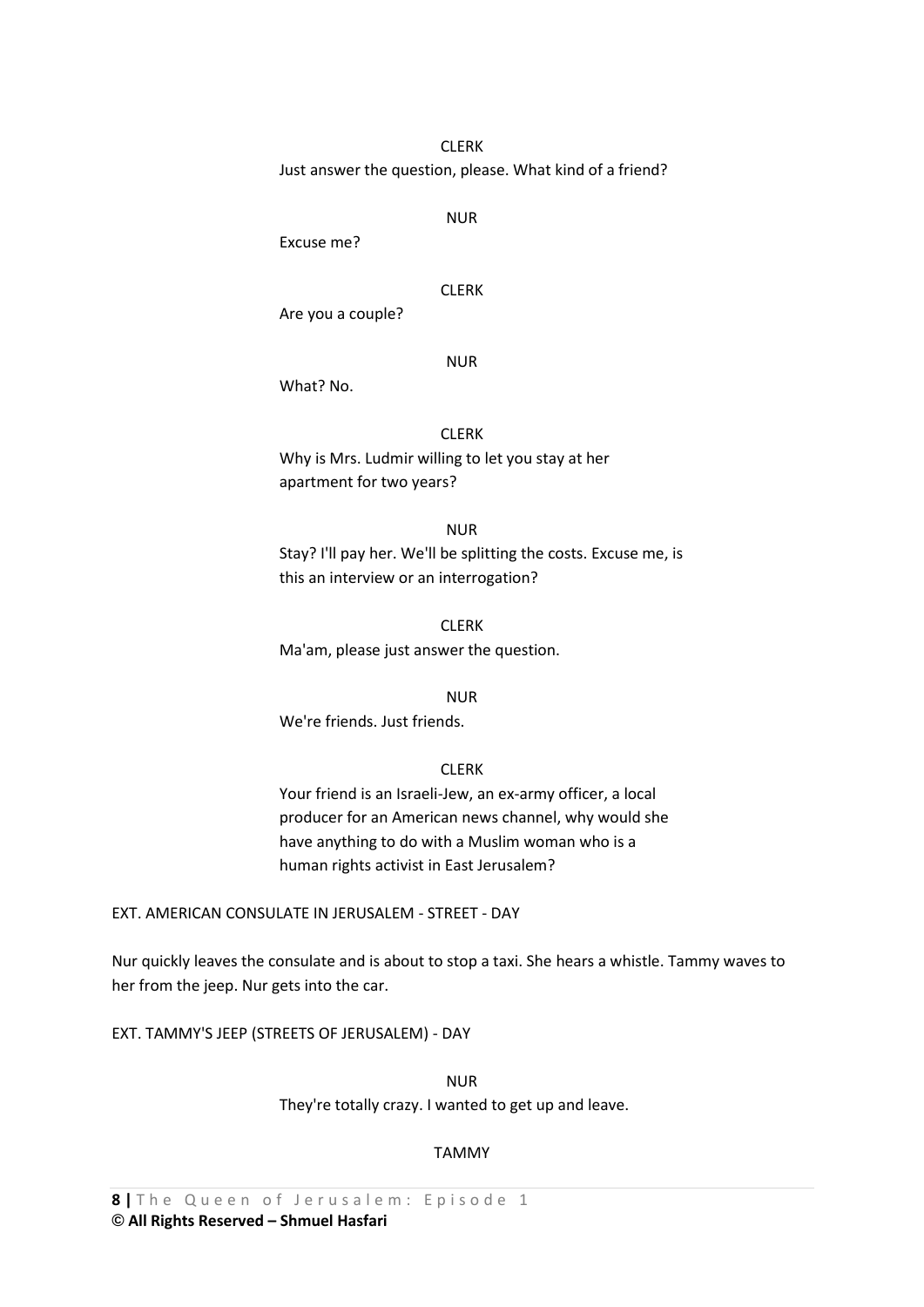I warned you. The president promised his voters to keep Arabs out of America. Town hall?

### NUR

 No, the office. We're leaving from there. And she kept asking me: "Muslim? Muslim? Muslim?" I felt as if I was growing a hijab throughout the interview.

### TAMMY

And the visa?

NUR I don't know. They'll let me know, send it to me. I don't know. Thanks for waiting for me.

#### TAMMY

 (smiling) I'm always waiting for you.

NUR Oh, and she asked if we were a couple.

TAMMY What?! And what did you say?

NUR That we Muslims – we're terrorists not Lesbians. And that you're not my type.

Tammy smiles.

INT. BANK IN THE CENTER OF JERUSALEM - DAY

The bank manager **REUVEN ZACHARIA** (50), a black yarmulke on his head, unshaven because of the Jewish rite associated with the counting of the Omer, sits on one side of the table. Opposite him sit Sharif and **NAAMA MUSAYOF** (35) the business clients' manager. She's wearing glasses, a headscarf and has braces on her teeth. There is a desperately poignant atmosphere in the room. Reuven looks over Sharif's building project plans.

> REUVEN ZACHARIA Well, this is unexciting, to say the least. What else can he mortgage?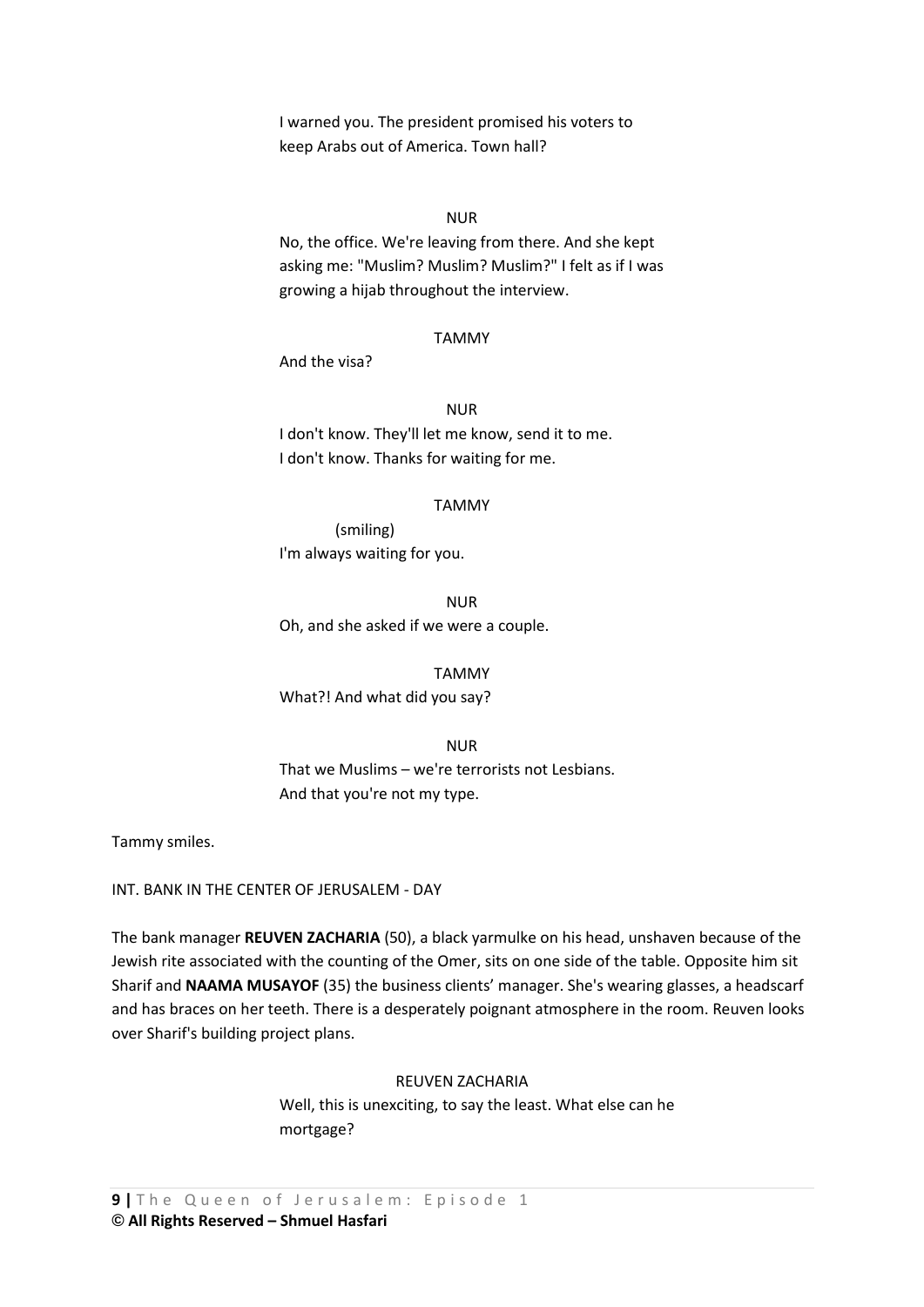#### NAAMA

Not much.

### REUVEN ZACHARIA

The house?

#### NAAMA

He's taken two mortgages already.

REUVEN ZACHARIA Savings accounts? Foreign currency? Pension fund?

#### NAAMA

All mortgaged.

REUVEN ZACHARIA What brand of car have you got?

### SHARIF

Toyota Camry 2011.

### NAAMA

After an accident.

#### SHARIF

I just need 50 grand. In cash.

#### REUVEN ZACHARIA

On top of the 2 million you've already taken. How are you paying that back?

### SHARIF

Look, Reuven, this is a 70 million dollar project. It was stuck in a committee but now, thank God, I've passed the objections phase - everything's loosened up now - I'm getting the permit today and then the payments are coming in. Phase one.

REUVEN ZACHARIA So what do you need the 50 grand for?

### SHARIF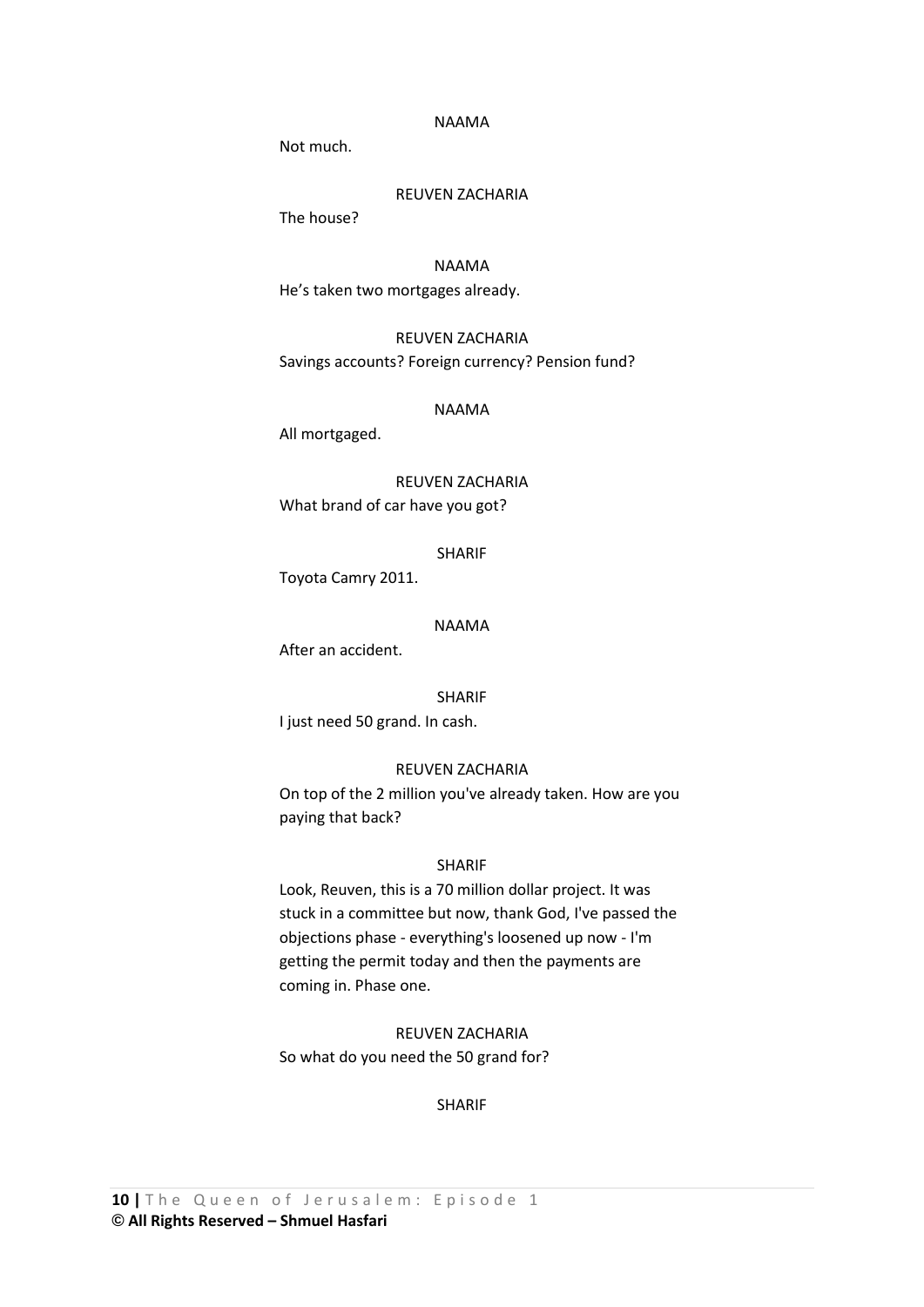A little grease to make sure everything goes smoothly, to make sure there aren't any surprises. I want to know I did everything that needed to do, and then some.

#### REUVEN ZACHARIA

What's his car worth?

### NAAMA

About 50, give or take.

## REUVEN ZACHARIA

Haven't you got anything else? A lot, a grove, anything? Doesn't your family have something in the West Bank?

#### SHARIF

Are you working with the settlers now?

REUVEN ZACHARIA

Just trying to help you out.

#### NAAMA

Reuven, if he buys a luxury car you can mortgage it for a loan.

#### SHARIF

What's that?

### REUVEN ZACHARIA

Wait a minute.

(looks at his computer)

Here - you take a 100 thousand loan. 50 you take for your bribes, 50 you use as a down-payment for a BMW or Mercedes and all the rest is paid in monthly installments over a period of three years. We've got an arrangement with them. Naama will take care of the details.

### SHARIF

What's the interest rate?

### REUVEN ZACHARIA

That's your problem? The interest rate? You came here begging for 50. Now you leave with 100 and a Mercedes what's there to think about?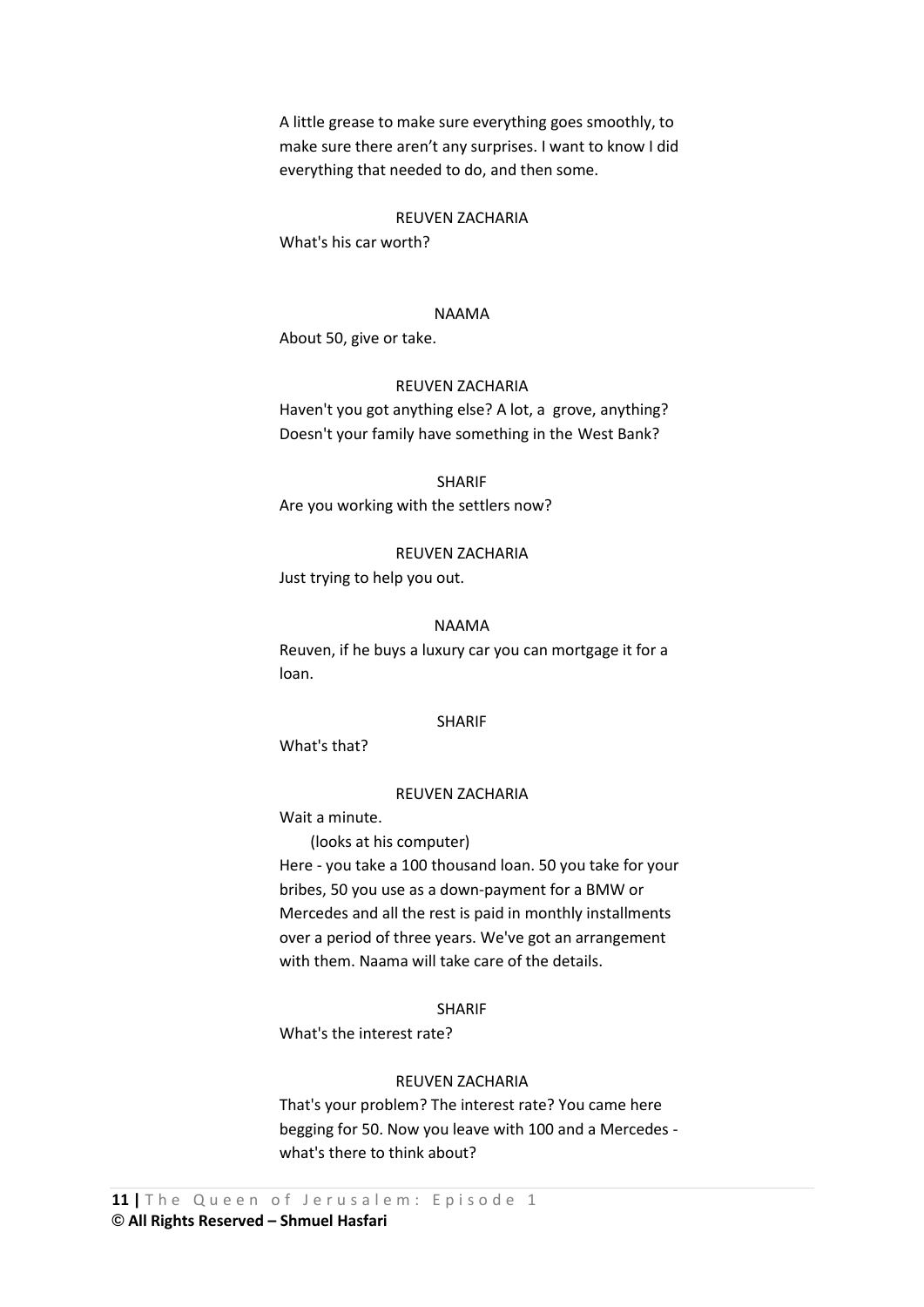INT. *YALLA TAGHYIR* (ARABIC FOR "ON WITH CHANGE") OFFICES IN JERUSALEM - DAY

There is a secretary sitting in the lobby. The walls are covered with the organization's posters and a large logo which depicts two women holding hands which is in fact a mosaic of hundreds' of the organization members' passport photographs. Women are walking around, all wearing head-covers. Nur, the CEO, comes in.

### NUR

## Good morning. Are you ready to go?

Next to the wall, behind the secretary is Nur's deputy, **SURAYA AWIDA** (35) who is wearing a hijab that accentuates her big eyes.

### SURAYA

Nur, what do you think?

She places a photograph of the Al-Aqsa Mosque in the middle of the organization's logo. Silence in the lobby. They all wait for Nur to say something.

### NUR

That again? No way.

She heads to her office. Suraya follows her.

### SURAYA

It's because you're thinking like a secular person, but try to see the…

INT. *YALLA TAGHYIR* (ARABIC FOR "ON WITH CHANGE") OFFICES – NUR'S OFFICE - DAY

Nur walks in and sits down. Suraya follows her inside.

NUR

Suddenly you have a problem with the fact that I'm secular?

### SURAYA

Did I say that?

NUR When I got your brother out of prison, did you also mind then that I don't wear a hijab?

# SURAYA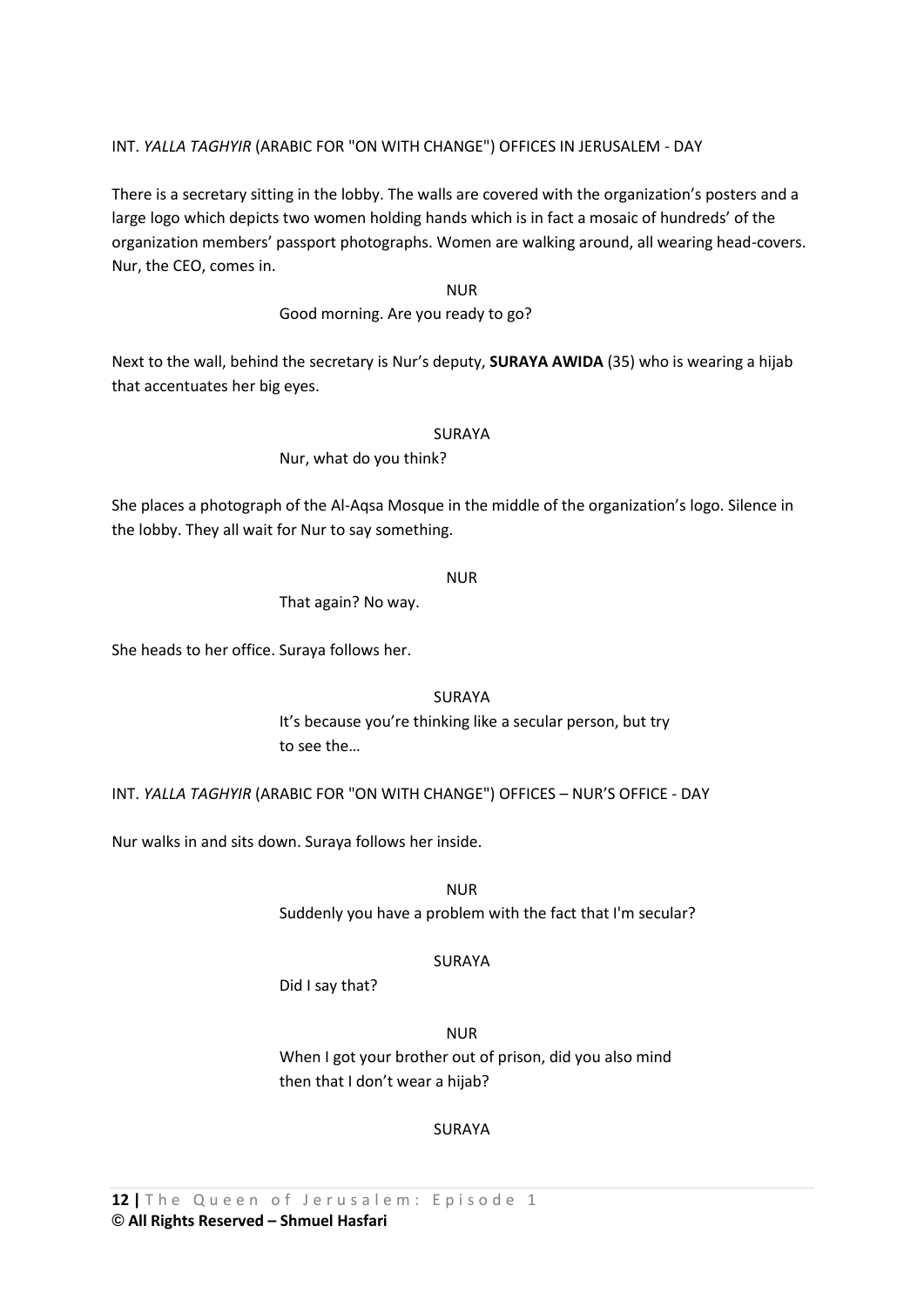Nur, why are you making this personal? We could be an organization of 20 thousand women instead of just 2000.

#### NUR

Fine. 20 thousand.

The door opens and **URI DAVIS** (50), a Anglo-Saxon religious nerd peeps in.

URI DAVIS *Yalla Taghyir*! Oops, sorry. Am I interrupting?

### NUR

It's okay. Come in. *Yalla Taghyir*. Look, Suraya, I'm leaving in one week, you're taking my place and you can do as you please. Join the Hamas for all I care – they're very supportive of women.

### URI DAVIS

What's the argument about?

#### SURAYA

I only suggested making a small change in our logo.

#### NUR

A small change? You want to stick Al-Aqsa right in the middle of it! (hands her the photograph)

Go ahead, show him.

### SURAYA

 (to Davis) Every Palestinian house has the symbol of Al-Aqsa on it. It's like a *mezuzah*.

#### NUR

Okay, let's not be coy about it, Suraya. This is a civil organization. I'm not sending them back to the mosques.

#### SURAYA

Listen, talk to the women, the kids are driving us crazy about Al Aqsa. You can't ignore it.

The door opens. The secretary peeps in.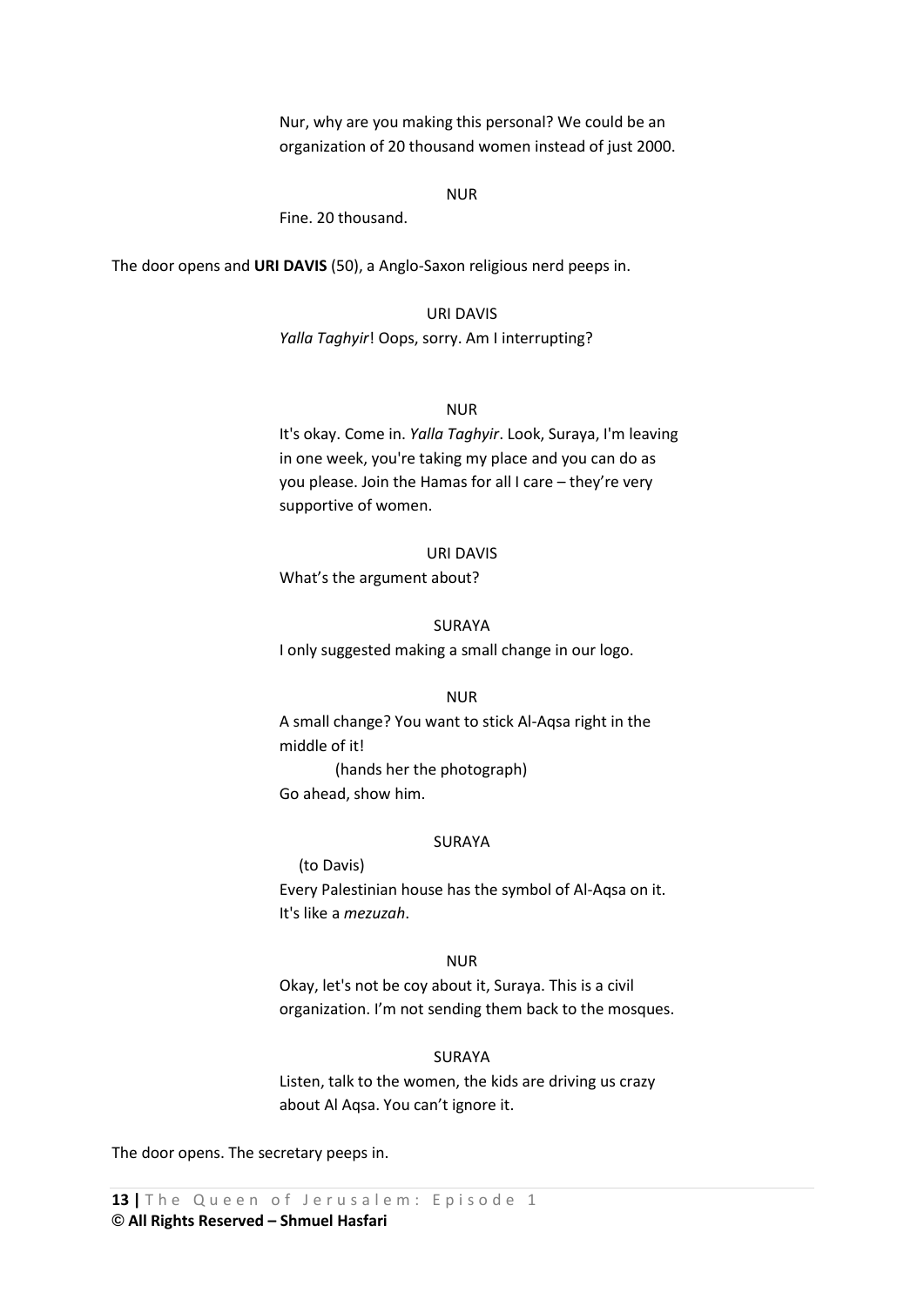### **SECRETARY**

Nur, we have someone who wants to come in for a moment, to say goodbye.

SURAYA Not now. We have to leave for the ceremony at town hall.

### **SECRETARY**

I told them.

#### NUR

Send them in.

Two women in hijabs and a child with braces on her teeth come in. They're a little embarrassed. One of them walks up to Nur with a plate of sweets she prepared.

> AMAL The child wanted to say thank you before you leave. For the teeth. They treated her very nicely.

> > NUR

It's your right. That's what you pay your municipal taxes for. Did they fix the sewage on your street yet?

AMAL

They said they would tomorrow, *inshallah*.

NUR

Good. Don't give up. Call them every five minutes starting first thing in the morning.

Nur takes the plate and hugs the girl. It's very conspicuous that she is the only woman in the room who isn't wearing a hijab.

### NUR

 (To the girl) Don't worry sweetie, I also had one of those when I was your age. *Yalla Taghyir*! (The women reply *Yalla Taghyir*!) Thank you, Amal. And don't worry. Suraya will take my place.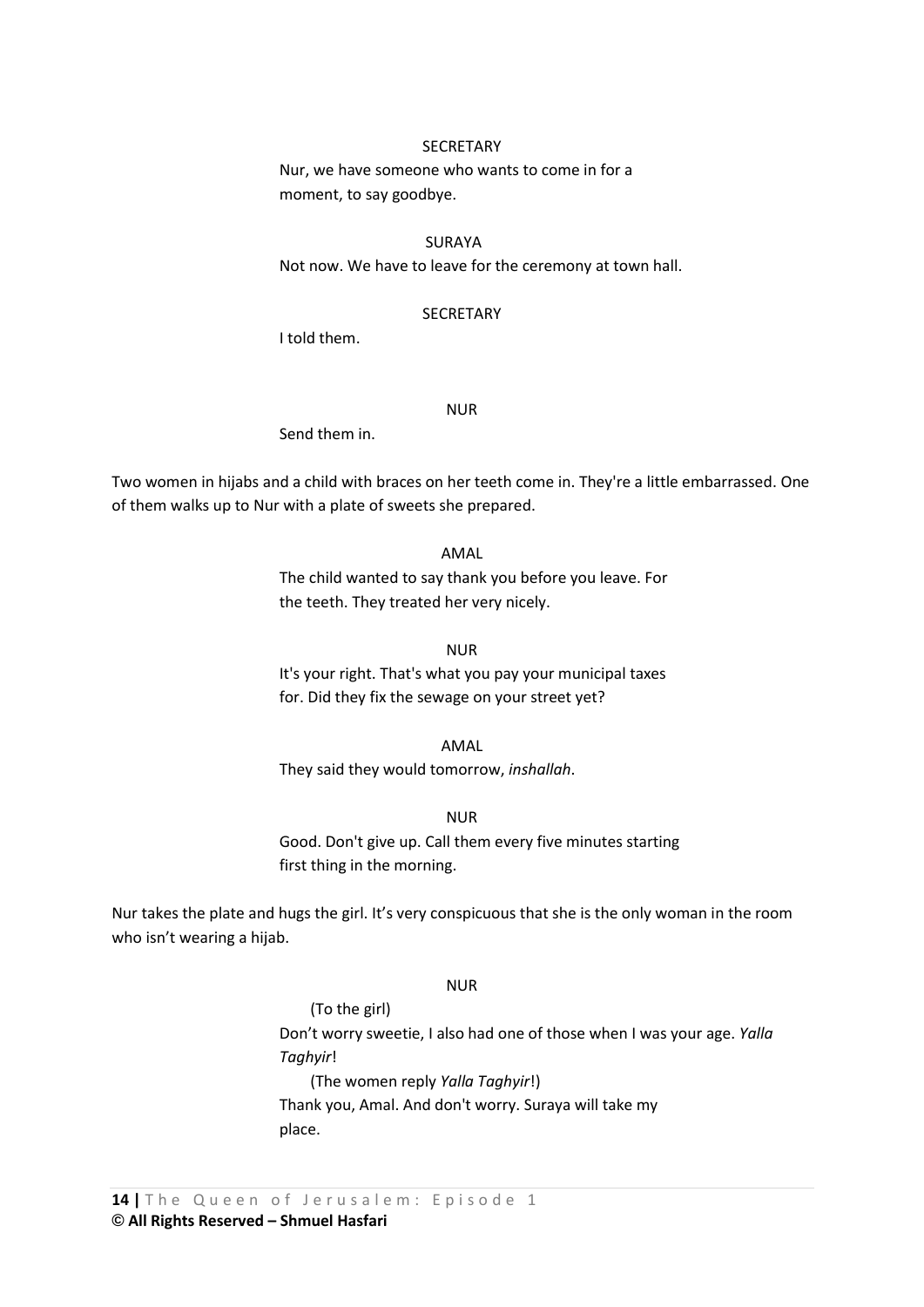The women leave.

NUR

Maybe I missed it – did they say anything about Al-Aqsa?

#### URI DAVIS

(in bad Arabic)

Suraya, I'm not sure that the people who are funding us will agree to fund a religious organization.

NUR

Uri, speak Hebrew, come on. We don't have time for...

### URI DAVIS

 (in Hebrew) Fine, Hebrew. If we overstep just an inch – they'll finish us off.

### SURAYA

Because of the logo?

### NUR

Because of the logo.

(pointing to the logo)

This is our face. Here I am, here you are, here's Rim, Amal, Fatmah, here's Zaynab - here we are. When Al-Aqsa helps me get one girl into university, fix one pavement in Sur Baher, get the garbage collected from Ras Shehadah, I'll put it on the logo. Until then, this is us.

### URI DAVIS

Well, the mayor's waiting for us.

(they get up to leave)

I'd just like to ask that we leave our differences at home. At the ceremony, let's do our best to put on a harmonious front.

#### NUR

Sure, sure, Uri. We don't need a Jewish, Ashkenazi man to teach us about Palestinian Women's solidarity.

### URI DAVIS

 (mortified) What?!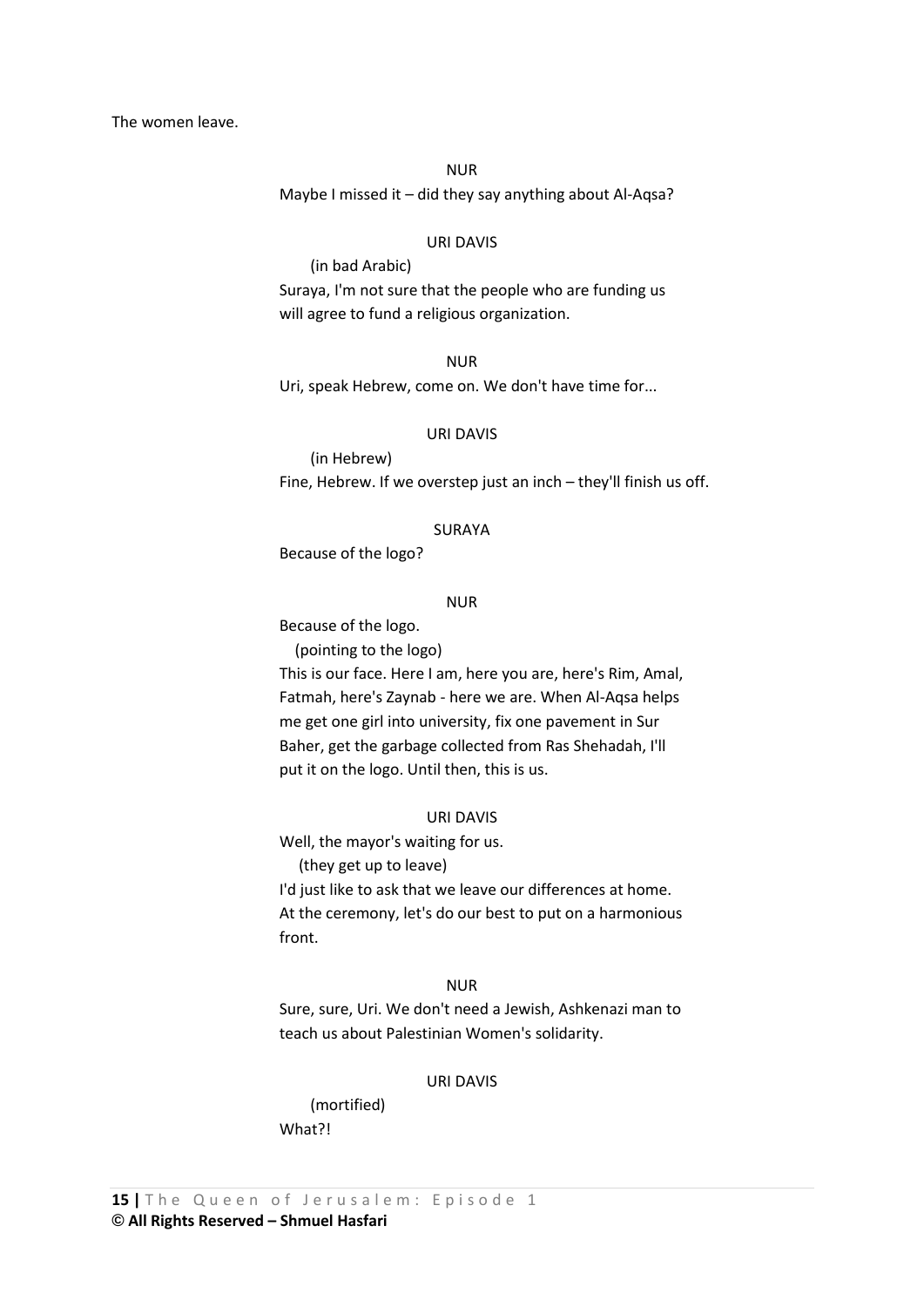### SURAYA

She's kidding with you. (leaves)

### URI DAVIS

I'm going to need plenty of help from *Allah* when you leave for New York.

NUR Take it easy. She'll be an excellent CEO.

## URI DAVIS

This is Jerusalem - one mistake and this entire beautiful initiative crashes to the ground.

EXT. SHARIF'S CAR (BMW) - DAY

Sharif is driving a luxurious BMW and talking to his wife on the phone. On the seat next to him is a bag with the cash.

### YUSRA

Are you crazy? A 350 thousand shekel car?

#### SHARIF

Did I have a choice? Yusra, it's a drop in the sea in comparison to...

YUSRA We'll end up drowning in that drop.

#### SHARIF

Okay, give me a break. Did you make another batch of *ma'amul* pastries?

### YUSRA

### Yes. Just like a child. You and your games.

On his left, Sharif notices a young guy on a moped driving near him. He's wearing a red helmet. Sharif takes the cash bag and hides it under the seat. The moped driver signals something to him and smiles.

#### SHARIF

Wish me luck, Yusra.

16 | The Queen of Jerusalem: Episode 1 **© All Rights Reserved – Shmuel Hasfari**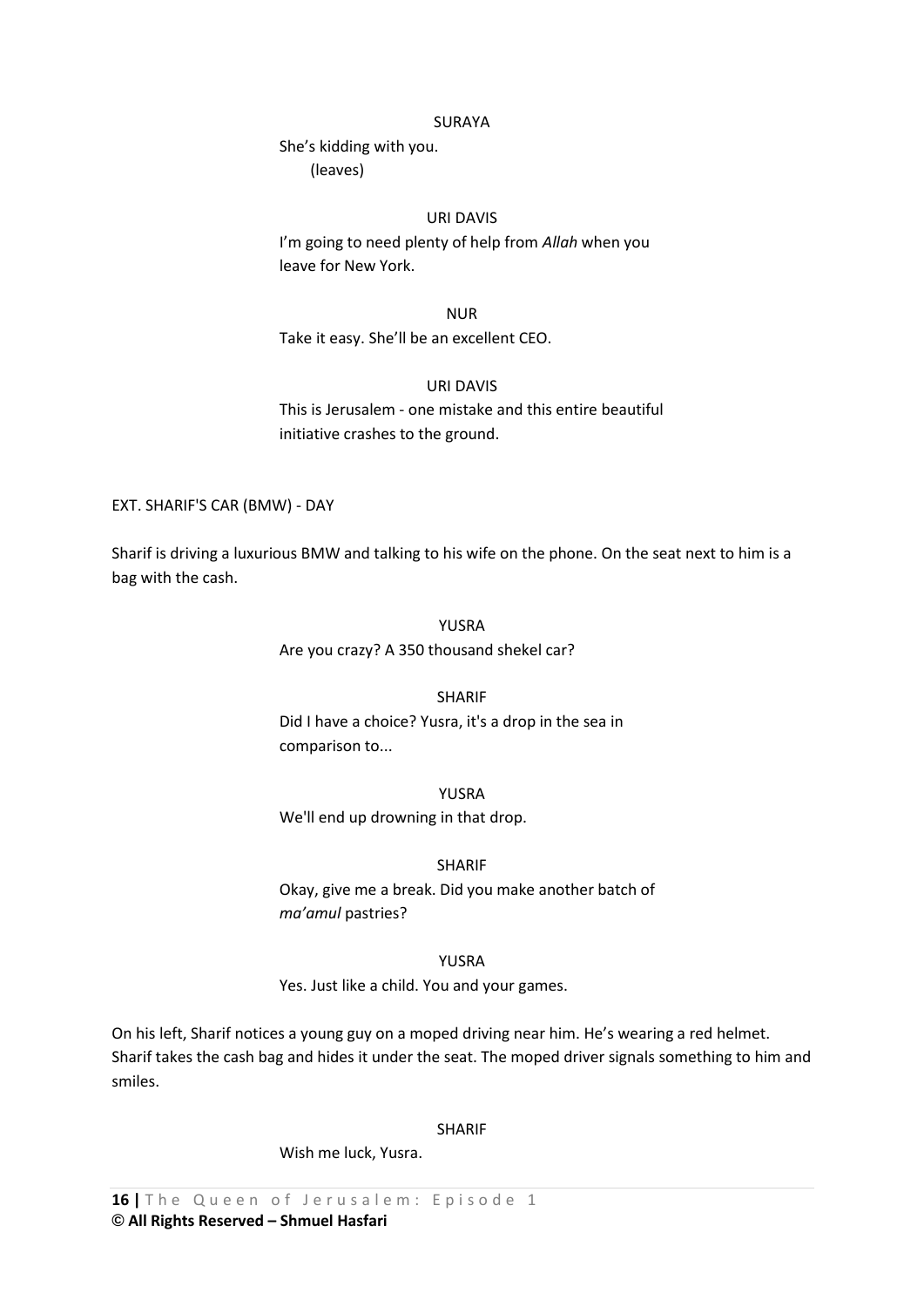### YUSRA

Good luck, Husband.

### SHARIF

And make something special tonight, we'll celebrate later.

# YUSRA

Sure, I'll just stand around in the kitchen all day long and make food. When will you be back? I've got a management meeting at the college in the afternoon.

Sharif and the moped driver reach the traffic lights, which are changing from green to yellow. Both vehicles slow down. Sharif waits until the yellow ends and then goes through the red light, leaving the moped behind.

#### SHARIF

I'm going to pick the permit up, then head to the Ambassador Hotel for the buyers meeting and then home. I'll be back at ten at the latest.

### YUSRA

God be with you, Sharif.

INT. TOWN HALL - SAFRA PARKING LOT - DAY

Sharif carefully parks the new BMW, takes the cash bag, steps out, locks the car with the fancy remote and looks around. Then he walks to the elevator.

EXT/INT. TOWN HALL - LOBBY - DAY

The queue to the magnometer at the entrance to the lobby. Sharif comes out of the elevator, holding the money bag close, and joins the line of people waiting. A guy wearing a red motorcycle helmet stands behind him and turns to him.

#### ADHAM

Good morning, Abu Ramsi.

#### SHARIF

(aggravated) Excuse me, but what do you want from me?

#### ADHAM

It's Adham. Ramsi's computer teacher?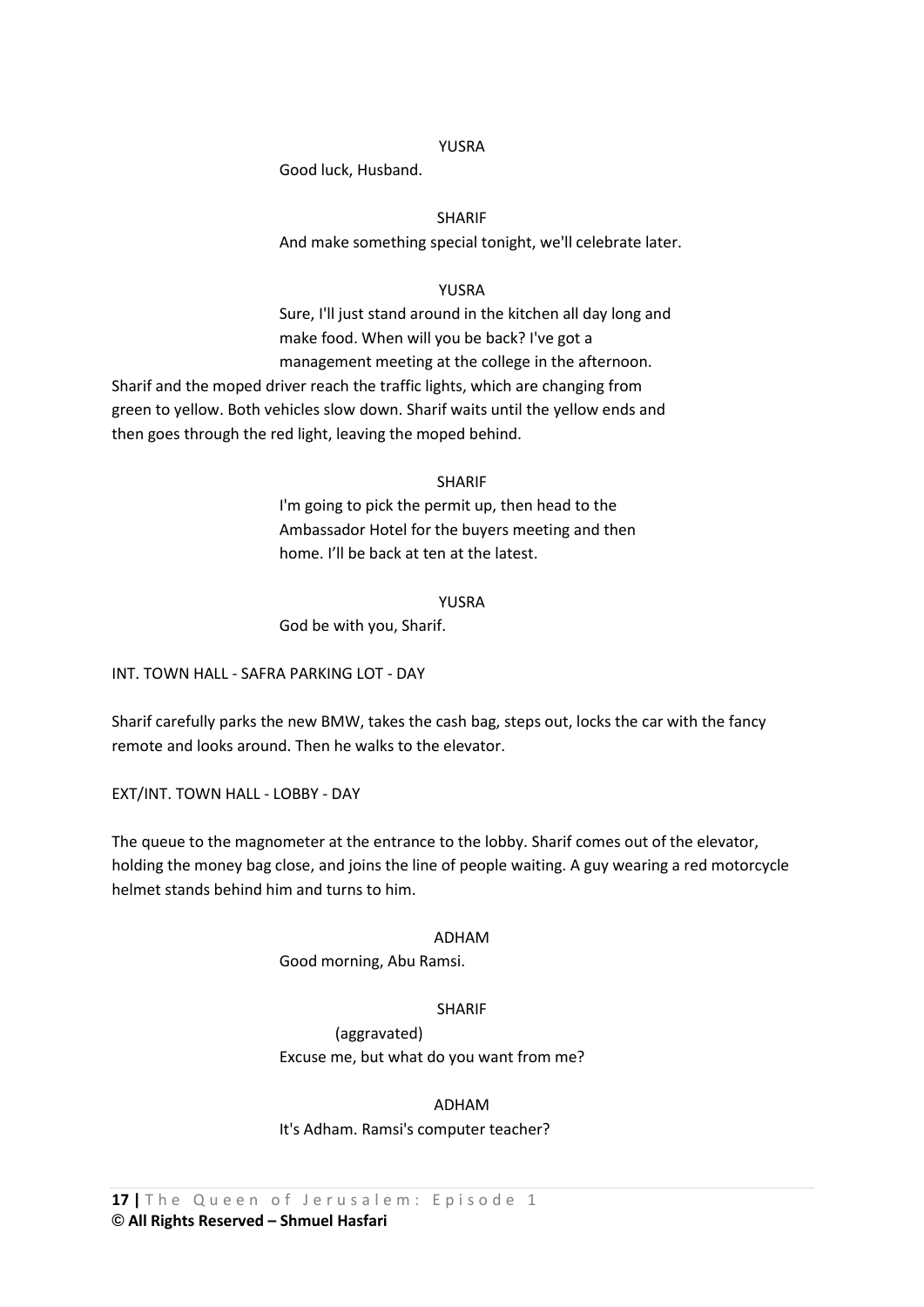### **ADHAM SANDUKA** (22) takes his helmet off. He's a handsome, curly guy with green eyes.

SHARIF Adham, *habibi*. You really had me there. I couldn't understand what you... What are you doing here?

### ADHAM

I work here. At the call center.

### SHARIF

Listen, Adham, I owe you a few months' pay, but don't worry. We were a little tight on money.

#### ADHAM

No worries, Abu Ramsi. Congrats on the new car.

Sharif reluctantly lets go of the cash bag, placing it in the tray along with his cell and wallet and walking through the magnometer.

In the meantime, Nur, Suraya and Uri Davis, who is busy standing between the two women, have joined the queue.

Someone waves to Sharif and signals him to follow him - that's **LAZER "GOMBA"** (30), an energetic ultra-orthodox man with a pointy chin, beard, hat, and light blue eyes hiding under sunglasses. Adham, with his red helmet, walks in after Sharif and turns left toward the elevator.

INT. TOWN HALL CALL CENTER - DAY

Adham, the young man with the helmet, steps into the call center, which has numerous work stations, and turns to one of the phone receptionists.

#### ADHAM

Got two more minutes, bro?

#### RECEPTIONIST

Make it quick.

Adham, still holding the helmet, goes into the **SHIFT MANAGER**'s room.

### ADHAM

Akivah, have you got a sec?

### AKIVAH

Yes, come in. (on the phone) One sec, Bro.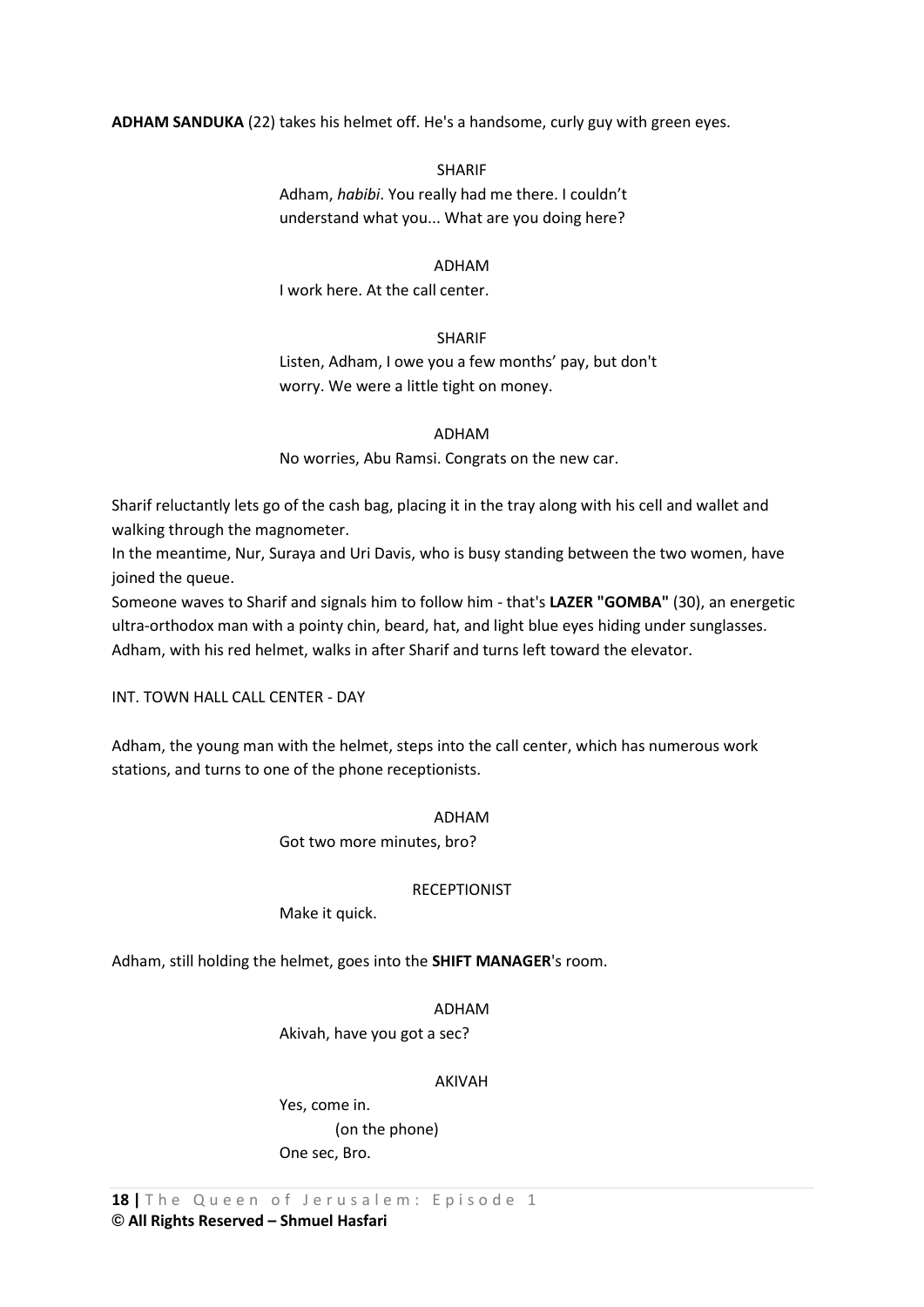(to Adham) Is it going to take long?

#### ADHAM

How long have I been here?

#### AKIVAH

Two years?

# ADHAM

Am I a good worker? Have there been any complaints? Problems?

AKIVAH Adham, what's this all about? You need a stroke?

### ADHAM

I need a letter of recommendation.

# AKIVAH

You're leaving?

### ADHAM

No, I've applied for an Israeli citizenship. A letter from the boss would go a long way.

#### AKIVAH

You're not a citizen?

### ADHAM

I'm a resident. In East Jerusalem we have residency, not citizenship.

#### AKIVAH

What's the difference?

# ADHAM

We can't vote in the national elections – only in the municipal elections.

#### AKIVAH

You don't say. And you want to vote in the national elections?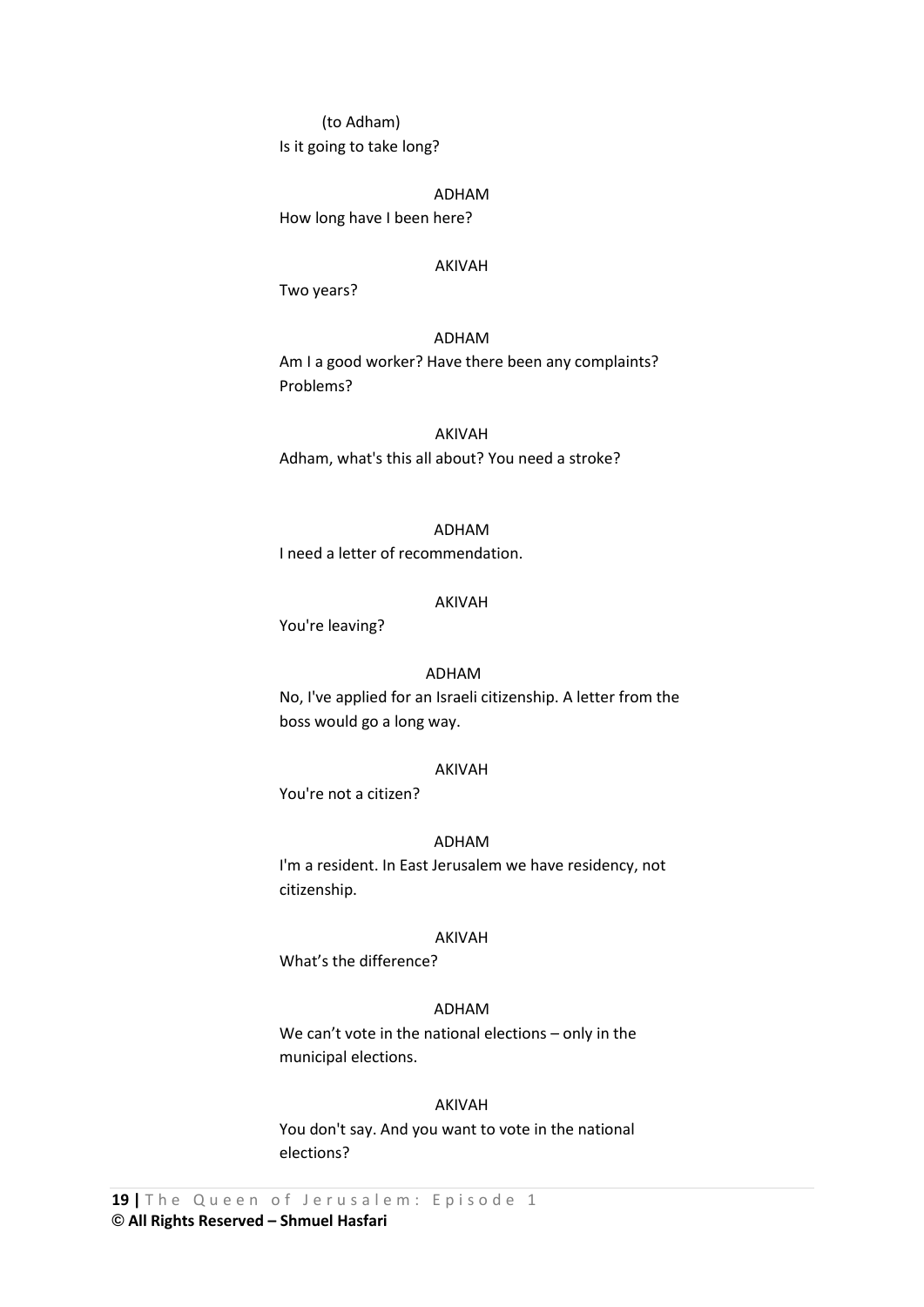ADHAM I want a passport. I haven't got a passport.

### AKIVAH

Are you emigrating?

#### ADHAM

Might be.

### AKIVAH

Good idea. I sure like you, but the best thing would be to go our separate ways, your people and my people.

### ADHAM

Will you write me a letter of recommendation?

## AKIVAH

Buddy, when they read what I have to write about you you'll become an honorary citizen. Adham Sanduka, Worthy Citizen of Jerusalem.

#### ADHAM

Thanks, bro.

AKIVAH

Cousin, not bro. Just kidding. Get to work.

Adham leaves. Akivah follows him with his gaze and then makes a call. Adham got to his work station and puts his headphones on. **HODAYA BUCHRIS** (18) a relatively liberal ultra-orthodox in a long jeans skirt with a long honey-colored thick braid, raises her eyes to him from her work station and discreetly blows him a kiss.

### HODAYA

Good morning, Terrorist.

### ADHAM

(smiles) Good morning, Racist.

The light in his station flickers and he answers in Arabic.

### ADHAM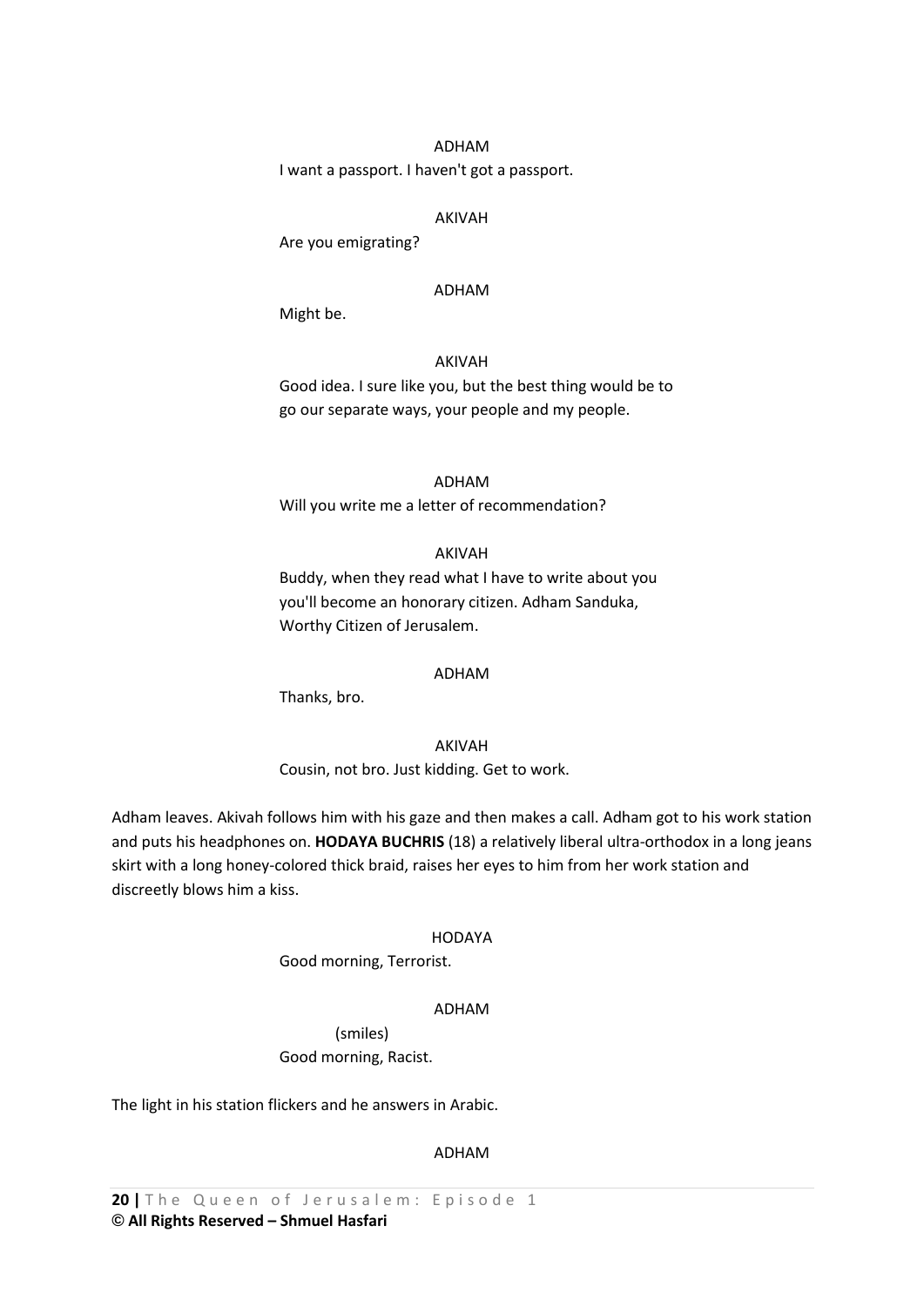Municipal Call Center, how may I help you, Ma'am?

INT.TOWN HALL - SYNAGOGUE - DAY

Gomba opens Sharif's bag and takes the cash out. Sharif looks around.

#### SHARIF

Why the synagogue?

GOMBA No cameras here. Is it all here?

SHARIF

Like we agreed. You don't need to count it. (Gomba counts the money anyhow) It's final? There won't be any more objections?

#### GOMBA

God willing.

SHARIF No, not God willing. Tell me if it's a done deal or not.

#### GOMBA

It's a done deal, Sharif. The decision was made this morning. Rabbi Hollander, the head of the committee, will announce it at the end of the meeting. You'll have it in writing. Go ahead, I'll join you.

SHARIF

We'll go up together.

#### GOMBA

Why don't we just hang a sign on your back saying we helped you out? Say, how much do your apartments cost? Is it worth investing?

SHARIF

No, *habibi*. It's a buying group - it's all sold out.

GOMBA *Yalla*, good luck. Give us a hug. Break a leg. *Mazal tov*.

#### SHARIF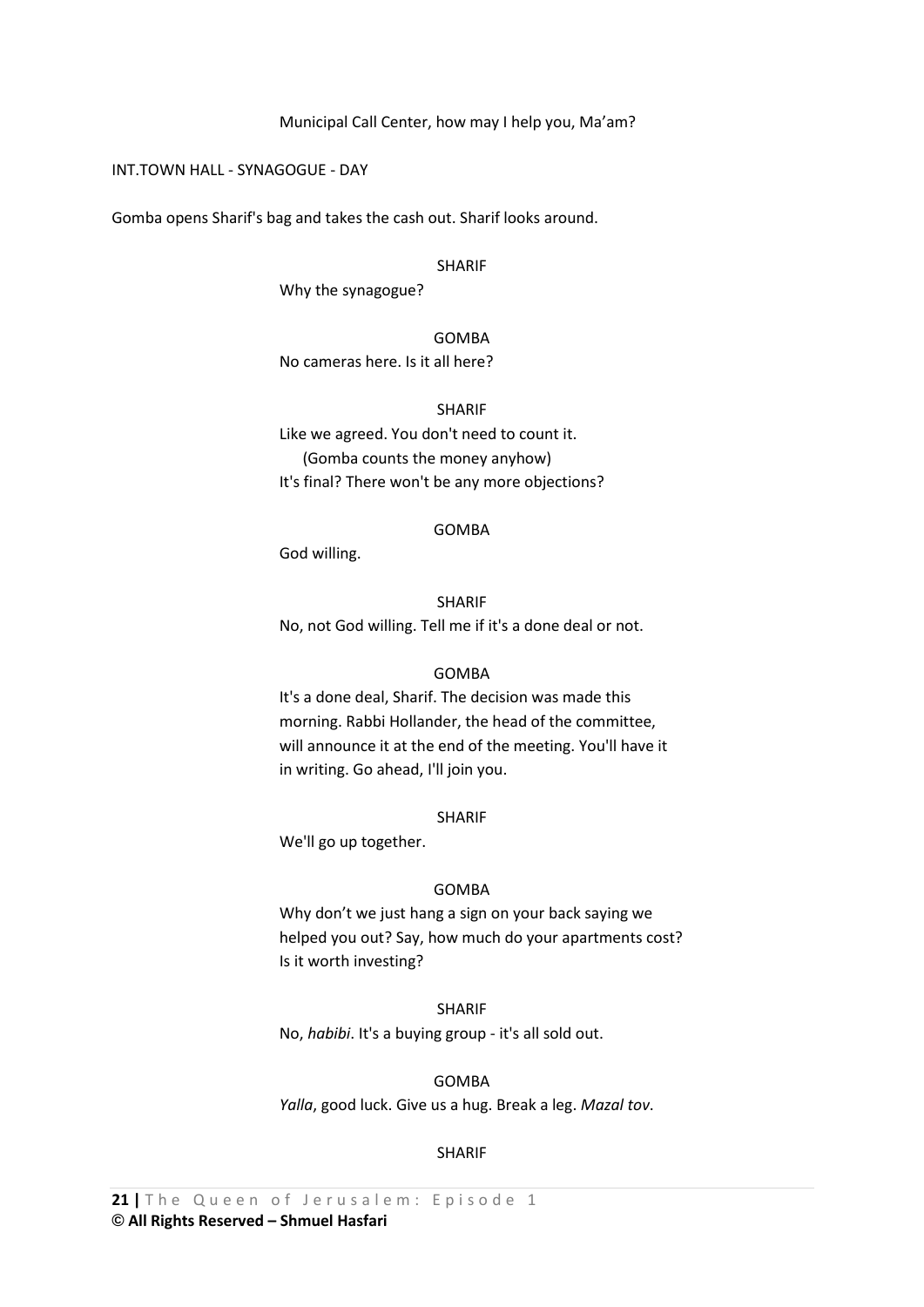### Who's the money going to? Rabbi Hollander?

GOMBA God forbid. Charities. We don't touch a penny, Sharif. You are partaking is a great *mitzvah*.

Sharif leaves.

### INT.TOWN HALL - 4TH FLOOR RECEPTION HALL – DAY

The ceremony in honor of Nur Manzur, the founder and manager of the East Jerusalem women's organization *Yalla Taghyir*! (Arabic for "On with Change!"). Next to the panel table are Mayor **AROD STRAUSS**, who is very preoccupied with his cellphone, and, next to him **TIRAN KOCHAVI**, the mayor's East Jerusalem advisor. By the table is a sign saying: "'On with Change!' Jerusalem salutes Nur Manzur - Blessed is the match that lights up and kindles hearts".

In the audience are Nur Manzur, Suraya Awidah and six members of the organization, Muslim women in hijabs and ultra-orthodox Jewish women in headdresses. The mayor's spokeswoman, **SHAKED NUSSBAUM** (30), a blonde woman with librarian glasses, stands by the window engrossed in her phone. The municipality's photographer is shooting the ceremony. Next to the speakers' podium stand Uri Davis from the Center for Equality.

#### URI DAVIS

Everyone feels that we need a change. But how do you create that change? Nur came along and said - a big change starts with a small change, a tiny one. And if there are enough people who make a small difference - a big change will come. This is *Yalla Taghyir*! And this is Nur -

#### AROD STRAUSS

 (to Tiran) Who's Nur?

#### TIRAN

(sniggering) She's the woman who founded this organization and runs it.

#### AROD STRAUSS

Why are you laughing?

#### TIRAN

 (gasping) This whole ceremony is in her honor. You're about to give her a plaque…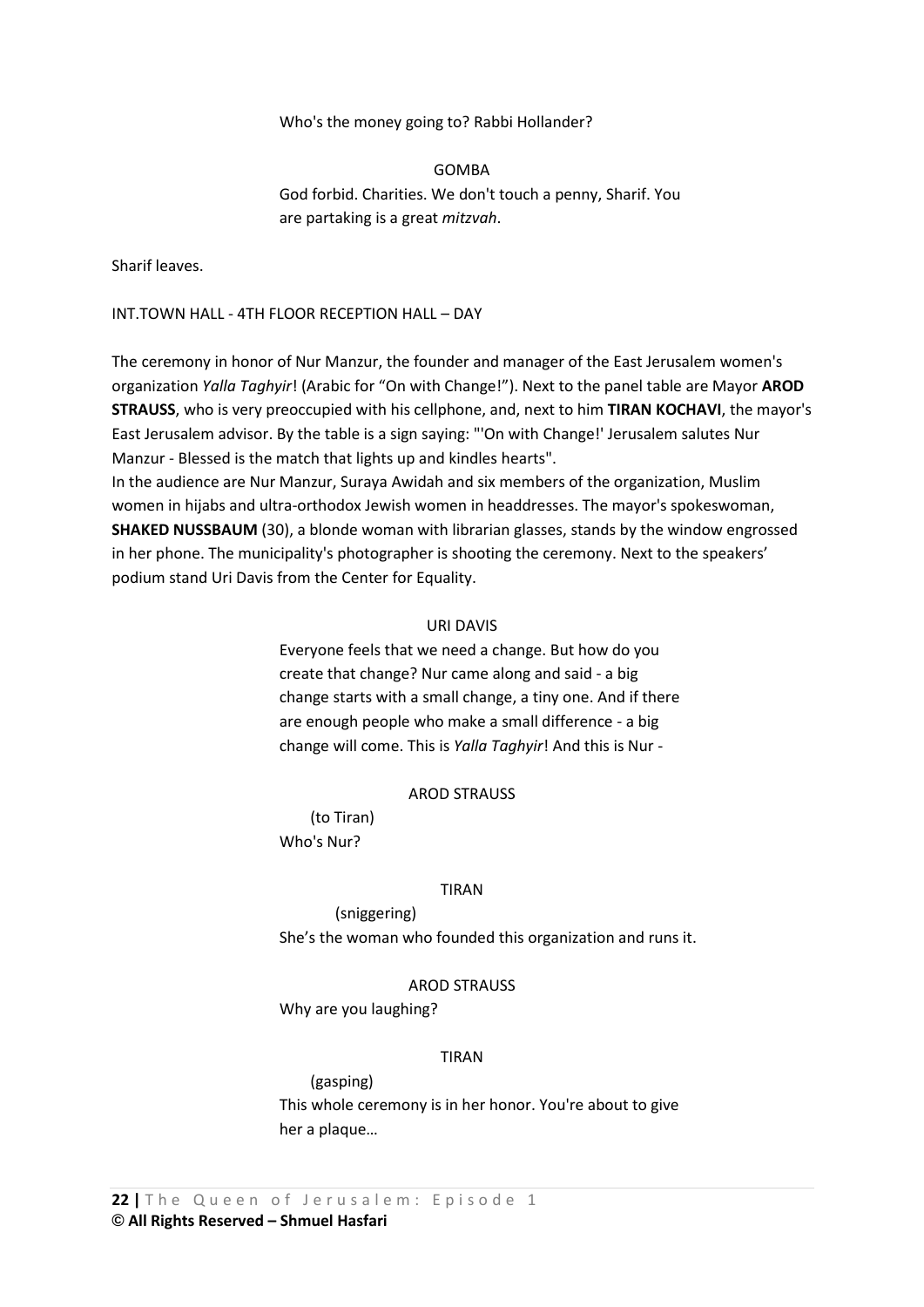#### NUR

The guy next to Strauss? That's Tiran Kokhavi, the mayor's advisor on Arab matters. Used to be a Captain in the *Shabak*. A viper with a heart of gold. He's our man in town hall.

INT. TOWN HALL - PLANNING COMMITTEE HALL ON THE 7TH FLOOR - DAY Outside the hall is **SHAAYA PARIZKY** (60), a heavily-built *macher* who specializes in "fixing" bureaucratic problems. He's got his glasses on his head and he's going over a notepad filled with notes while whispering to two unshaven clients. Sharif comes out of the elevator and passes by two security guards before going into the hall. Parizky follows him with one eye and then looks questioningly at Lazer Gomba who is just coming out of the elevator.

GOMBA

What's your problem, Parizky?

(to Suraya)

PARIZKY It's a waste of time. The redhead settler will mess it up.

### **GOMBA**

Fine. Mind your own business. You don't know everything, you know.

#### PARIZKY

I know that you got your share. If I were you, I'd get the hell out of here before it gets messy.

#### GOMBA

 (turns to Parizky's clients) You know that he's been to prison on account of fraud. Google it - Parizky. A certified thief. (takes his cell out and texts)

INT. TOWN HALL - PLANNING COMMITTE HALL ON THE 7TH FLOOR - DAY

Sharif steps in and remains standing at the back of the room, although there are free seats. On the stage, a discussion about the objection to expand a building in Nachlaot neighborhood is taking place. On stage are various members of the committee, among them chairperson **RABBI HOLLANDER** (50) – he is just reading the text Gomba sent him – a handsome ultra-orthodox man with a short beard, and next to him **N.T. RUBIN** (40) a balding redhead with a knitted skullcap and had bulging teeth. When Rubin the Redhead sees Sharif step in he leans over to Hollander.

#### RUBIN THE REDHEAD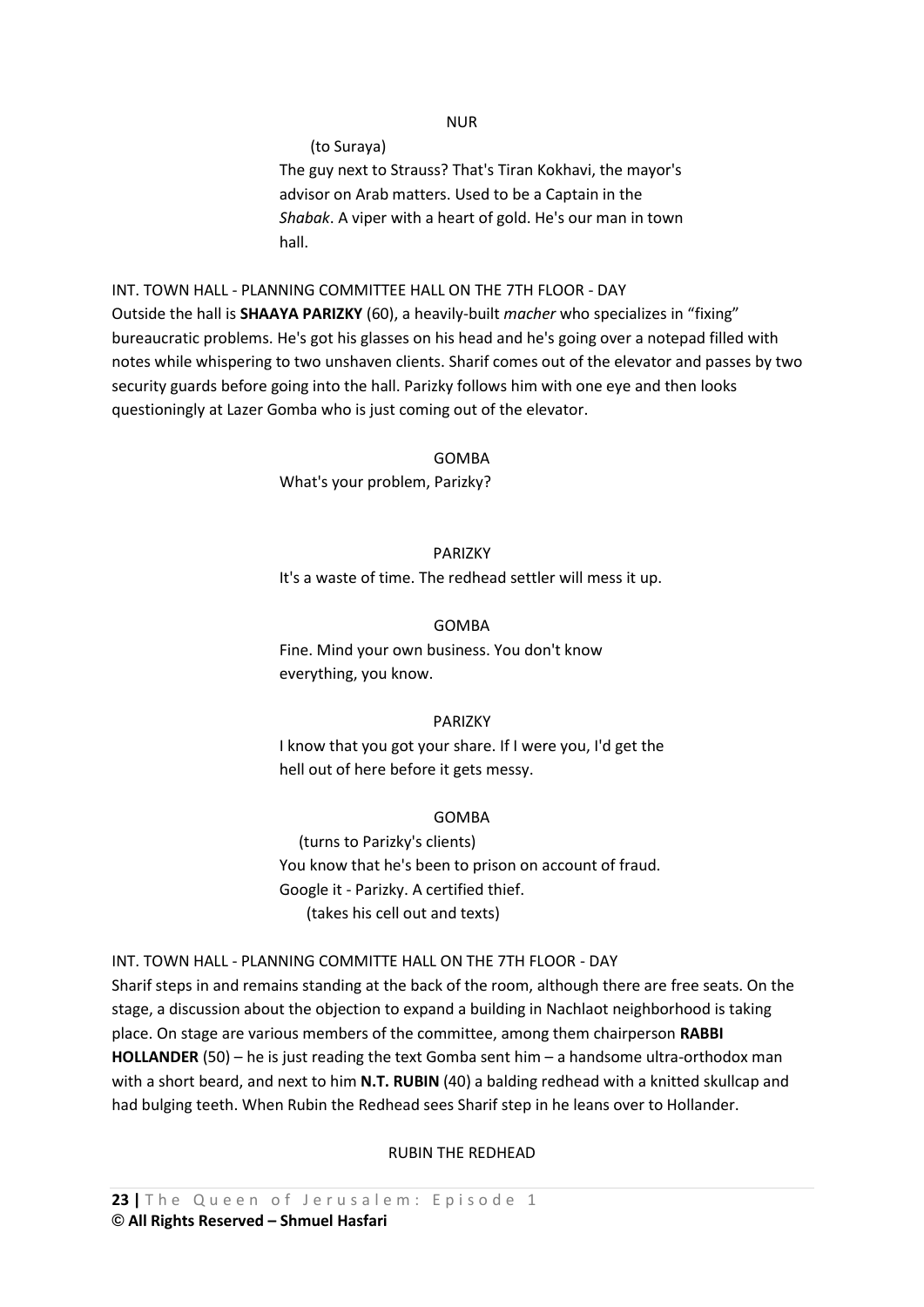Hollander, isn't that the Arab architect from the Jabel Muckaber project? Did you give him the permit?

### HOLLANDER

Yes, Mr. Rubin, this morning, before you arrived. I'm just about to announce it.

#### RUBIN THE REDHEAD

Over my dead body.

#### HOLLANDER

Fine, over your dead body. Next time come to meetings instead of picking fights with Arabs in Silwan.

Rubin starts texting fervently. Sharif is worried. Lazer Gomba comes in now and talks to Sharif.

#### GOMBA

You're up next. Rabbi Hollander will announce this morning's decision.

### RUBIN THE REDHEAD

(to Hollander)

Rabbi Hollander, you're about to see a magic trick. "And it was turned upside-down," just like in the Purim holiday. Abracadabra.

INT. TOWN HALL - 4TH FLOOR RECEPTION HALL – DAY

Suraya, who is going to take Nur's place as head of the organization, is speaking. Tiran translates for Mayor Strauss.

#### SURAYA

Nur taught us that there is no such thing as "none of my business". It's my house? My street? My neighborhood? My child? It is my business. Because a burnt out streetlamp means darkness, and darkness means crime. A crooked tile means a broken leg. A dripping tap mosquitos. Garbage means rats, diseases. A bad teacher a whole class of illiterates. So there is no more "it's none of my business". It is my business and I'll take care of it, because if I don't, who will?

#### **STRAUSS**

Wow... Impressive woman.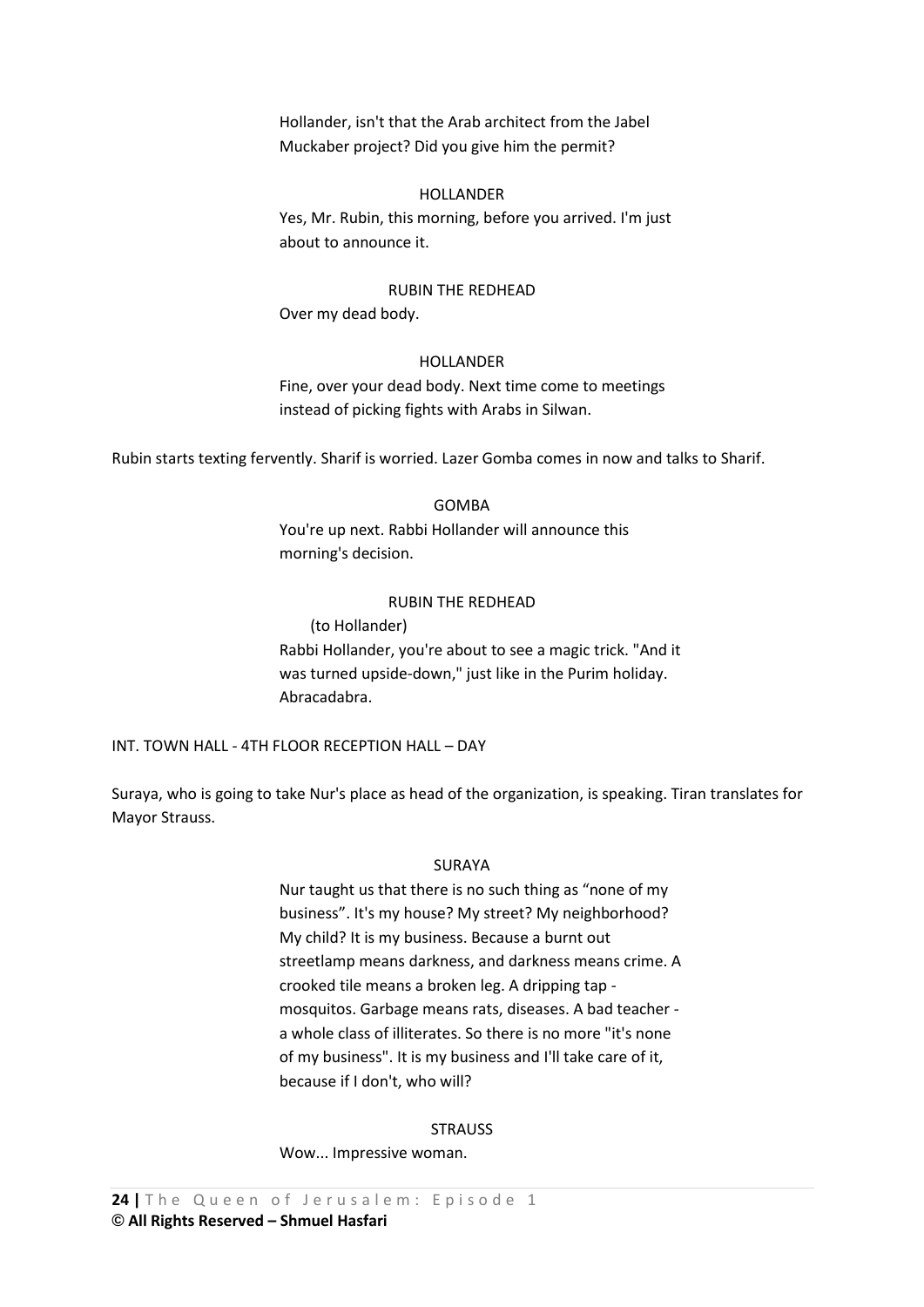While she speaks, Shaked Nussbaum, the mayor's spokesperson, walks up to the mayor and shows him her cell.

#### **STRAUSS**

What's that?

### SHAKED

The Redhead is threatening to leave the coalition with Ir David party because Hollander has authorized the Jabel Mukhaber project.

#### **STRAUSS**

Hollander again? That son of a bitch is destroying my coalition. Tiran, Jabel Mukaber...

The mayor passes his cell over to Tiran, then whispers something in Shaked's ear and she quickly leaves the ceremony.

INT. TOWN HALL - PLANNING COMITTEE'S HALL - DAY

Sharif and Gomba stand at the back of the hall while an old man explains his objections to the planned extension of the Nachlaot building. Sharif is nervous, keeps looking at his watch. Rubin the Redhead smiles and signals 'just you wait'. The door opens and Shaked Nussbaum storms in, walks up to Hollander and whispers something in his ear.

#### RUBIN THE REDHEAD

Here, in the blink of an eye, the lord offers salvation! (to Hollander who is exchanging whispers with Shaked) Rabbi Hollander, as our forefathers said: "He who converses excessively with a woman injures himself and resigns from the word of the Torah and eventually inherits Hell."

Hollander beckons Gomba to approach him. Sharif looks at them whispering with worry. Shaked leaves and Shaaya Parizky rolls into the room with his clients. Gomba gets back to Sharif. Hollander turns to Parizky.

### HOLLANDER

Parizky, we won't be hearing you right now - I've got to stop now - I have a funeral, my wife's cousin. I have to leave.

#### SHARIF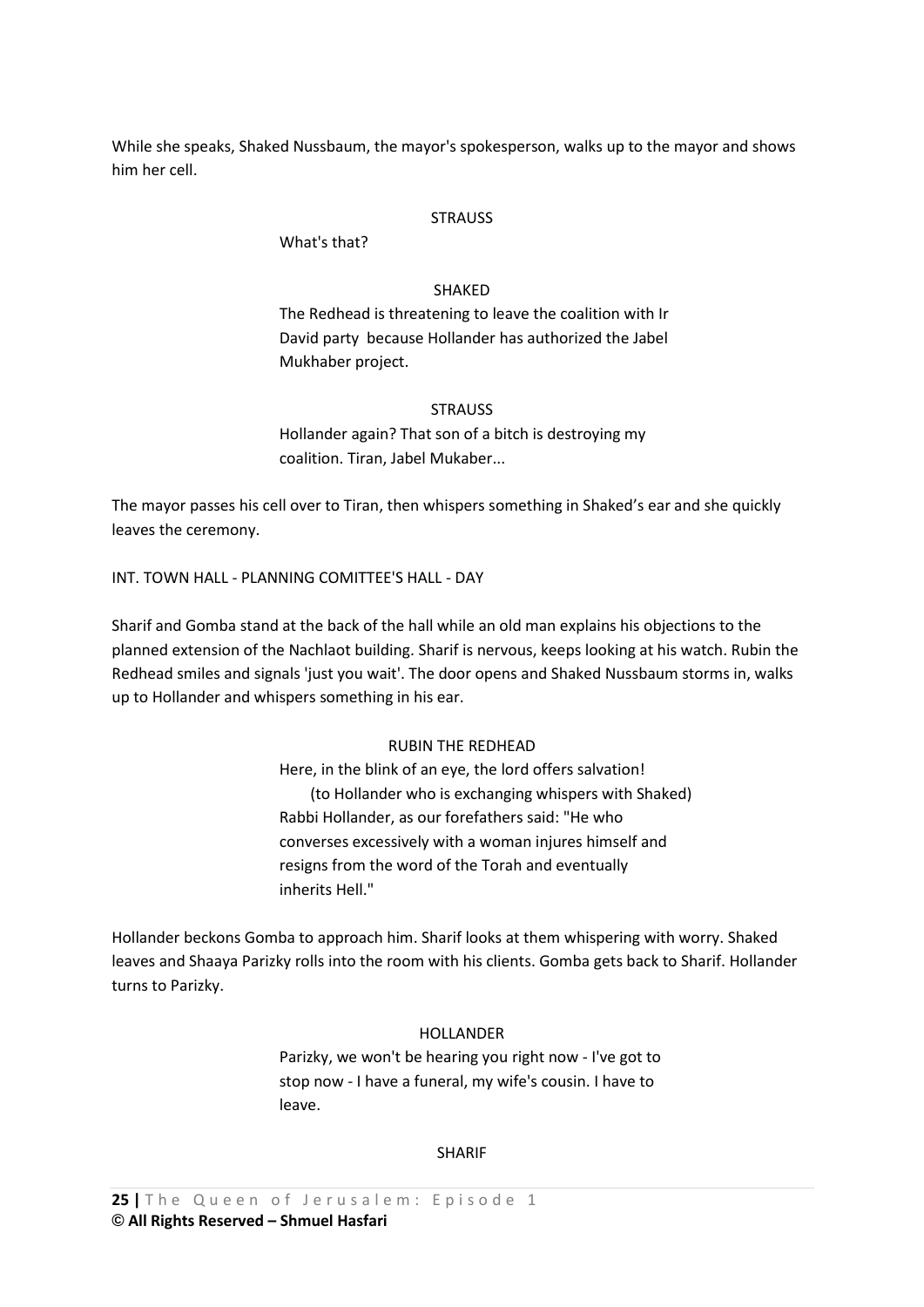#### What's that? What did he say?

### GOMBA

They won't... He won't be making the announcement today.

#### SHARIF

You said that they made their decision.

### GOMBA

They did. As far as they're concerned, you've got a permit. Problem is that the mayor has put the whole thing on hold.

SHARIF

What do you mean on hold?

#### GOMBA

Just now. Rabbi Hollander passed the decision. But the Redhead vetoed it – he said that if they authorized a project for Arabs he would resign from the coalition. So that's what happened.

#### SHARIF

What do you mean? You assured me.

### GOMBA

Well, Rabbi Hollander kept his word. He isn't the one responsible for cancelling it… putting it on hold, that is.

Sharif loses it. Hollander stands up to leave.

#### GOMBA

It will work out Sharif, don't worry. A month or two. You have my word...

#### SHARIF

Give back the money.

GOMBA Why, what's that got to do with giving back the money?

#### SHARIF

(loudly)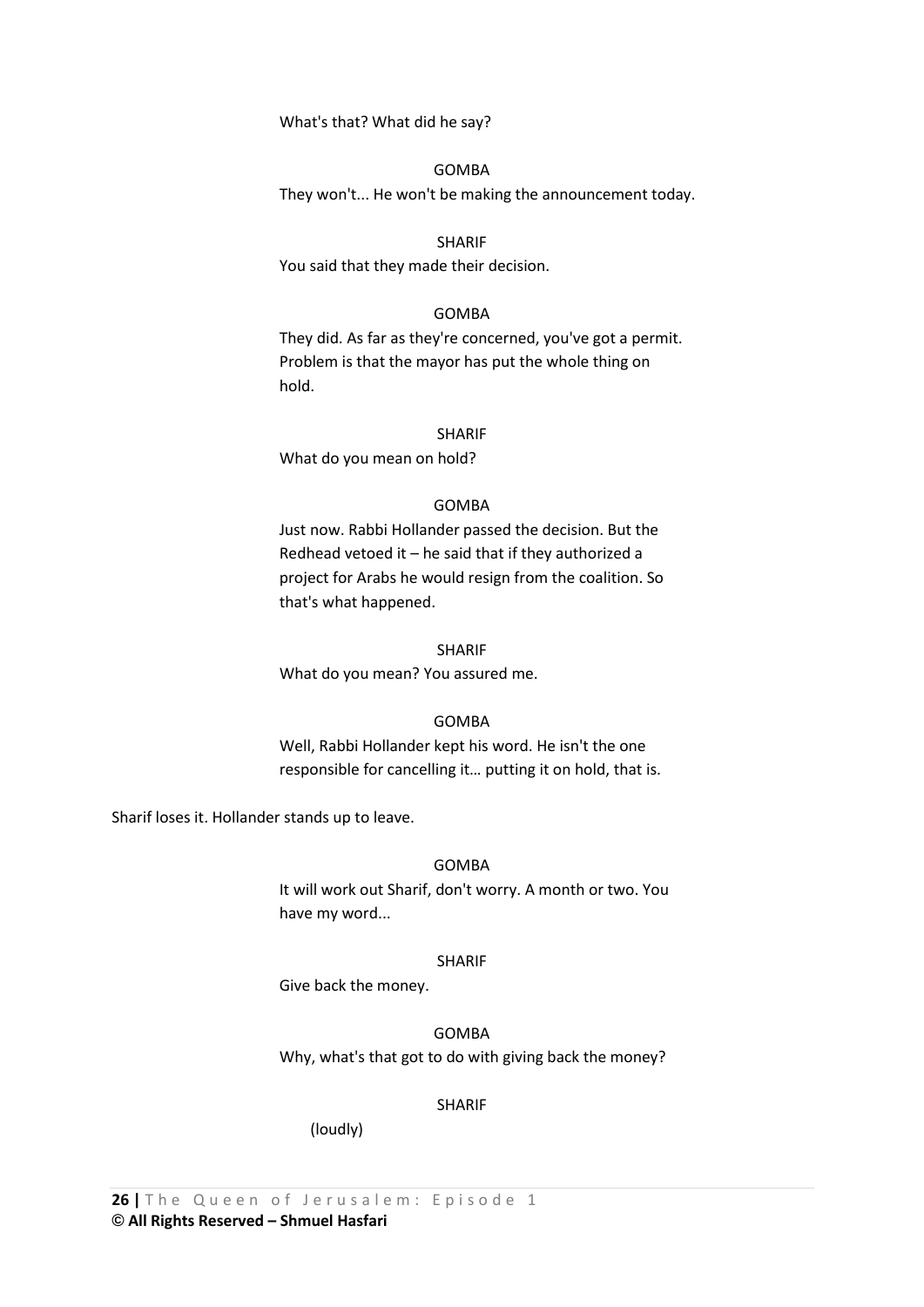Give back my money, you son of a bitch. Give it back right now.

General embarrassment. Hollander stands still. Rubin the Redhead looks at Sharif with mock pity. Gomba comes close to Sharif and talks to him quietly. The old man who his speaking goes on talking and going through his notes.

### GOMBA

 (embarrassed) No, that's not how it works. It's not... What money are you talking about?

Sharif goes crazy.

# SHARIF

Give the money back, you son of a bitch, the 50 grand, give it back now! *Ibn el kaleb*, you playing games with me? Do I look like a child to play games with? I'll smash your face in.

He wraps his hands around Gomba's throat who shouts 'Prove it! Prove it!" And pins him to the wall. Hollander turns to leave through the back exit. The two security guards are called in. They release Gomba from Sharif's grip and drag him out. He passes by Shaaya Parizky.

### PARIZKY

 (to Sharif) Next time come to me, Abu Ramsi. It'll cost you less...

# INT. TOWN HALL - RECEPTION HALL - DAY

Mayor Strauss is texting like mad. Suraya is still talking.

# SURAYA

...because even though you don't wear a hijab, you have God in your heart. And if you want to come back to us you'll find your organization exactly as you left it.

Applause. AROD Strauss gets up to speak. Because of all the texts and calls he has no idea who Nur actually is and all the women in the hijabs look the same to him, so he addresses Suraya.

# **STRAUSS**

Nur Manzur, before you founded your organization, Nur, we had only one Arab speaking receptionist in our call center and he too had nothing to do most of the time.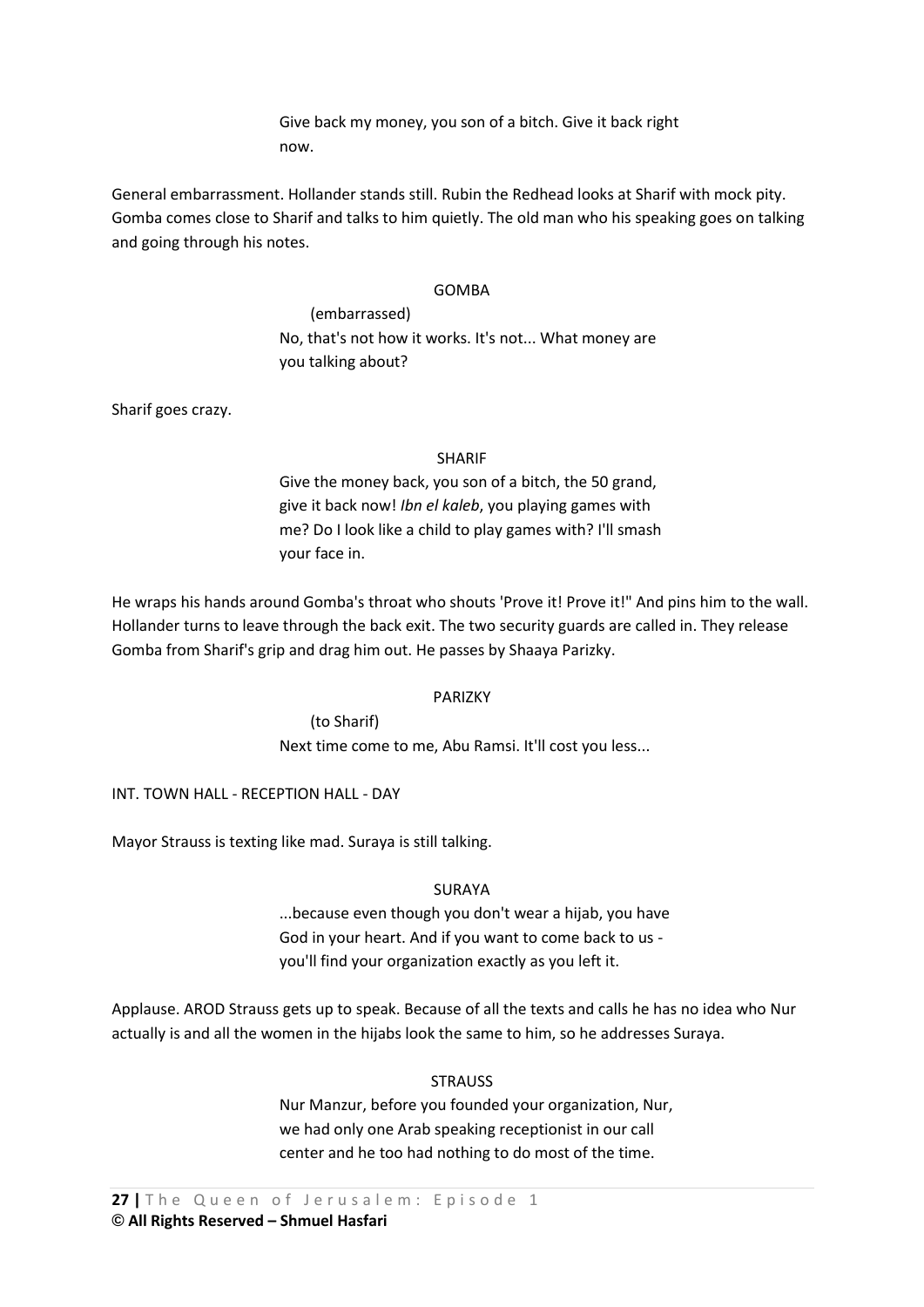The residents of East Jerusalem didn't call because they didn't believe it would help. Today, because of you, thanks to you, on account of you, we employ eight Arab speaking workers at our call center around the clock.

Nur texts Tammy: "*That idiot Strauss has no idea who I am. He's talking to my deputy. It's lucky you didn't come*."

### INT/EXT. TOWN HALL LOBBY - DAY

A security guard is checking the camera Tammy brought with. She texts Nur: "*I'm here. I'm being detained*."

> Tammy So, what's going on, *tzadik*? Are we going to wrap it up here any time soon?

### INT. TOWN HALL - RECEPTION HALL - DAY

Nur reads the text and smiles. The audience whisper among themselves about the mayor's mistake. Nur signals that they stay quiet about it.

### **STRAUSS**

You nag us, pester us, cost us, and we love you and salute you. You're changing the face of Jerusalem with your bare hands. Nur Manzur, before you leave your position, I would like to offer you this token of appreciation on behalf of the municipality of the united city of Jerusalem.

Strauss hands the plaque over to Suraya who, to his amazement, points to Nur. Shaked Nussbaum who has just got back, realizes the mayor's mistake and whispers in his ear.

### SHAKED

That's Nur Manzur.

### **STRAUSS**

 (to Tiran Kochavi) I'll kill you.

While Nur stands up and walks to Strauss, Shaked whispers in his ear.

# SHAKED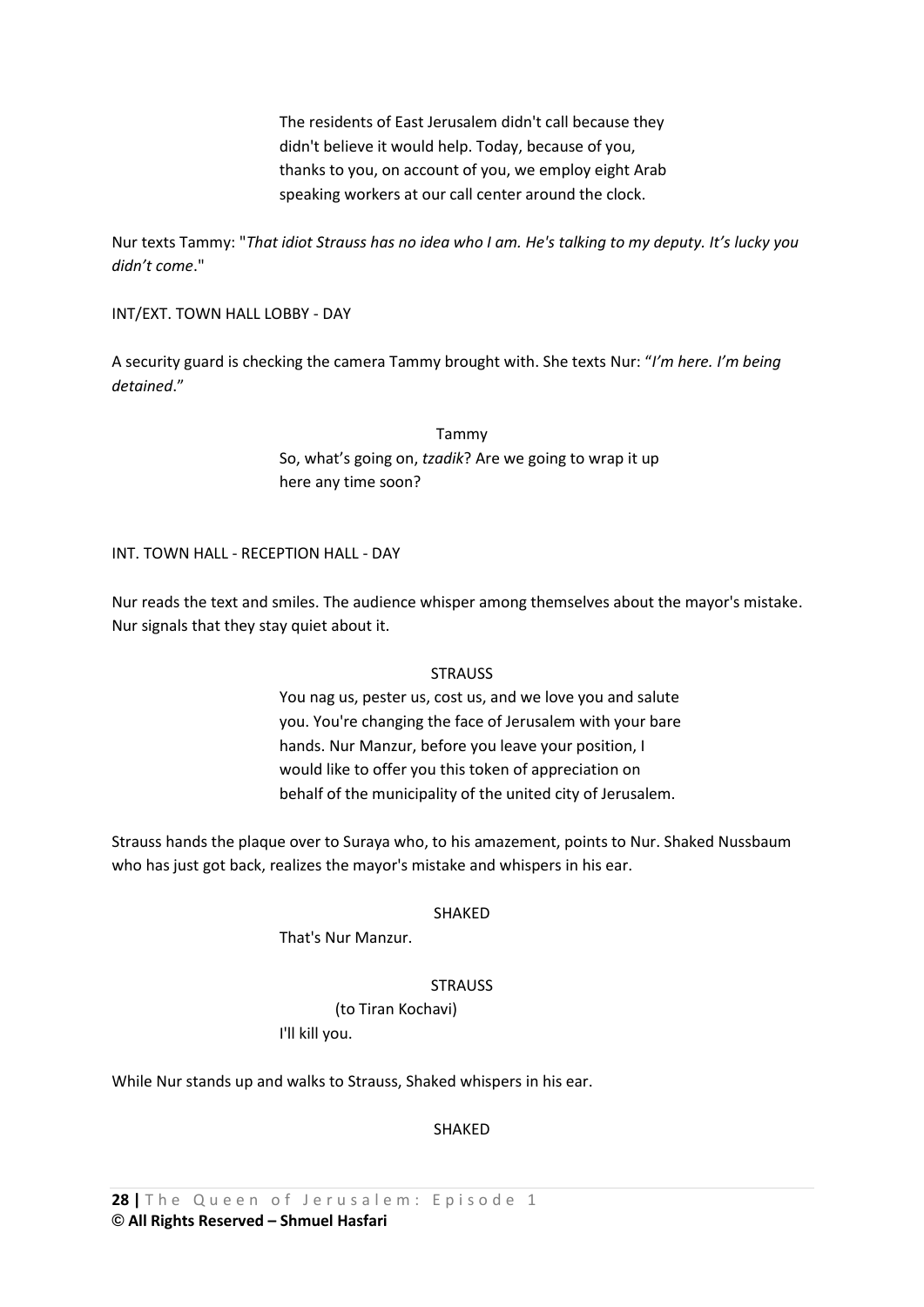Hollander put the permit on hold. The Redhead is having a ball. It's a total mess.

INT. TOWN HALL - STAIRWELL - DAY

The two security guards are dragging Shariff Manzur down the stairs.

INT. TOWN HALL - RECEPTION HALL - DAY

Nur is standing by the podium with the plaque in her hand.

NUR

Mayor Strauss and all the other men in Jerusalem, if I were you I'd be very worried. Because these women who have learned to make a small change are on their way to making the big change. So beware!

Laughter. Tiran Kokhavi leans over to Strauss.

TIRAN The architect whose project you've just put on hold...

**STAUSS** 

Yeah?

TIRAN It's Sharif Manzur. Nur's brother.

### **STRAUSS**

What?!

### NUR

After five years, I place the organization in the able hands of Suraya and I promise that if she behaves well, I won't return that soon. *Yalla Taghyir*!

WOMEN

*Yalla Taghyir*!

**STRAUSS** 

Why is she leaving?

### TIRAN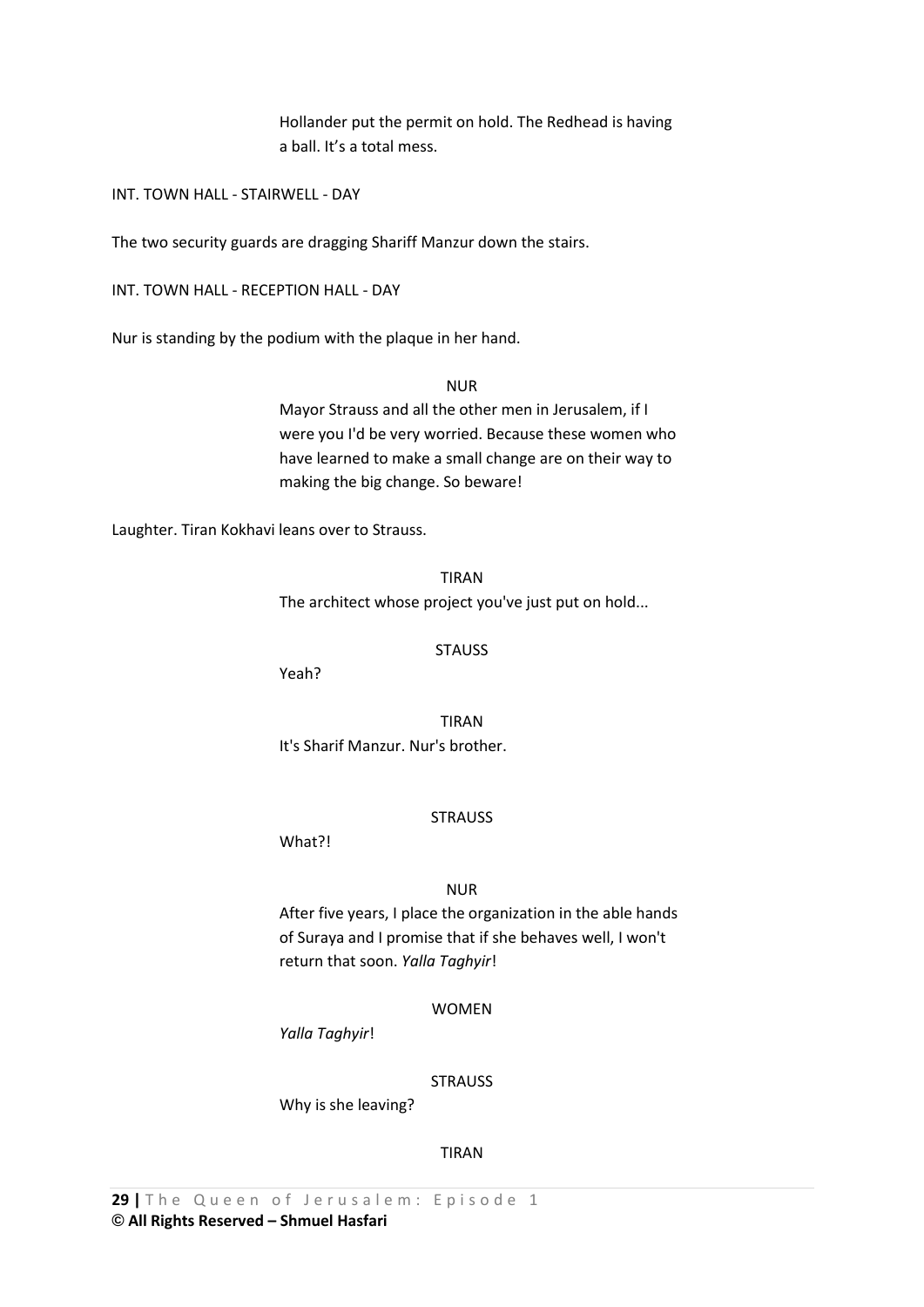Travelling abroad for two year with her girlfriend, Tammy, a news producer.

Strauss is impressed with the extent of his assistant's knowledge.

## **STRAUSS**

Not bad... You know the color of Tammy's underpants too?

### TIRAN

Yours too.

INT. TOWN HALL - STAIRWELL - DAY

The guards drag Sharif down the stairs.

INT. TOWN HALL - RECEPTION HALL - DAY

The mayor and his people step into the lobby just as the two guards pass through with Sharif. When Sharif notices the mayor he stops, turns around, walks into the lobby and shouts at Strauss.

> SHARIF You're corrupt! You'll pay for this! I'm going to bring the whole world down on your heads.

The two guards force him down to the floor, but he carries on.

SHARIF Where are we going to live, you sons of bitches? Where do we have left to live?

### **STRAUSS**

 (to the guards) Hang on a second. Let him go. What happened?

# SHARIF

What happened?! The settlers made you their bitch and you ask "what happened"? When the next intifada breaks out - will you ask "what happened" then too?

Nur Manzur and the rest of the audience step out of the reception hall and stop to see what all the commotion is about. The elevator door opens and Tammy steps into the lobby and stops to see what's going on. She puts the camera on her shoulder and starts shooting. Shaked whispers into Strauss' ear.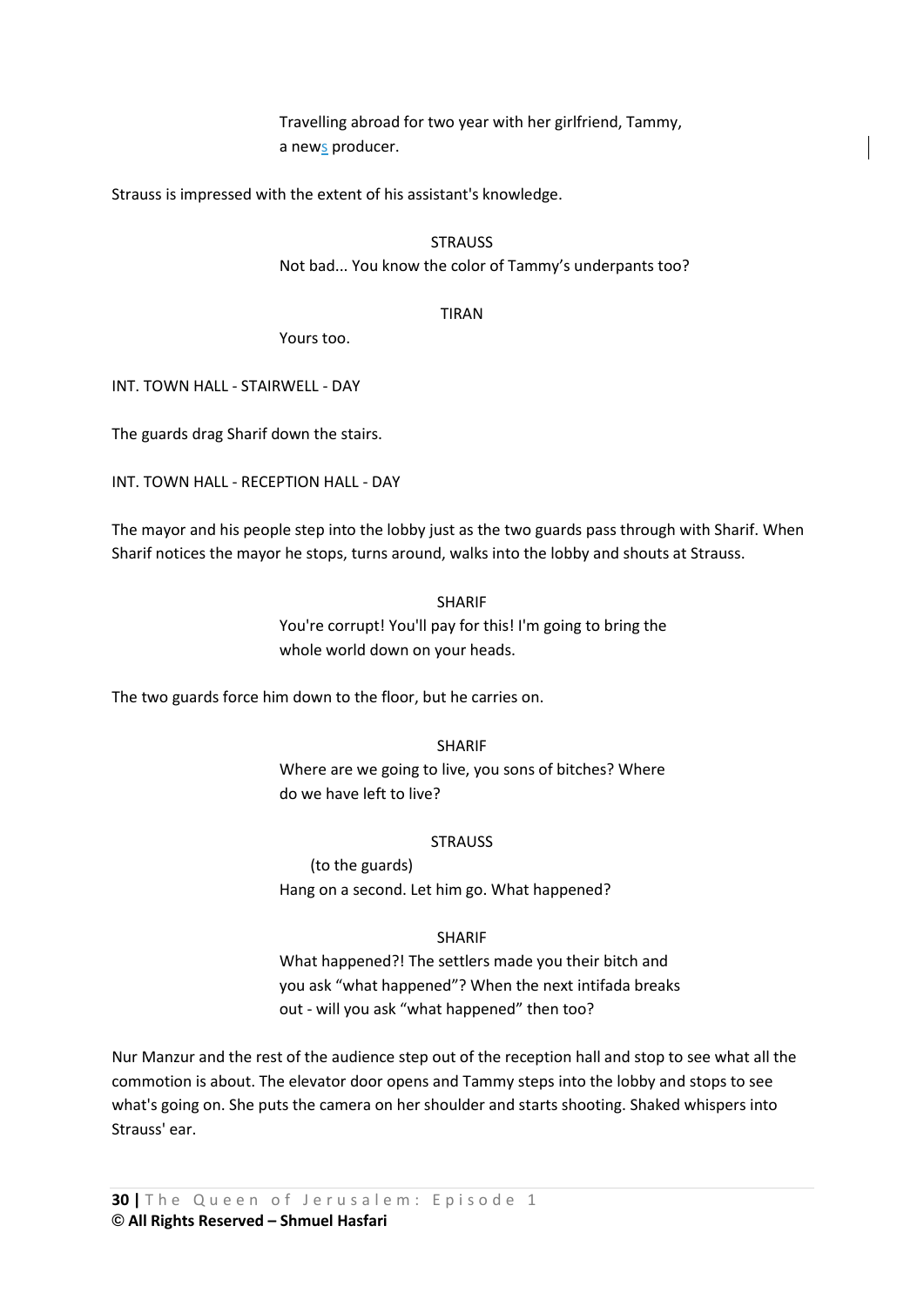### SHAKED

Shit, I asked them to detain her. Let's get out of here.

The mayor and his people quickly make their exit.

#### SHARIF

 (to Nur) What are you doing with them?

NUR Sharif, what's the matter? What do they want from you? What are you doing here?

### SHARIF

What do you care.

#### NUR

 (to the guard) Give me your details please.

# GUARD

What's that?!

### NUR

And get your hands off of him or we'll issue a complaint. It's all being videoed.

### GUARD

Missy, talk nice or we'll kick you out too. We're not in the Hamas here, not taking orders from any Arab woman. Come on buddy, let's get going.

Shariff gets up. He sees his sister's plaque.

#### SHARIF

What's that?

He read the inscription: "To Nur Manzur, blessed is the match that lights up and kindles hearts."

#### SHARIF

### Match? What match?

He hands the plaque back to her without a word and leaves with the guards. Nur is left standing with the plaque stuck in her hand.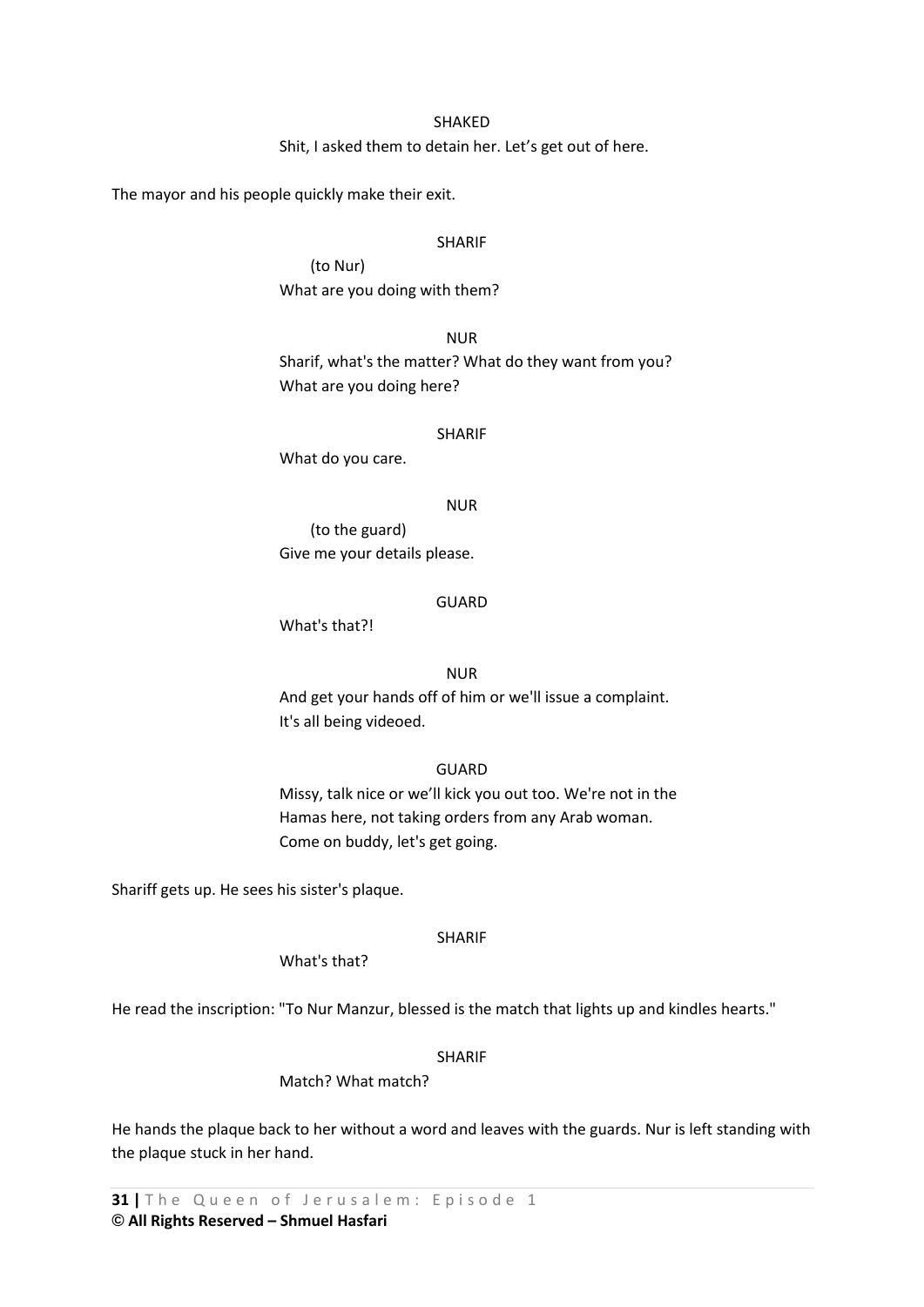### EXT. TOWN HALL - SAFRA SQUARE - DAY

Sharif leaves with the guards.

SHARIF

It's okay, thanks, I know the way from here.

GUARD

Come, buddy, get into the elevator. We'll walk you to your car.

They get into the elevator and stop an ultra-religious couple from getting in.

GUARD

Sorry, you'll have to wait for the next one.

Sharif presses P2 when one of the guards suddenly grabs hold of him and the other punches him in the stomach. Sharif doubles over.

### GUARD

You'll watch your mouth with your seniors, you piece of shit.

INT. TOWN HALL - PARKING LOT - DAY

The elevator door opens. Sharif is kicked out.

GUARD

Go, go to your car and get the hell out of here. I'm waiting here to see you leave.

Sharif stands up, in pain and humiliated, and steps over to his new BMW. He gets in and starts the engine.

### GUARD

Son of a bitch, look at the car he's got! All they do is bitch…

INT. TOWN HALL - RABBI HOLLANDER'S OFFICE - DAY

Hollander is standing next to the window. Lazer Gomba enters the room.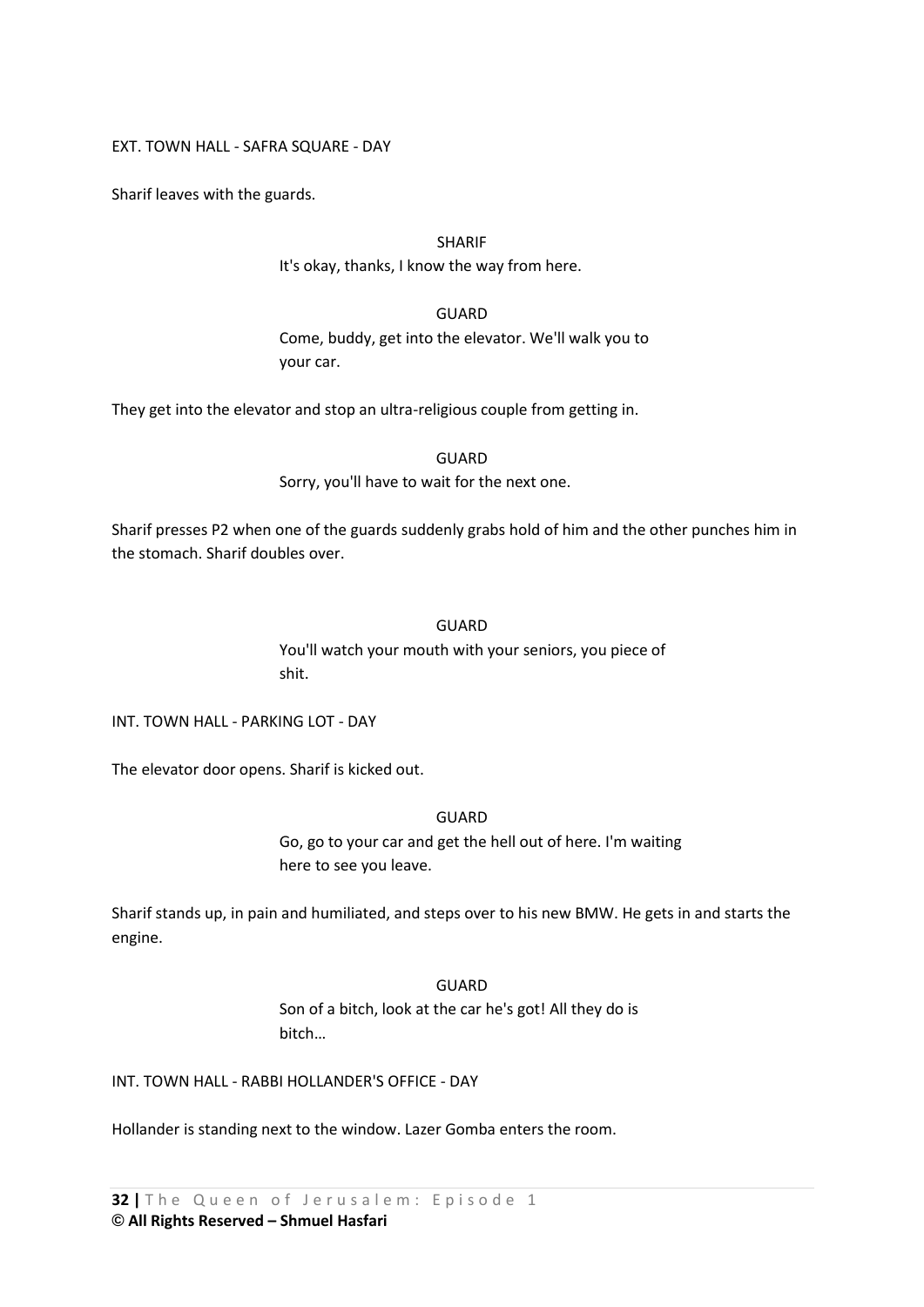### HOLLANDER

### What money was he talking about?

GOMBA Avram Itzhak , he spent a lot of money on this project.

### HOLLANDER

He said 50 thousand. Did you take 50 thousand from him?

# GOMBA

God forbid. Am I crazy?

# HOLLANDER

You're lying to me. You'll end up in jail like Shaaya Parizky.

### GOMBA

Avram Itzhak, I swear on my life. He just lost it because the project was put on hold, you saw it yourself.

# HOLLANDER

I'm going to ask you once more - this is an election year. If you took money from him it's on me and I go down.

### GOMBA

Avram Itzhak, I didn't take a penny from him. Let him prove it. He's got no proof.

Hollander gaze at him intently. Lazer Gomba looks back at him with his innocent blue eyes.

### HOLLANDER

God have mercy on him. Thank God for not making me an Arab in this city. Have you got any news about Shlomi, what I asked you for?

### GOMBA

Maybe this evening. I've got someone tailing him day and night.

### EXT.SHARIF'S CAR - DAY

Sharif is parked on the side of the road under a large tree. His head is leaning against the wheel, motionless. The phone in his car rings but he doesn't answer.

EXT. TAMMY'S CAR - DAY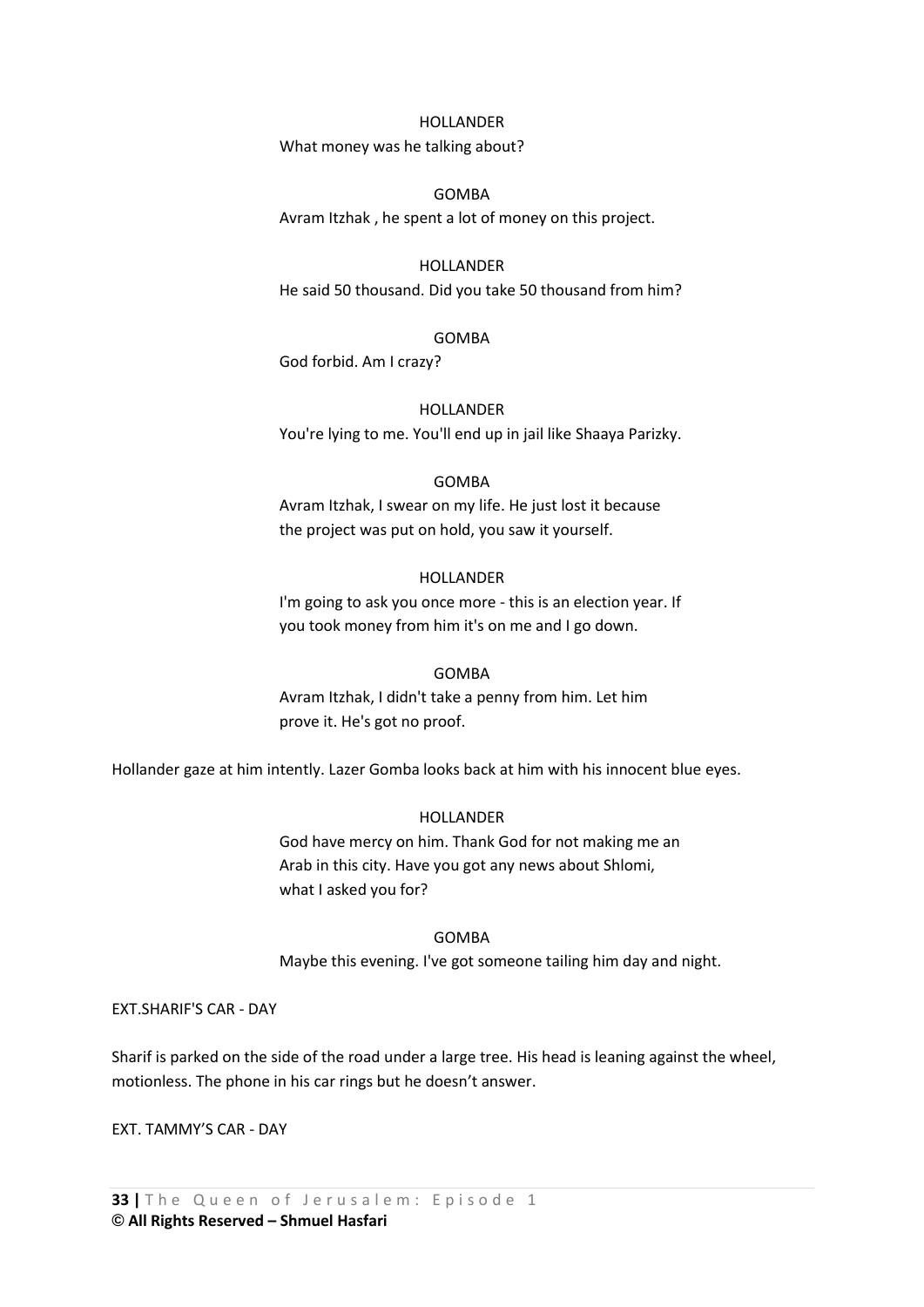Tammy is driving. Nur is on her cell, worried.

NUR

He's not answering.

TAMMY Say, are there any other things that you're hiding from me?

NUR What? What am I hiding from you?

TAMMY How come I didn't know you have a brother?

NUR Because we're not in touch.

### TAMMY

Why?

# NUR

Because… It's an old story. Never mind. It's better this way. I don't feel like talking about it. Where are you going?

#### TAMMY

Why aren't you in touch?

# NUR

God… He studied in Germany. Architecture. He worked there. And then he came back to Israel and he started a partnership with this contractor Dabakh, from Ramallah, a widower and he tried to set him up with his sister. Me, that is. Thought I was the little sister he'd left behind…

TAMMY That was when you were still straight?

NUR

I still am straight.

TAMMY So why didn't you marry Dabakh?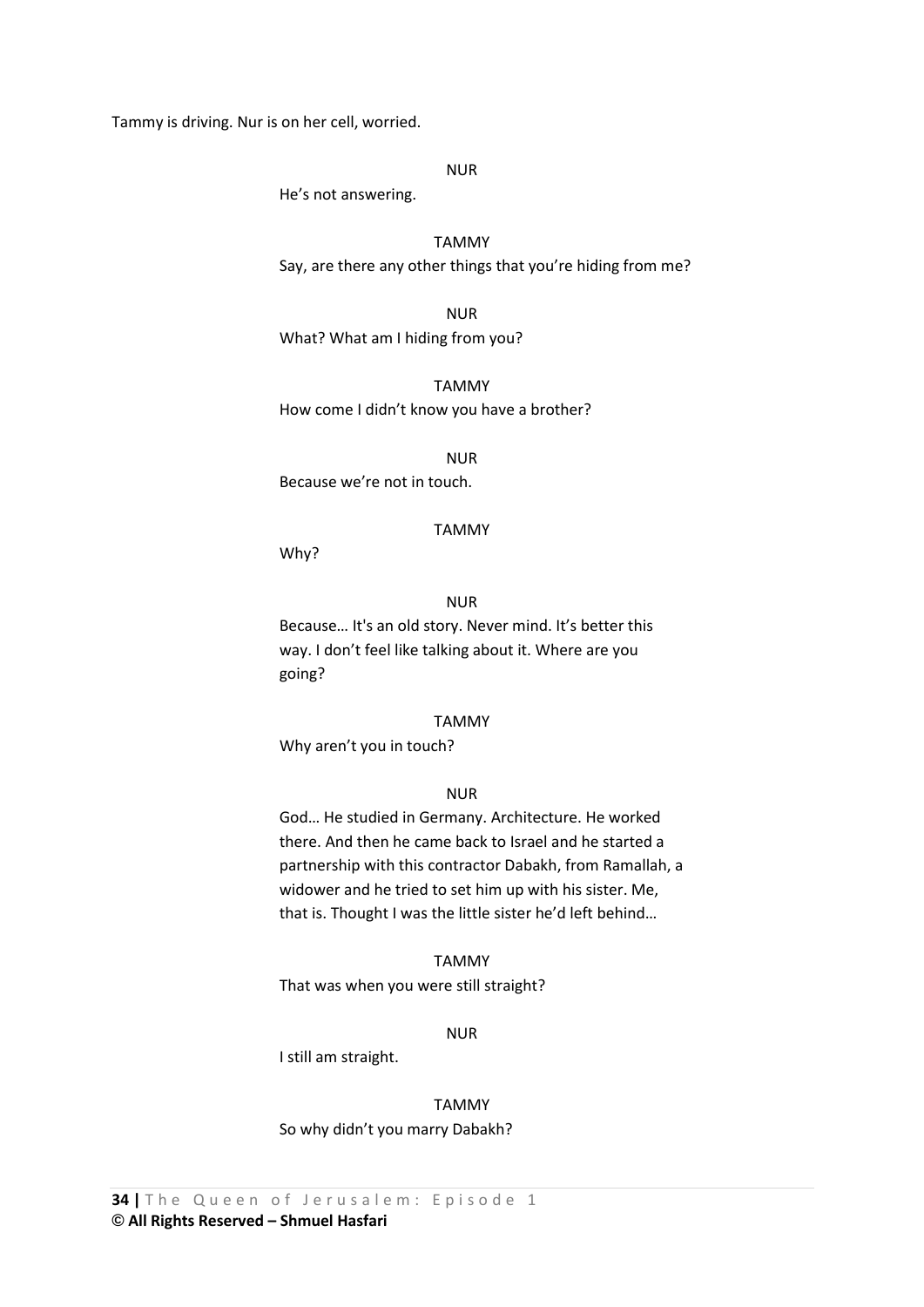### NUR

 Because he was a blockhead from the previous century. (the GPS says "In 200 meters, turn left") Where are we going? What did you set the GPS on?

#### TAMMY

It's a surprise. Go on with the Dabakh story.

The jeep drives into the narrow streets of an Arab village.

### NUR

On the first date, he announced that after the wedding I would stop working and sit at home and raise children, that he would provide for us.

#### TAMMY

Not bad.

### NUR

I told him, Mr. Dabakh, if you want to lay eggs and raise chicks - go ahead. I didn't kill myself through a law degree to make your little Dabakhs. I'd just opened my own office – I was working twenty hours a day. So he went to my brother and told him that his sister is too old and that she talks like a man.

#### TAMMY

How old?

### NUR

25! He also told everyone that I'd slept with him and my father almost killed himself. Tell me, are you insane? Where have you taken me?

### TAMMY

Did you sleep with him?

### NUR

No, honey. We don't sleep with just anyone where I come from. Anyhow, there was a crazy mess, the partnership broke up and my brother lost money. And since then, he hasn't spoken to me. Instead of just smashing that idiot's face in.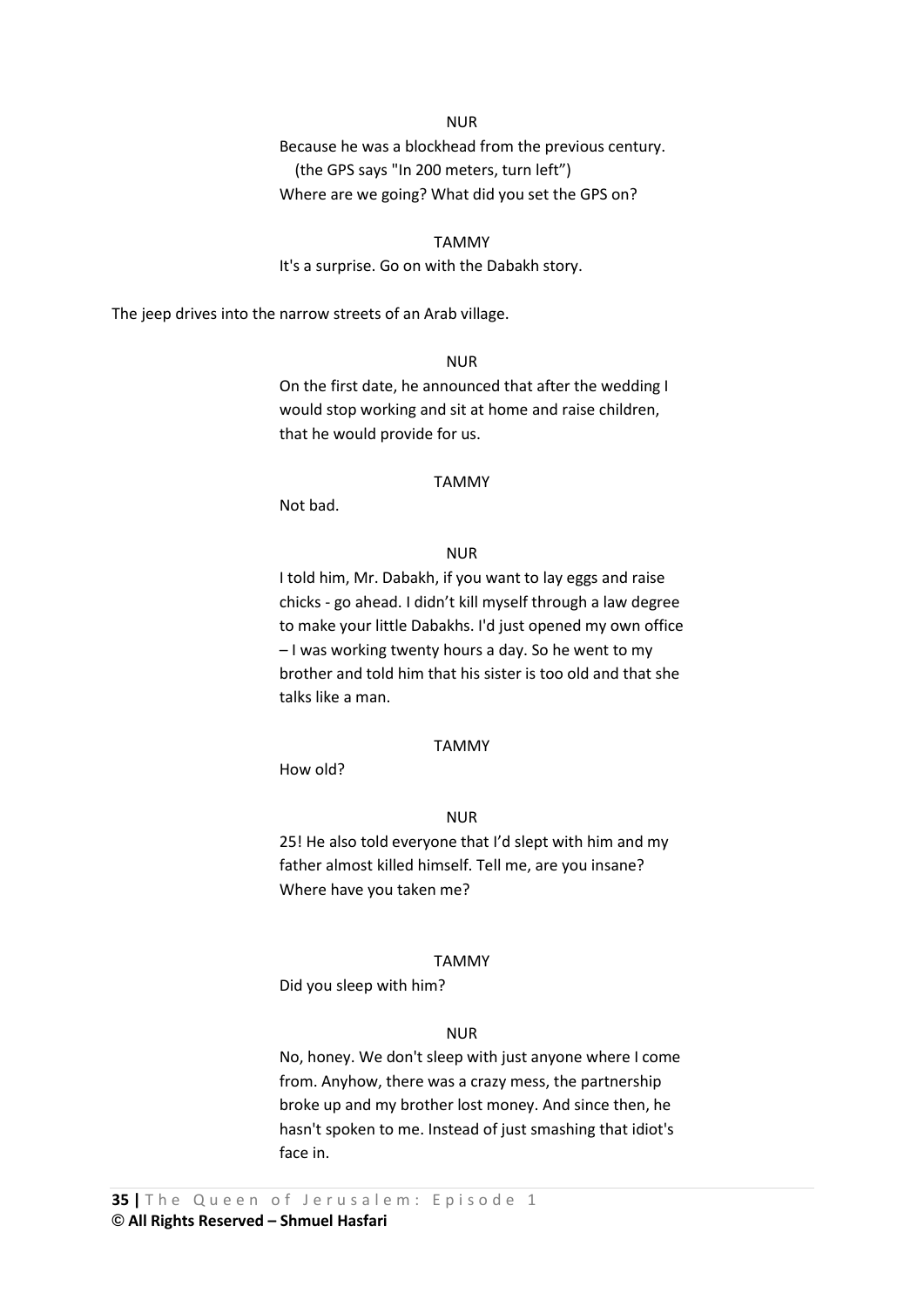The GPS announces "You have reached your destination".

NUR What is this? Where are we?

## TAMMY

Ein Rafa. You've never been here before? Secular Jerusalemites escape here on Saturdays. I booked a place. Thought it would be nice to celebrate after the ceremony.

NUR

Are you crazy? I've got one hundred women waiting for me in the office. And I've still got half a house to pack. The movers are coming this evening.

Tammy stops the car.

NUR God, why can't the flight be tonight…

# TAMMY

(after a moment's silence) Okay, why the long face? It's only a week away.

NUR

They're not going to give me a visa. She asked too many questions and I gave too many answers. Let's go.

EXT. SHIEK JARAH – SHARIF'S CAR - DAY

The sound of the muezzin announcing it is time for prayer. Sharif gets out of his car, cleans his suit, washes his face and hands. Takes a towel out of the back seat, lays it on the ground and then kneels to pray.

INT. AMBASSADOR HOTEL (SHEIKH JARRAH) - CONFERENCE HALL - DAY

White plastic chairs are arranged in the conference hall of the hotel. Opposite them, a small stage with a long table covered in green velvet. There's an expensive flower arrangement on it, a microphone, a jug of orange juice and a tray with the 70 date pastries prepared by Yusra. There are two chairs by the table. **SHEIKH ZIAD TOUFIQ**, the mosque's Imam, is sitting on one of them wearing his traditional white dress. Behind the stage is a large sign reading: "*In the name of Allah - the*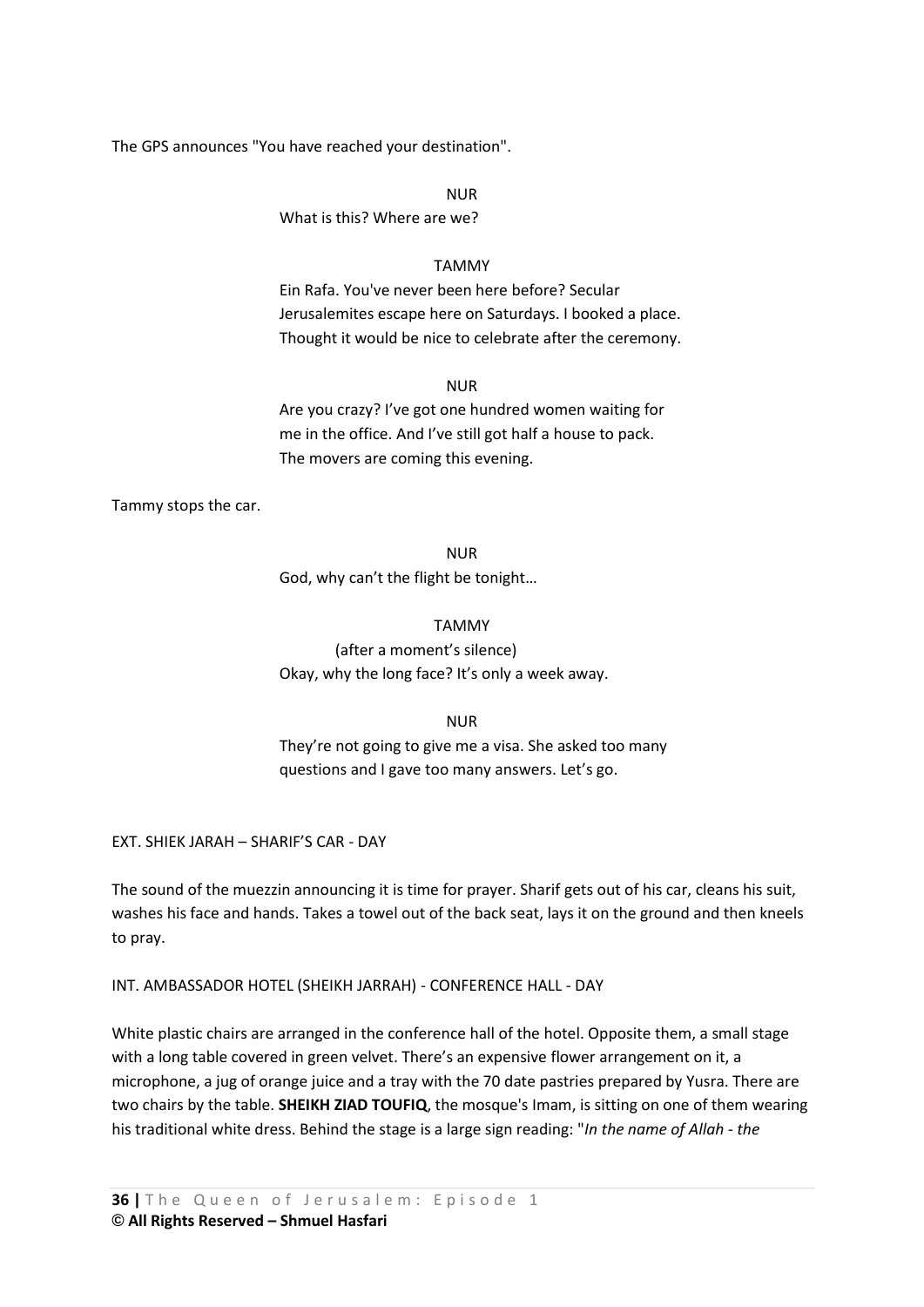*Almond Hill luxury housing projects is underway!*" And next to it are the logos of the architects' office and the construction company.

In front of the stage, on a table with a dark blue cloth, is a glass case with the model of the project's 7 buildings (including the 2 that had been destroyed that morning), gardens, tiled paths and a fountain.

Akram, Sharif's assistant, is standing by the model surrounded by middle-aged men in their best clothes - these are the members of the buying group. He explains about the project and does his best to curb the general excitement.

### AKRAM

Help yourselves to food and drink in the meantime. Sharif is on his way. There is coffee, cakes, please, help yourselves. We'll be starting in a few minutes. And please don't smoke. We gave our word to the hotel - it's a 5000 shekel fine. Abu Khamadah, there's no point in putting the pressure on. There will be a raffle today - you'll know which apartment will be yours. Don't worry. You see the *ma'amuls* on the table over there? Each one has a note in it with the number of the building and the apartment. Each buyer will take one, take a little bite and discover the apartment God has sent him.

#### ABU KHAMADAH

What's the point of all these games?

#### AKRAM

If you don't like the apartment you get, at least you'll have a good taste in your mouth. Sharif's wife was busy making these all morning.

 (to an older man who whispers something in his ear) No, no, hang on. Abu Tahmer – now's not the time for the checks. We'll do it properly.

#### AMU TAHMER

 (apologetically) The check's burning in my pocket. Please take it.

### AKRAM

Sharif will get here, we'll take everyone's checks, write everything down – it all has to be in order. Don't worry. (Old Sheik Ziad Toufiq is tired of sitting alone of the stage. He approaches Akram)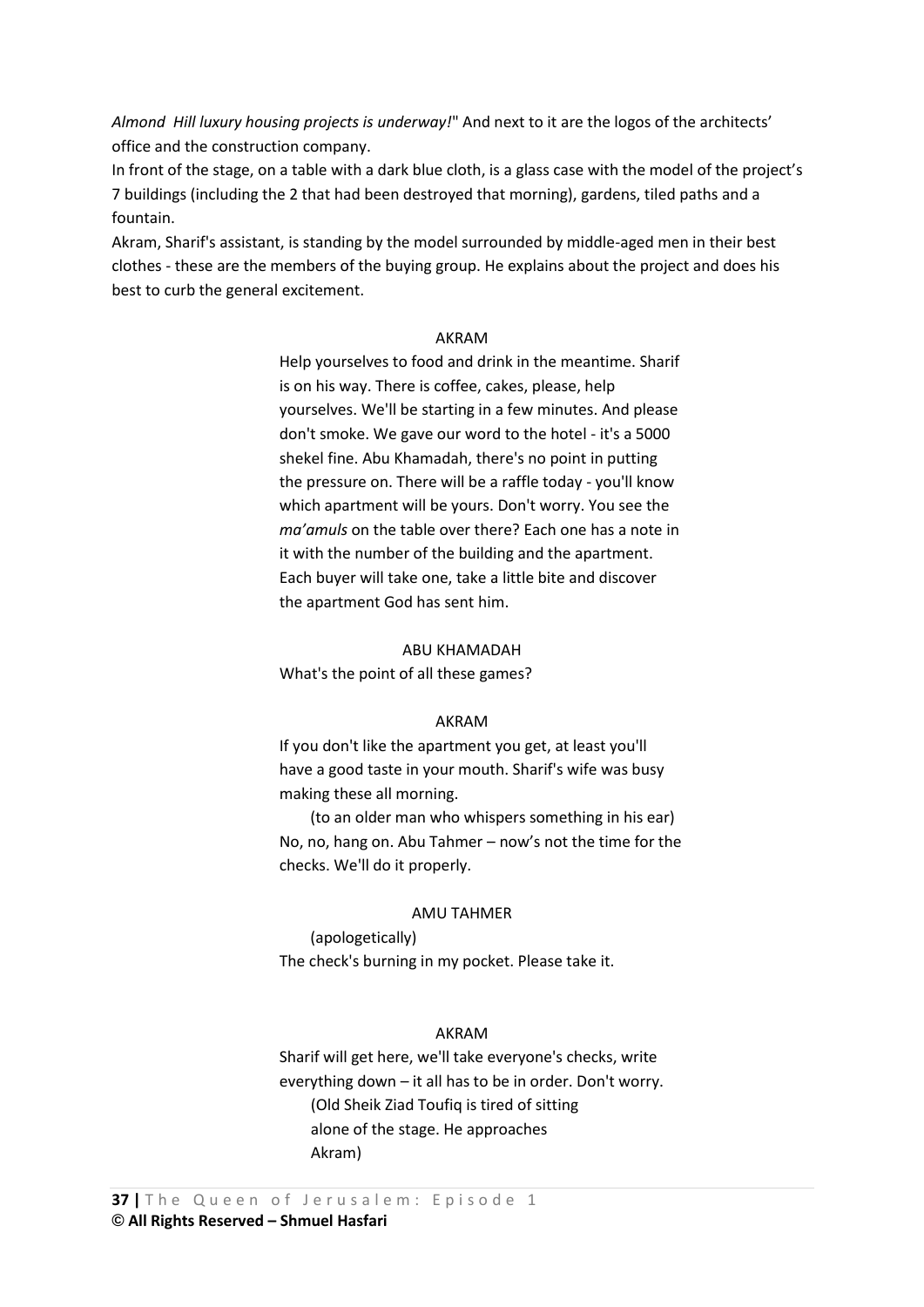Sir, I asked you, please stay seated on the stage.

SHEIKH TOUFIQ

When will Abu Ramsi be here?

### AKRAM

Any minute, Sheikh Toufiq. Abu Ramsi will be here any minute and we'll get started. Is the greeting ready, Sir, do you have it written down?

### SHEIKH TOUFIQ

It's all up here in the head. Tell Abu Ramsi I want a lower apartment, not a high one.

### AKRAM

He'll come, sit next to you and you can tell him everything on your heart. Pray. Maybe, in the meantime, you could read one or two *surahs* from the Qur'an to us in your fine voice?

EXT. AMBASSADOR HOTEL PARKING - DAY

Sharif arrives in his shiny BMW, parks opposite the entrance, takes his briefcase and leaves the car. People standing on the stairs outside look at him. A man in a suit walks up to him and smiles.

### MAN IN SUIT

Hello, Abu Ramzi. A fine new car.

### SHARIF

Thanks.

### MAN IN SUIT

About the raffle, can I ask something? My wife, living on the lower floors doesn't suit her...

SHARIF Not now. Inside. With everyone.

### MAN IN SUIT

Is everything alright?

### SHARIF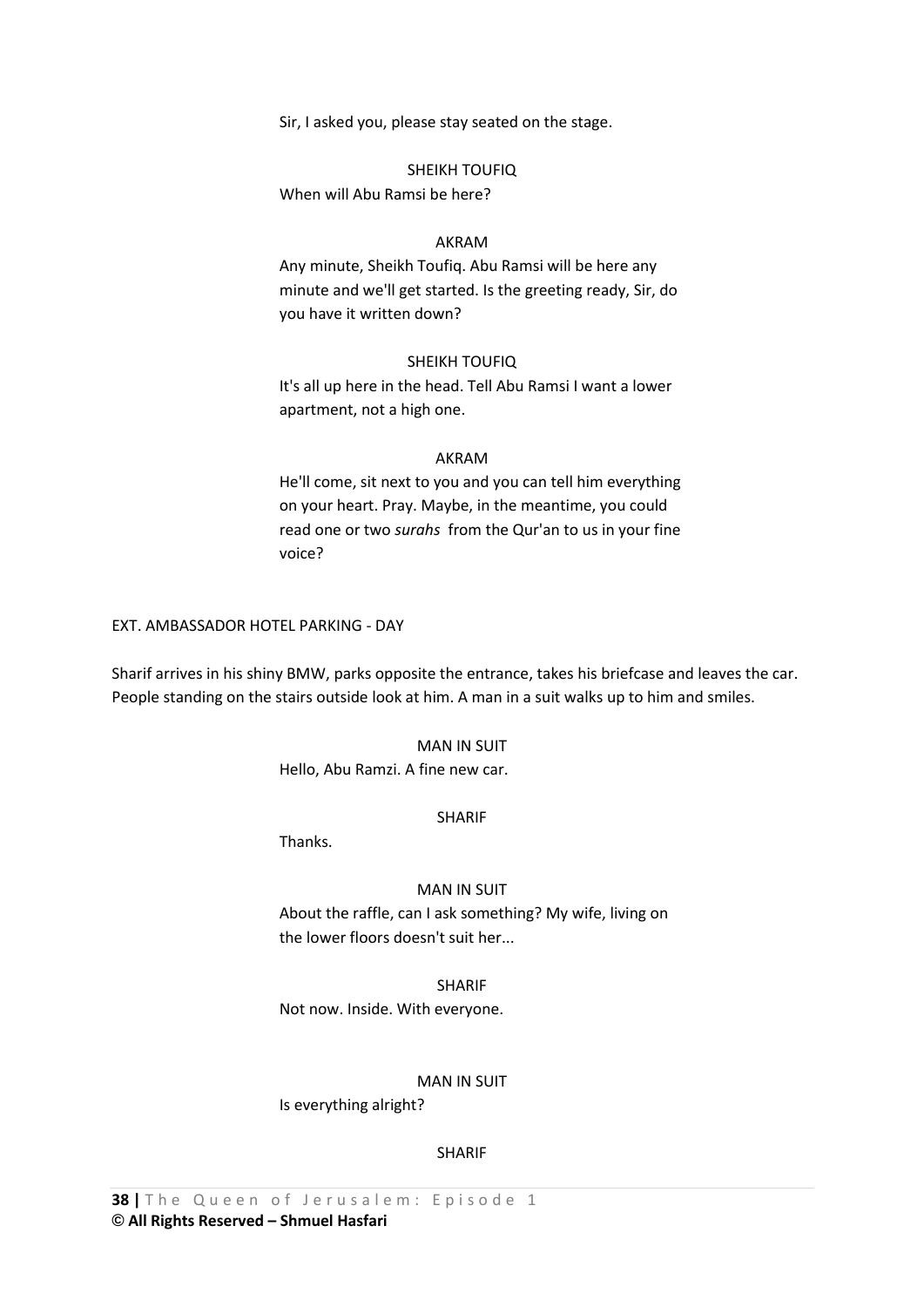Fine, fine. Let's go in.

#### INT. AMBASSADOR HOTEL - CONFERENCE HALL - DAY

Sharif steps in and quickly walks to the stage. Akram catches up with him.

#### SHARIF

Hey.

AKRAM Look how I fixed the model. You can't see a thing.

#### SHARIF

Okay. Later. Thanks.

#### AKRAM

People are excited. They've come with the checks in their hands and they can't wait for the raffle.

# SHARIF

They can put their checks back in their pockets. There's not going to be any raffle.

#### AKRAM

What?!

#### SHARIF

 There's no permit. We didn't get the permit. (knocks on the mic) Is this working? (shakes Sheikh Toufiq's hand) *Salaam-alaikum*.

Everyone turns silent, excited. Some of them are videoing the event with their cell phones.

SHARIF Okay, good evening everyone, thank you for coming.

### MAN IN THE AUDIENCE

 Don't wind us up. I've got a bad heart. (the audience laughs)

### AKRAM

Guys, no cameras please.

**39** | The Queen of Jerusalem: Episode 1 **© All Rights Reserved – Shmuel Hasfari**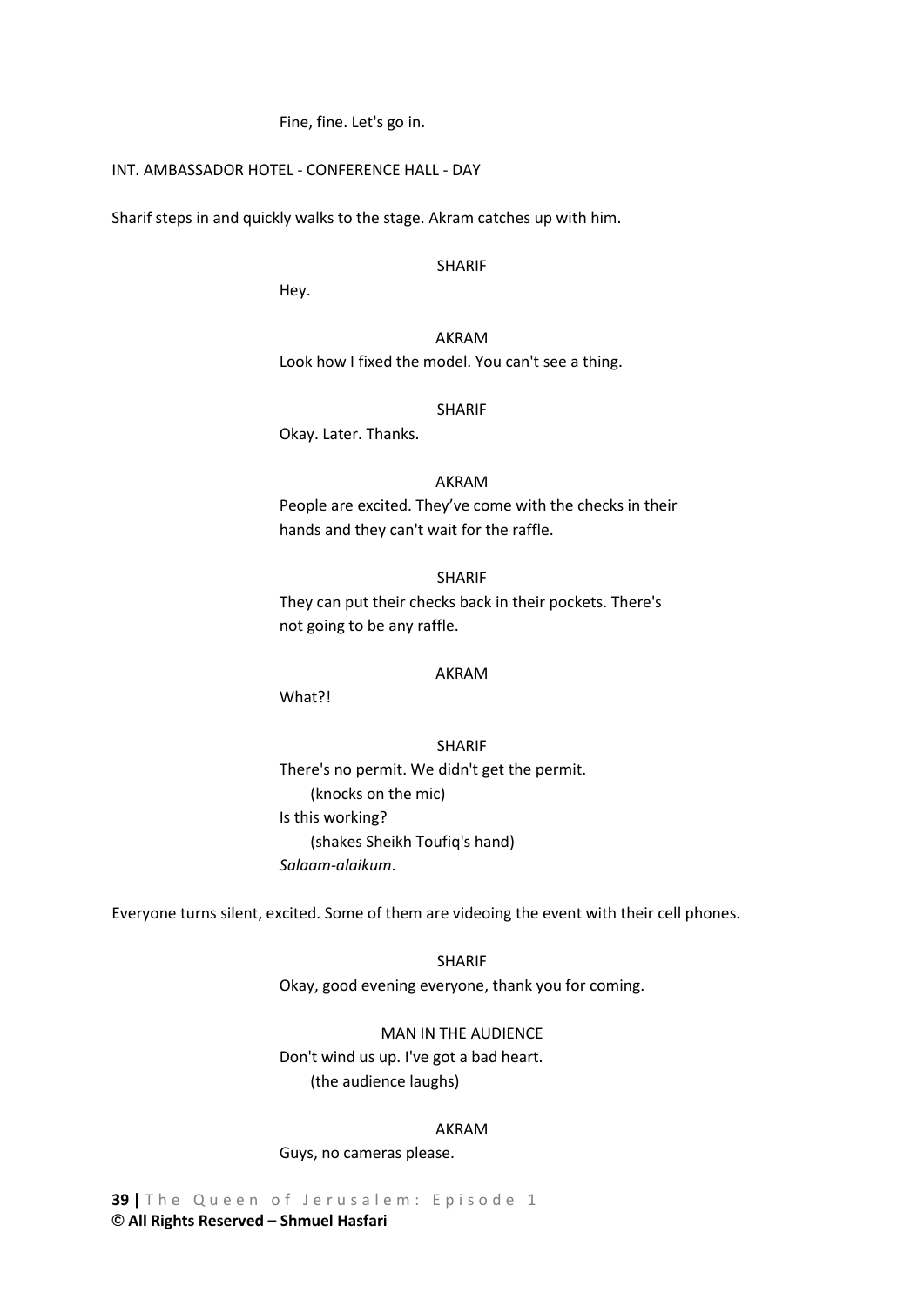### MAN IN THE AUDIENCE

This is history. We'll make a movie.

#### SHARIF

I've just come from town hall. This morning our project got the final okay from the municipal building and planning committee and we got the permit we've been waiting for for the last four years.

### (applause)

Immediately after that, the Settlers' representative on the city council told the mayor that if he didn't revoke the decision, his party would leave the coalition. So the mayor put the permit on hold. That's where things stand now. We haven't got the permit for the project. That's where things stand. Thank you.

Everyone is in shock. Sharif gets up to leave.

# MAN IN THE AUDIENCE Where is he going? Come here, wait a sec.

He stops.

# MAN IN THE AUDIENCE So what now? What do we do now?

### SHARIF

I don't know.

# MAN IN THE AUDIENCE What do you mean you don't know?

#### SHARIF

I don't know. I've done everything I could.

Sharif sits down. Dozens of cigarettes are lit in the hall.

### MAN IN THE AUDIENCE

No raffle?

#### SHARIF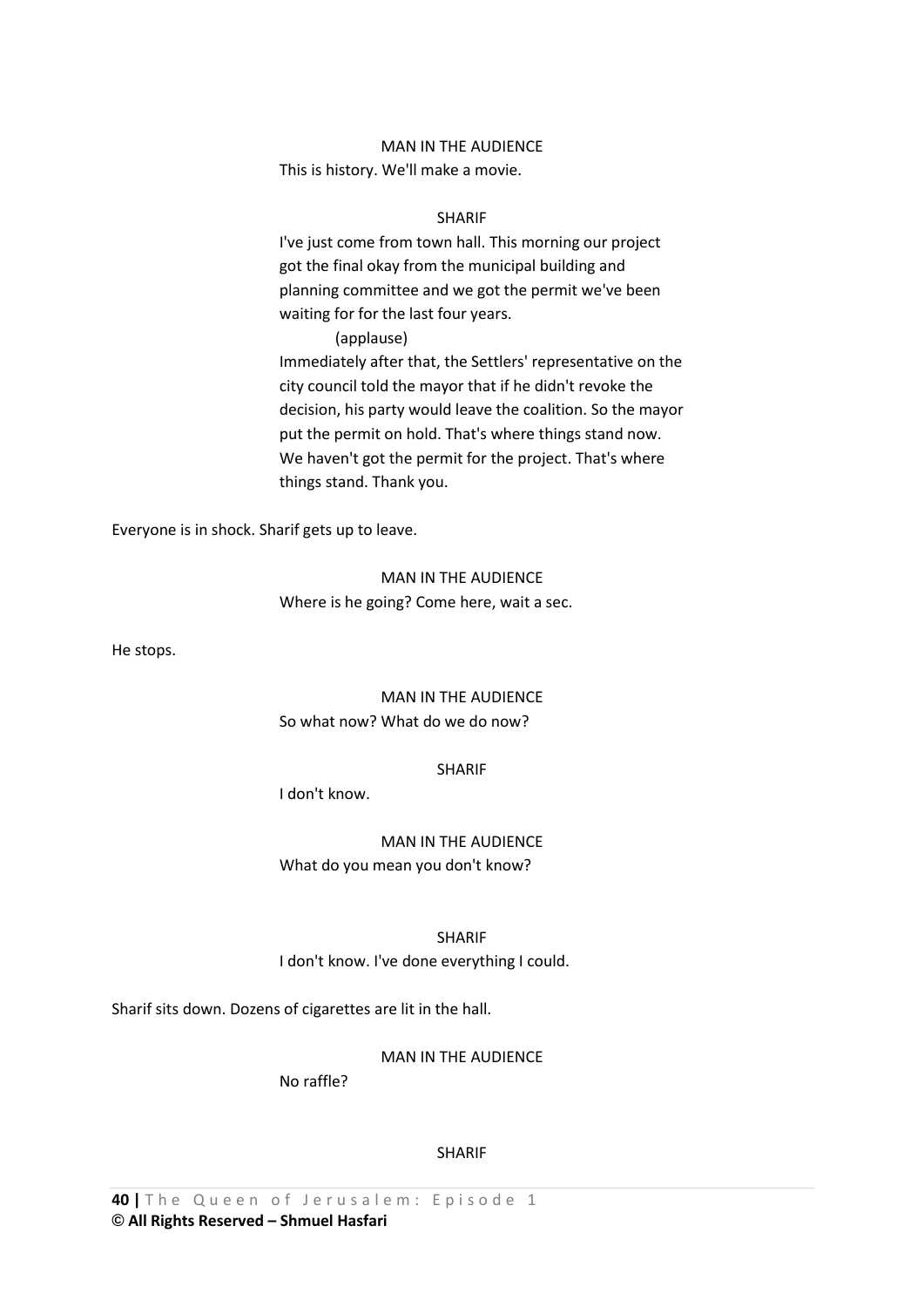No raffle. You can eat the *ma'amuls*.

#### MAN IN THE AUDIENCE

And what about the money that we put up for the lot?

#### SHARIF

I put up much more. My whole life, I put everything I have in there.

# MAN IN THE AUDIENCE

What do I care what you put up? People here went into debt, took money from under the tiles, from the bank to pay for the project.

#### SHARIF

Me too. My house, my office, my pension, everything I saved my whole life and five years of work.

# MAN IN SUIT

 (this is the man Sharif saw on his way in) Your new BMW is parked here in the parking lot, 350 grand! What money did you use to buy that? Poor guy, we should feel sorry for you. Let's collect some money to help you out.

Sharif is lost for words – he forgot all about that car. He tries to explain but the storm is already raging.

# MAN IN THE AUDIENCE Son of a bitch, where is our money?

#### MAN IN THE AUDIENCE

I knew it. I knew from the start that you couldn't be trusted. You're a collaborator form Beit Safafa. You and the Jews are in this together.

### MAN IN THE AUDIENCE

Crook, who sent you?

Dr. Khader Al Kader, a silver-haired man in a dark suit, stands up on the third row.

## DR. AL KADER

Abu Ramsi -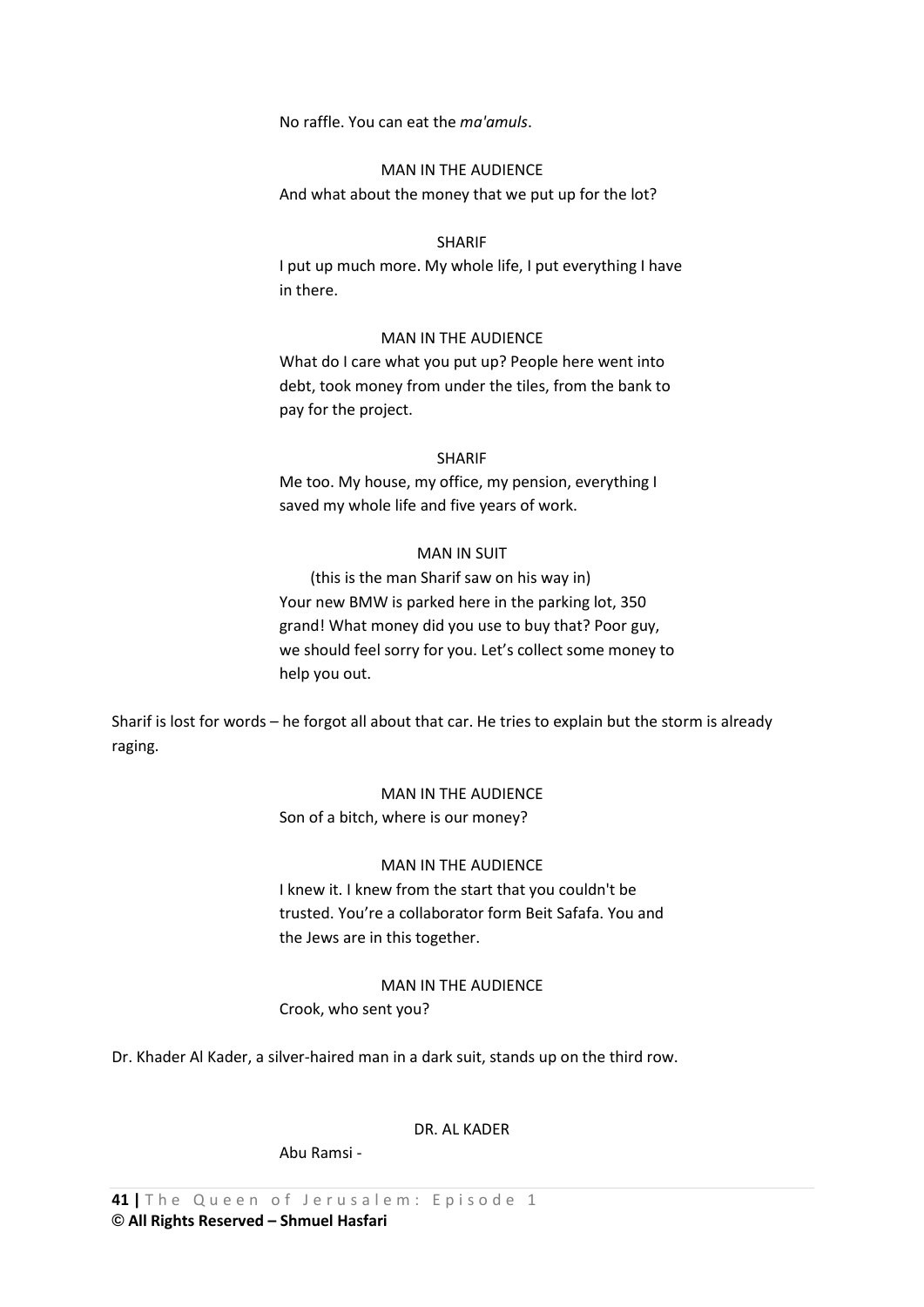### MAN IN THE AUDIENCE

Quiet, let the doctor speak.

The audience is silent. They hope the doctor will sound their frustration. Sharif sits with his head bowed, helpless.

### DR. AL KADER

Esteemed Sharif, Abu Ramsi, you came to us four years ago with this fine idea. We told you - it won't work. There is no chance whatsoever that they will allow us to build a new neighborhood. You said that there is a rule of law here, you said you had connections. You said, in twothree years you and your children will be living like human beings live in the 21st century. You convinced us. We took loans, sold houses. We said Abu Ramsi is a respectable man, he knows what he's talking about. We came to the raffle today excited - Abu Rami has kept his word, he promised and has delivered. And now you come in your new car, get onto the stage and pour oil over us, throw a match and get up to run? I'm a doctor, as you all know. They used to say - the mistakes that doctors make are buried deep underground. They acted and they erred and there's nothing you can do about it - the patient died and that's that. That time is over. Today, if I make a mistake they drag me by my ears to court. They call it professional responsibility. A contractor builds a veranda and it collapses - the contractor gets punished. You didn't just bring down a veranda, Abu Ramsi, you buried a whole project. So, with all the sorrow, you will have to answer for that in court, Abu Ramsi, answer me and all the people here.

#### MAN IN THE AUDIENCE

He's right.

#### MAN IN THE AUDIENCE

He's right.

MAN IN SUIT First we'll burn his car and then we'll take him to court.

#### MAN IN THE AUDIENCE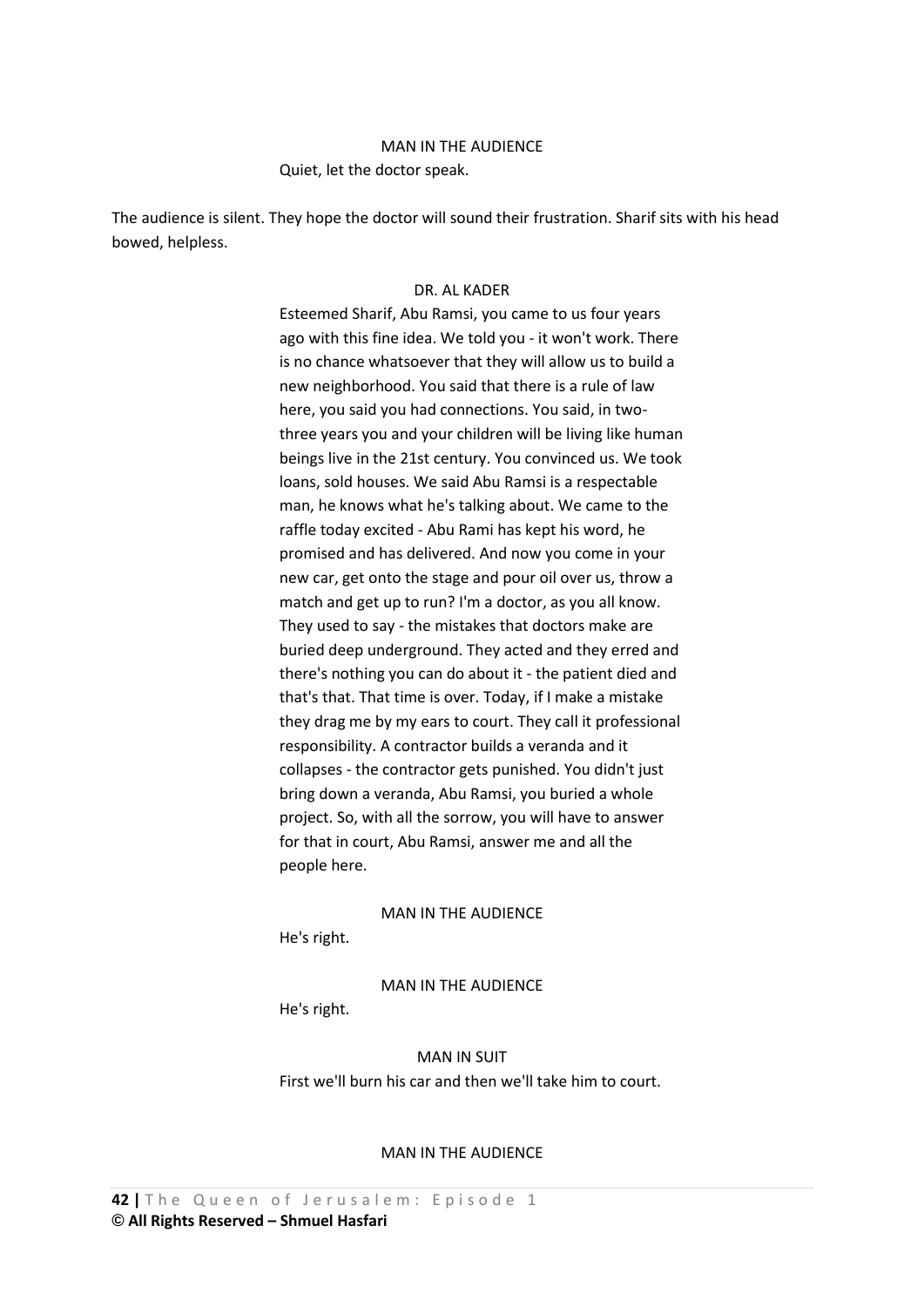### Quiet, let the lawyer speak. Atalla...

A man on the first row with a moustache, glasses a white shirt and tie stands up. This is the lawyer ATALLA MAQDESI. He addresses the audience.

> ATALLA I'll take this lawsuit upon myself.

SHARIF What are you going to sue me for?

## ATALLA

Fraud, embezzlement - don't worry, we'll do a thorough check. We'll find something. Don't you worry.

A shoe flies at the stage missing Sharif by a couple of millimeters. There is shouting. Sharif raises his head, looks straight ahead and takes the microphone.

#### SHARIF

Sue me. I'm not afraid of you. You're weak. You have no power. If you had any power, would I get thrown out of town hall like a stray dog? If you had power, would the mayor belittle me? Would the security guards beat me? You have no power and this is how you send me out to battle, empty-handed. I kiss their ass and pay their bribes – today I handed over 50 thousand of my own money, but it doesn't help. They piss all over me. Why? Because I'm not holding a baton in my hand. We have no representative in the municipality. 350 thousand Arabs in this town, 40% of the population, and not one representative, a mouth that will speak for us. Mute. We have no mouth. The Jews tell me, what are you, idiots? Why don't you vote in the municipal elections? "God forbid!" I say, "We don't acknowledge the state, object to the occupation, object to the annexation. We are not playing along." Not playing along. (while Sharif speaks people start raising their smartphones to video him) They're happy, celebrating, going to festivals, we're busy not playing along, holding funeral parades. They're making money, making a living, sending their children to university $_{7}$ -we're busy not playing along and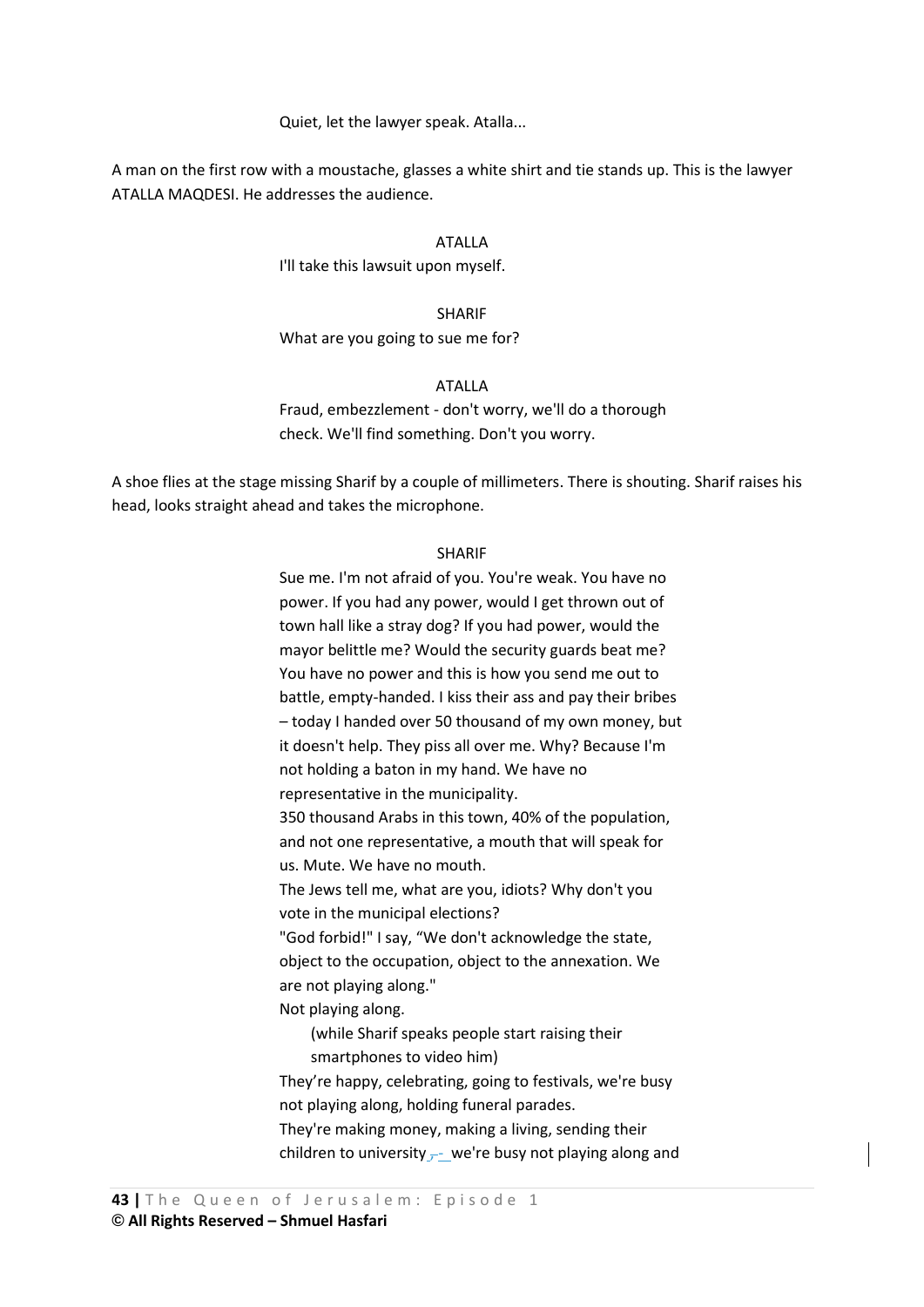our kids are hungry and poor, breathing asthma because of the gas they shoot at them, sick because of the garbage that burns on the streets.

"We're not playing along. We don't recognize the occupation. We don't vote."

We're idiots.

And working for them, isn't that recognizing the occupation? Paying their taxes, isn't that recognizing the occupation? Collecting social insurance each month, isn't that recognizing the state? What do we pray for in Al Aqsa? That God watches over our blue Israeli IDs. Isn't that recognizing the state?

No. We're not playing along. We're the ass - come ride us. The settler in town hall stopped my project. How many settlers are there in Jerusalem? For every one of them, there are ten of us! But no, we're the ass and they ride us. Settlers invade our neighborhoods and we pay for the security guards who protect them. We pay for the tractor that builds their houses and destroys our houses. We're the ass and they ride us.

Until we wake up.

Until you realize that there are 350 thousand of us, that we have the power to elect not only one mayor but two! Al-Quds can be ours without a fight. Without stones. Without knives. Without prisoners, without casualties, without demonstrations and without terror attacks - just a ballot! We will quietly take over the city with nothing but a ballot in the box.

But no, we're not playing along.

I'm not humiliating myself for you anymore. You want your apartments? Go vote!

You want education? Health? Culture? Go vote!

Playgrounds without garbage, without teargas, without a separation barrier, without demolishing houses? Go vote!

Go vote or go to hell.

I'm an architect, not a politician. But I tell you now, if you help me, I'll run for the municipal elections. If you come with me without fear, I'll overcome my own fear. Go home, think, talk it over and come back here next week with an answer. Same place, same time. Say yes we'll win. Say no, and neither Allah nor Al-Aqsa will help us. That's it.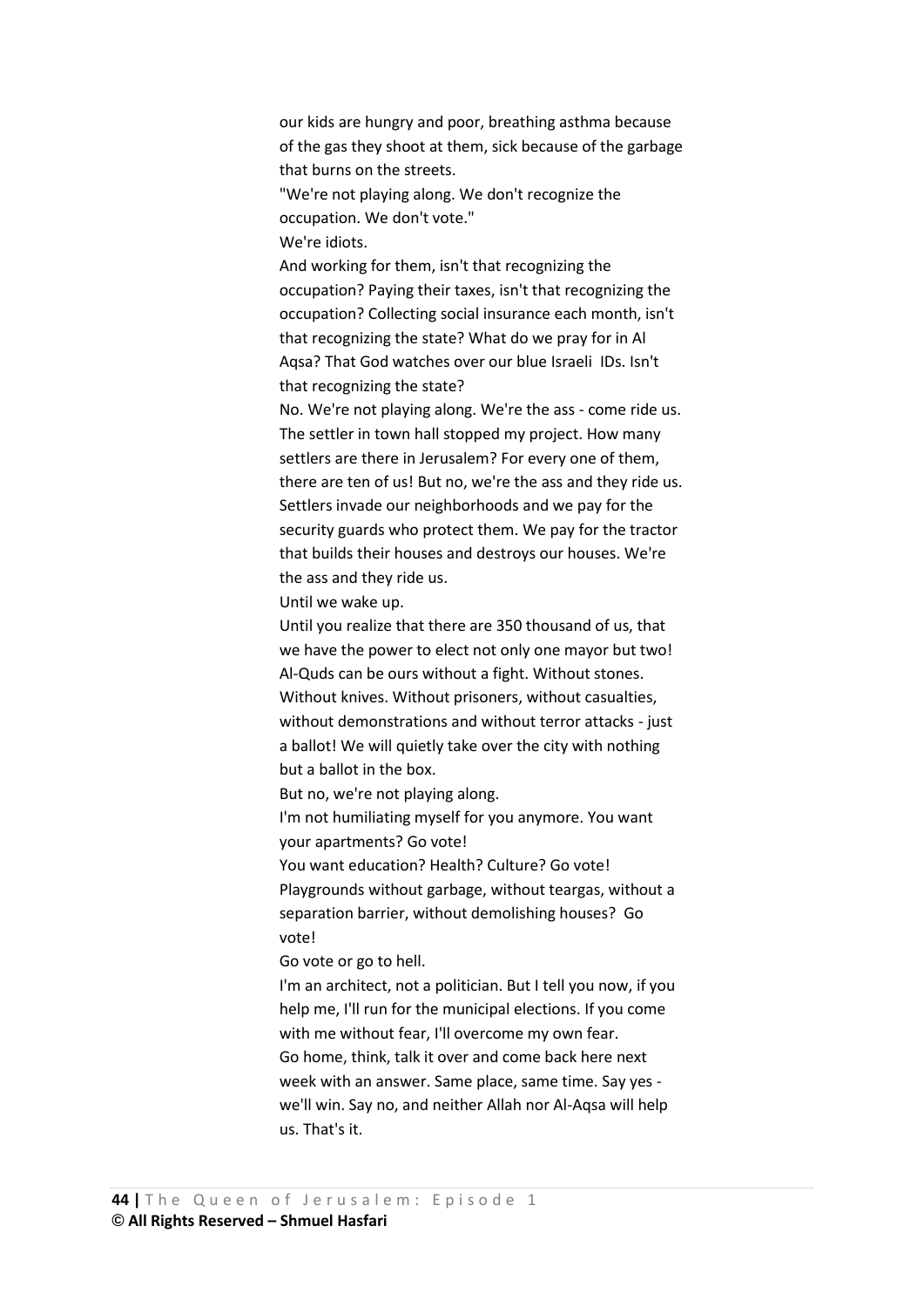Sharif collects his papers and gets off the stage. There's silence in the room. Sheikh Toufiq looks at him, not fully understanding what just happened, but suddenly he starts clapping. One clap, then another, then a thunder of claps that stops all at once.

Akram runs after Sharif but he has already gotten into his car and driven off.

## EXT. MANDELBAUM GATE AREA – NIGHT

Shocked by what has just happened, Sharif drives in silence, concentrating on the road. A moped with two riders drives behind him. Sharif notices them and panics. He accelerates and drives off. The Moped doesn't follow but turns right instead and stops on the corner of the Mandelbaum Gate. The passenger removes the helmet and her long hair glides down on her shoulders. It's Hodaya, the receptionist from the municipality's call center. She hugs the driver, Adham, who is still wearing his red helmet, and kisses the nape of his neck. He silences the engine, turns his head to her and they kiss.

### HODAYA

That's enough for you.

She pulls away and places her helmet in the under-seat compartment.

# ADHAM

Maybe later?

# HODAYA

I can't today. We're preparing my sister's *hinah* party.

### ADHAM

So tomorrow.

# HODAYA

Tomorrow we have the *hinah*, silly. Don't be sad. Go home. Good night.

### ADHAM

Good night. Think about me at the *hinah*.

# HODAYA

I think about you all the time. Bye.

She walks away. He make a call on his cell.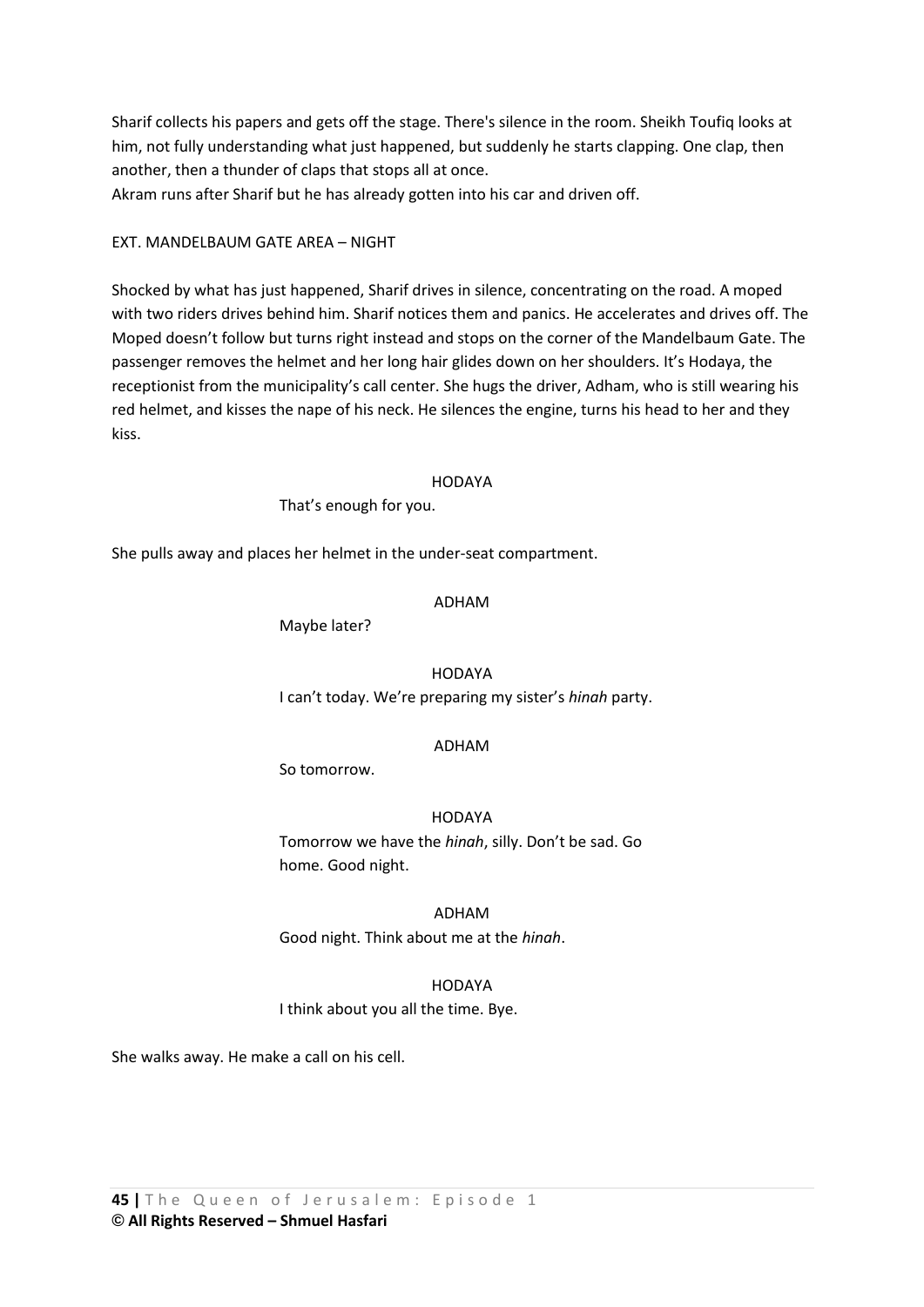### ADHAM

(in Arabic)

Hi, Dad. Is Mom awake? Can she talk? But how is she feeling? I got it for her. I'll come in the morning before class. Okay. I'm on my way.

He starts the engine and drives off.

INT. SHARIF'S HOUSE - NIGHT

Sharif is sitting on the sofa in the living room, down and out of strength. Yusra is standing in front of him.

> YUSRA Are you mad? What were you thinking?

> > SHARIF

I had no choice. They were ganging up against me. They were about to kill me. I had to silence them somehow

# **YUSRA**

But how will this help?

# SHARIF

I don't know, Yusra, it gives me a week to find a solution.

# YUSRA

A week? In one hour everyone is going to be up against you, Jews and Arabs! Have you ever heard anyone talks like that, in public?

He looks at her, helpless.

### YUSRA

Call it off.

# SHARIF

Okay, I'll call it off. Next week I'll announce that it's cancelled. Don't worry.

From the other room, they hear the voice of Ramsi, Sharif and Yusra's son.

# RAMSI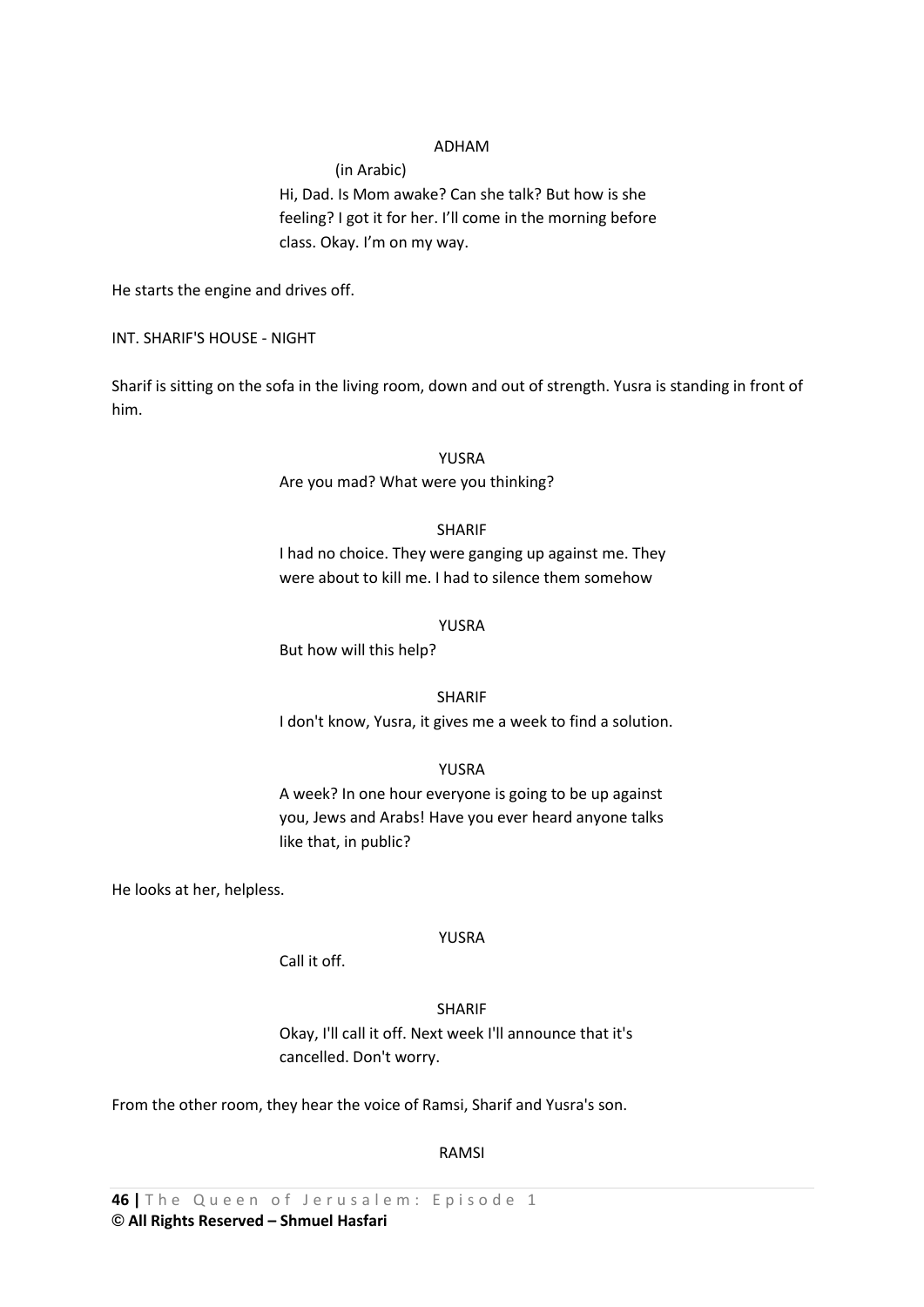Dad, come a sec.

SHARIF

What does he want? Tell him to let me be.

### YUSRA

Not now, Ramsi.

**RAMSI** (16) emerges from his room. He's a handsome boy in a wheelchair.

RAMSI Dad, are you running for mayor?

SHARIF

What?!

RAMSI

Come, look.

INT. RAMSI'S ROOM - NIGHT

Sharif and Yusra walk into their son's room, the image of Sharif speaking at the Ambassador Hotel is frozen on the screen. Ramsi presses play. Sharif and Yusra watch Sharif's speech in silence.

YUSRA

What is this? How did you get it?

RAMSI It's on Facebook, WhatsApp - everywhere.

SHARIF

Delete it.

### RAMSI

Are you kidding me?

YUSRA

You can't delete it?

RAMSI

How? That's it - it's out there. People are sharing, liking, disliking, people are commenting.

### SHARIF